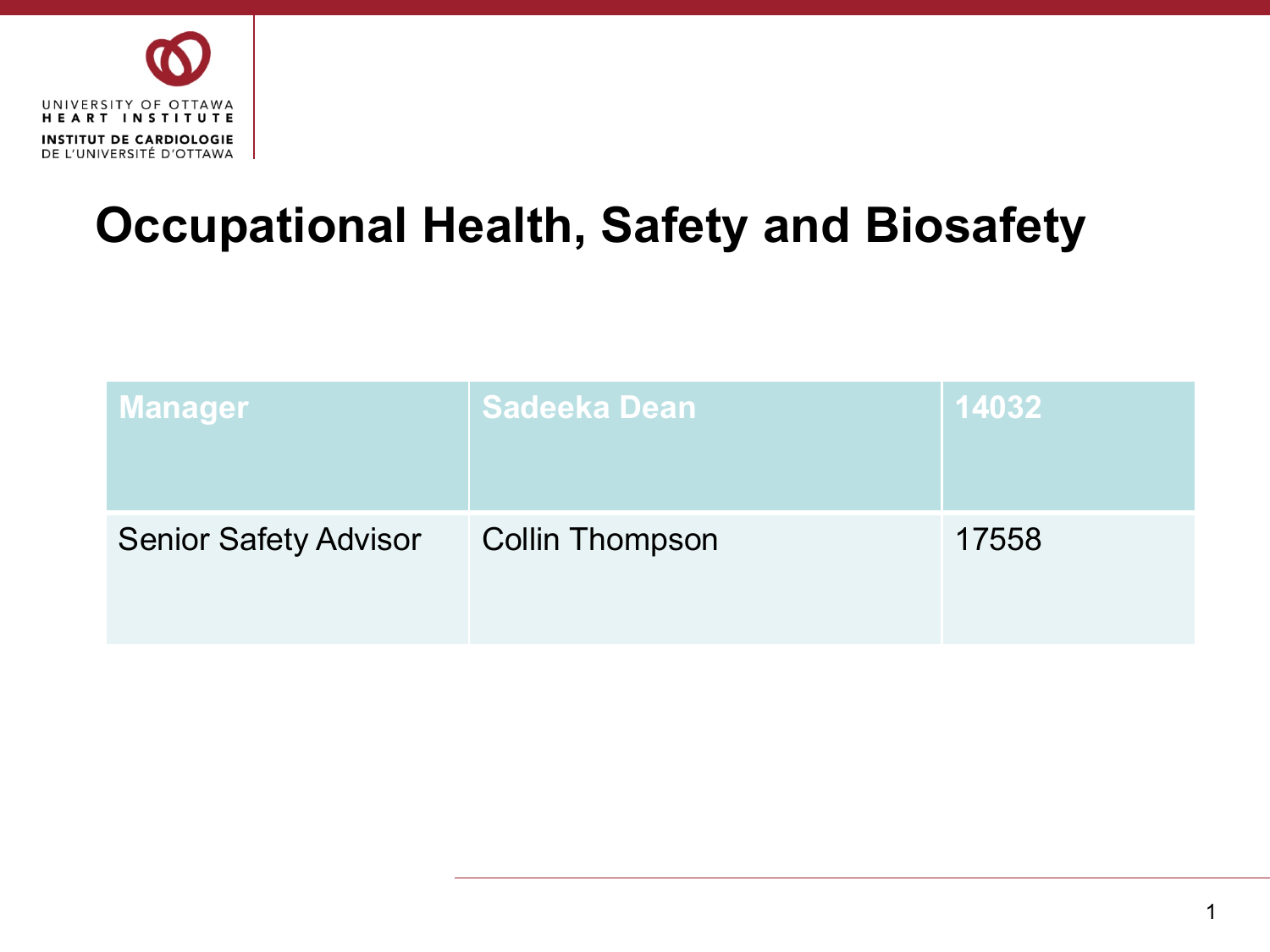

## **Learning Objectives**

- To become familiar with the health and safety legislation that is in place in Ontario
- To understand what the internal responsibility system means
- To know who are the different workplace parties and what their responsibilities are for health and safety
- To know what rights workers have under the Health and Safety Act
- To understand the role of the joint health and safety committee
- To become familiar with the University of Ottawa Heart Institute's (UOHI) Health and Safety Program and main health and safety policies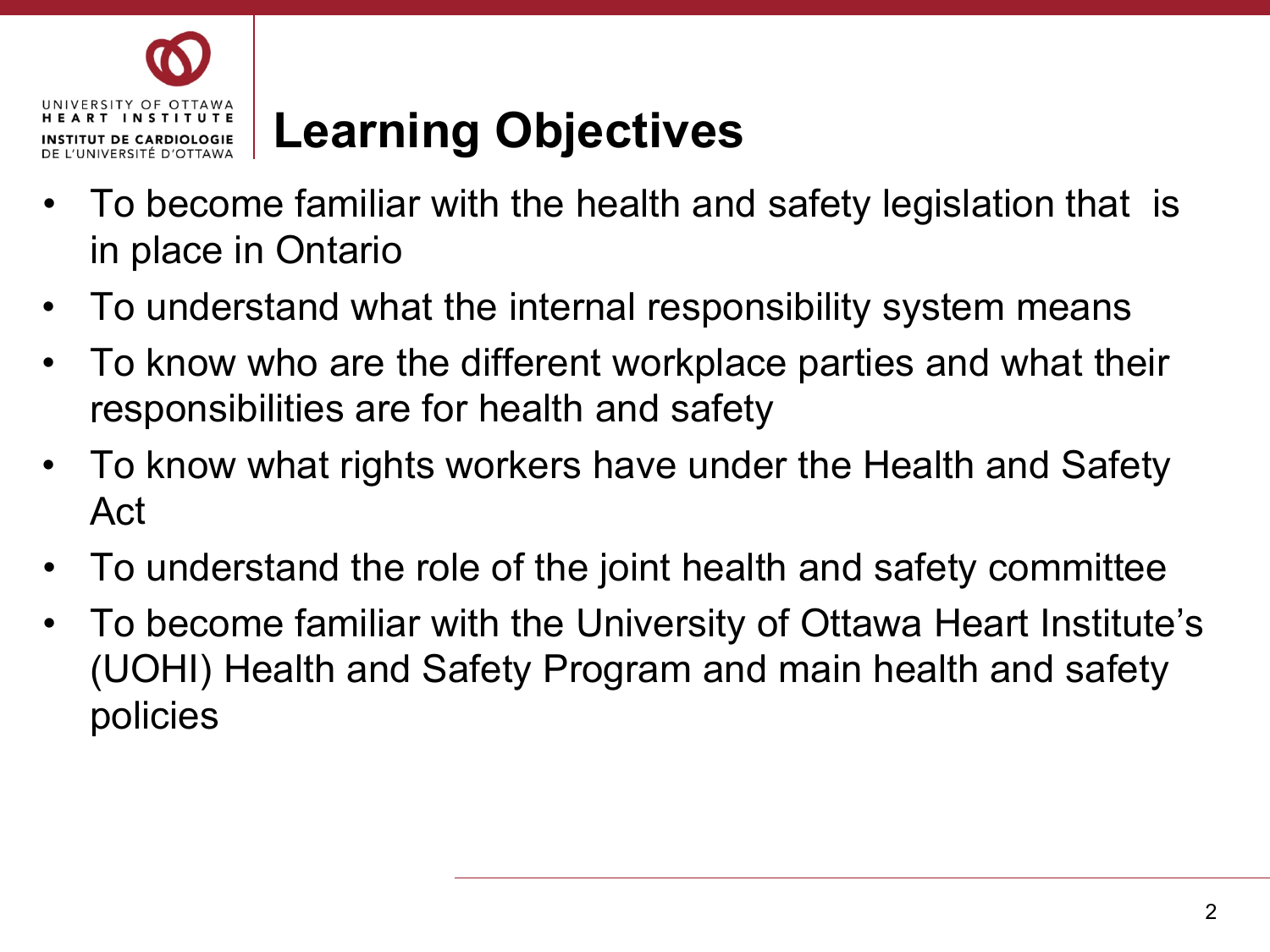

### **Ontario Occupational Health and Safety Act**

**In Ontario, health and safety is governed by the Health and Safety Act. The Act does the following:**

- •Establishes the general principles for workplace health and safety
- •Establishes a mechanism to enforce the law
- •Involves everyone in the workplace from the Board of Directors to the individual worker

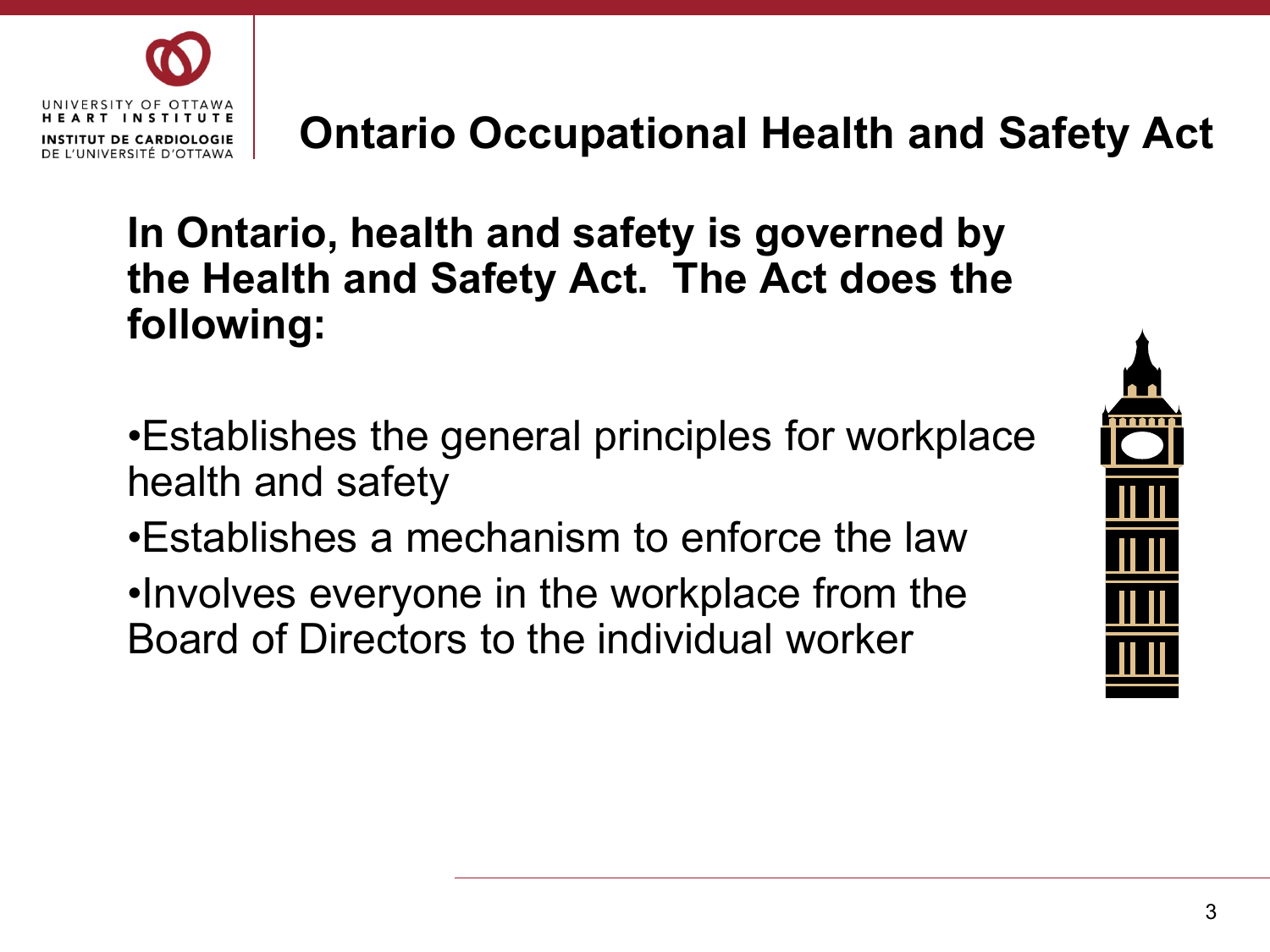

## **The Health and Safety Regulations …..**

**The Act describes general duties for health and safety while the regulations describe the specific requirements ….**

•**Provide the details about how the health and safety duties are to be carried out in a particular workplace**

•**Examples of regulations and the kinds of workplaces to which they apply are:**

- Health Care and Residential (applies to the hospital environment)
- –Industrial Establishments (applies to the University)
- –Construction (building projects)
- –WHMIS (all workplaces where chemicals are handled)
- –Needle Safety (hospitals)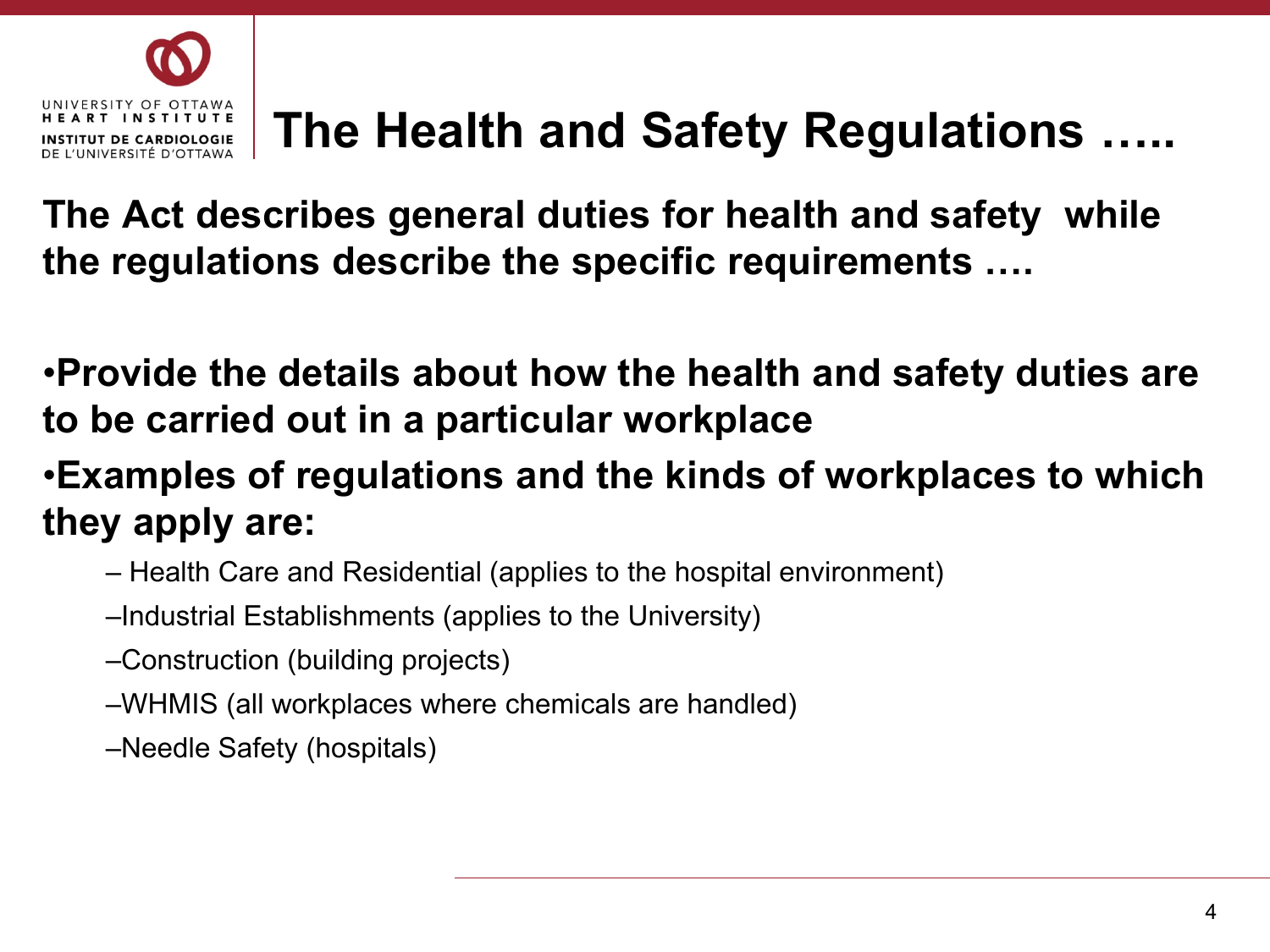

### **Internal Responsibility System**

### **Health and Safety law in Ontario is based on the concept of internal responsibility. That means:**

- Every person in the workplace has direct responsibility for health and safety (of their own and of others) as it pertains to his or her job
- All workplace parties work together to develop solutions to health and safety problems
- All workplace parties have responsibility to maintain a safe and healthy workplace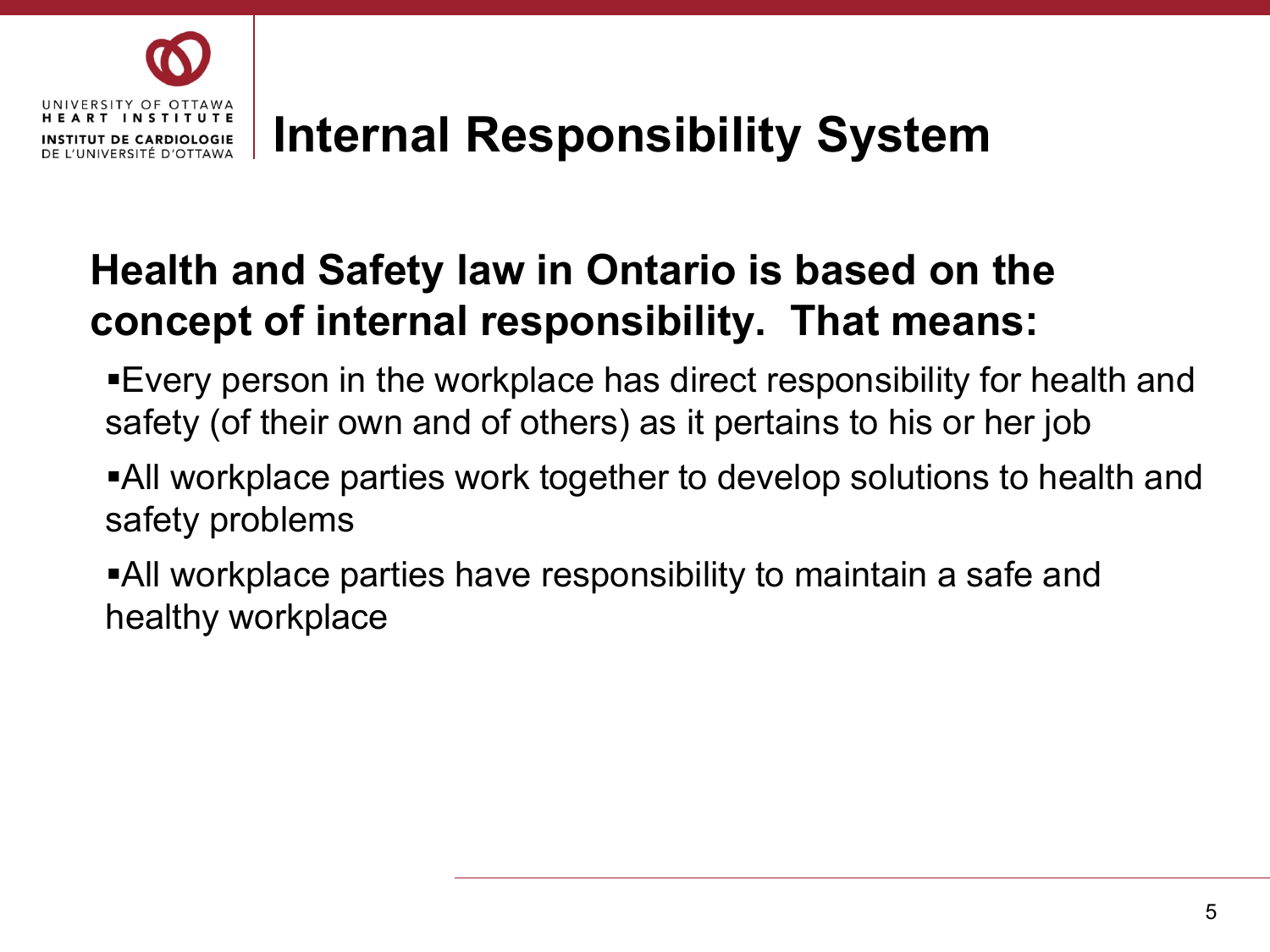

## **The Ministry of Labour ….**

The role of the Ministry of Labour is to develop, communicate and enforce the law. If the internal responsibility system fails to resolve workplace health and safety issues then the Ministry of Labour can enforce the law

Ministry of Labour inspectors can enter the workplace at any time without prior notice to the employer to do one of the following:

- $\blacksquare$  Inspect the workplace
- **Investigate complaints**
- Issue orders
- Initiate prosecution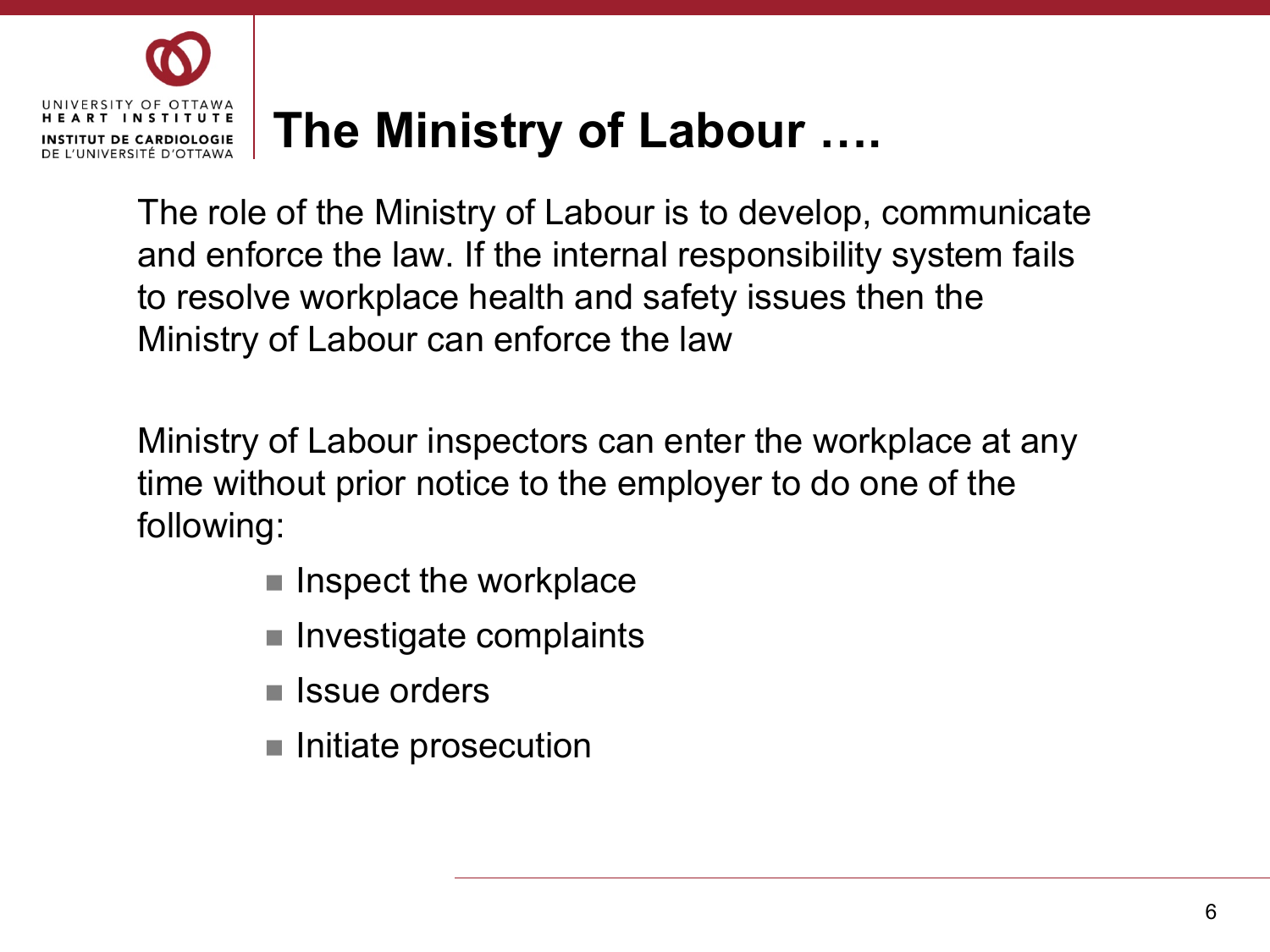

## **Roles and Responsibilities**

- The Act gives everyone in the workplace specific duties and responsibilities for health and safety that are related to their level of authority
- The main workplace parties are:
	- •The employer
	- •The supervisor
	- •The worker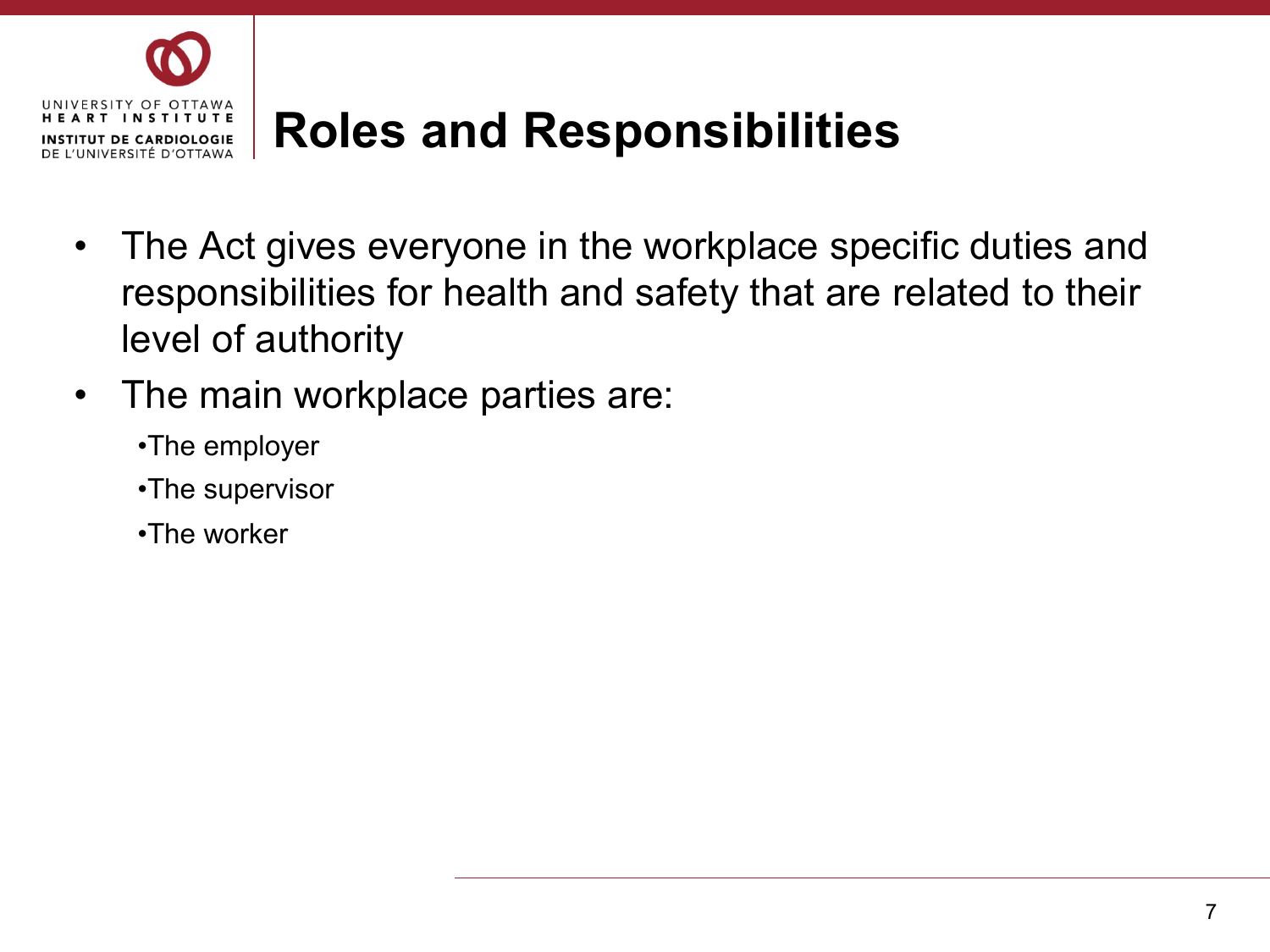

- The employer means a person (or company) who employs one or more persons or who contracts for the services of one or more persons
- The employer is in charge of everyone in the workplace and is ultimately most responsible to provide a safe and healthy workplace
- The employer is typically represented by senior management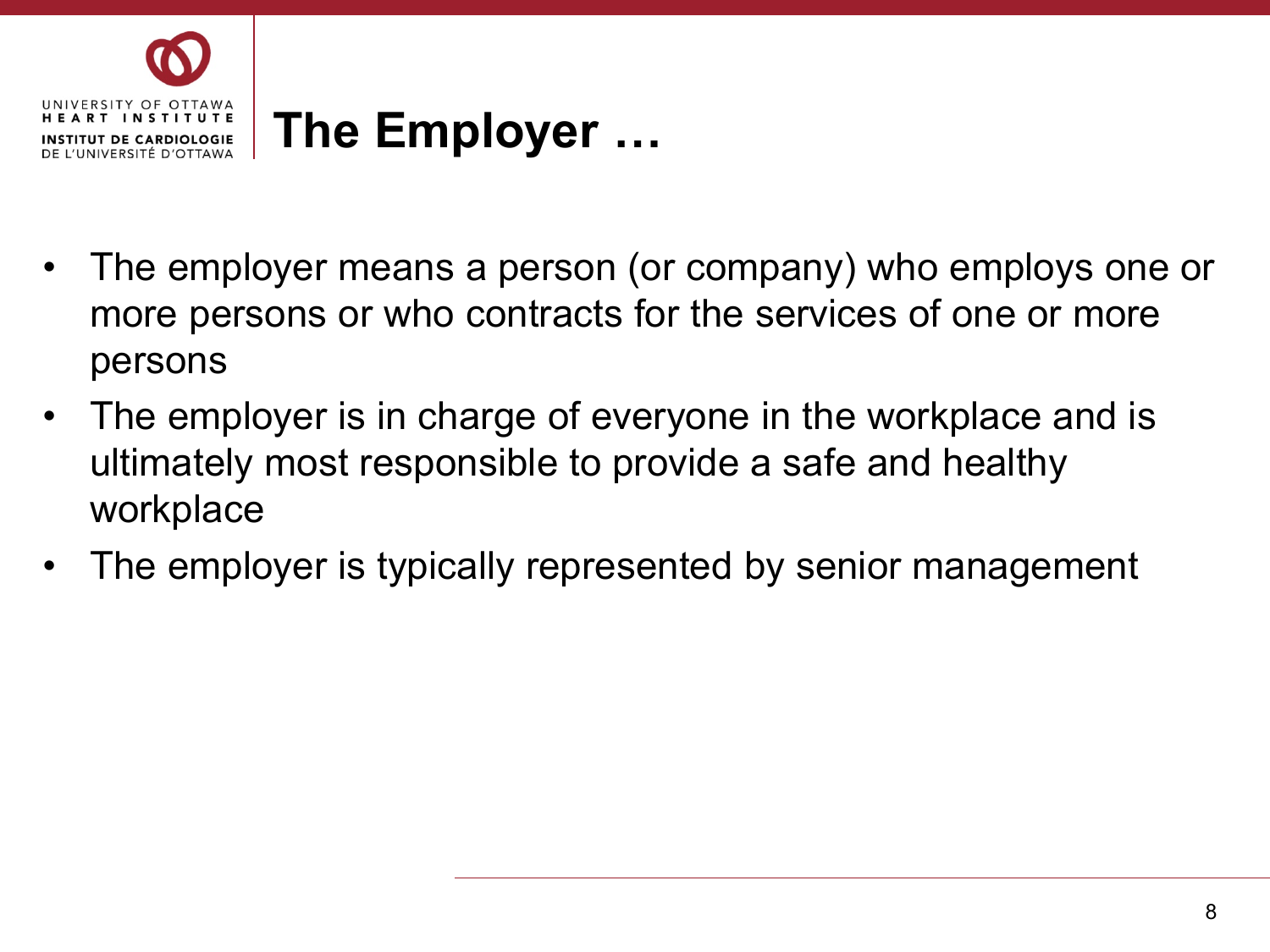

- Provide equipment, materials and protective devices as prescribed in the regulations and ensure they are used and maintained as prescribed
- Provide information, instruction and competent supervision to workers
- Acquaint workers with any workplace hazards
- Assist and cooperate with the joint health and safety committee
- Post a copy of the Act and pertinent regulations in the workplace
- Prepare and post a written health and safety policy
- Take every precaution reasonable in the circumstances to protect workers

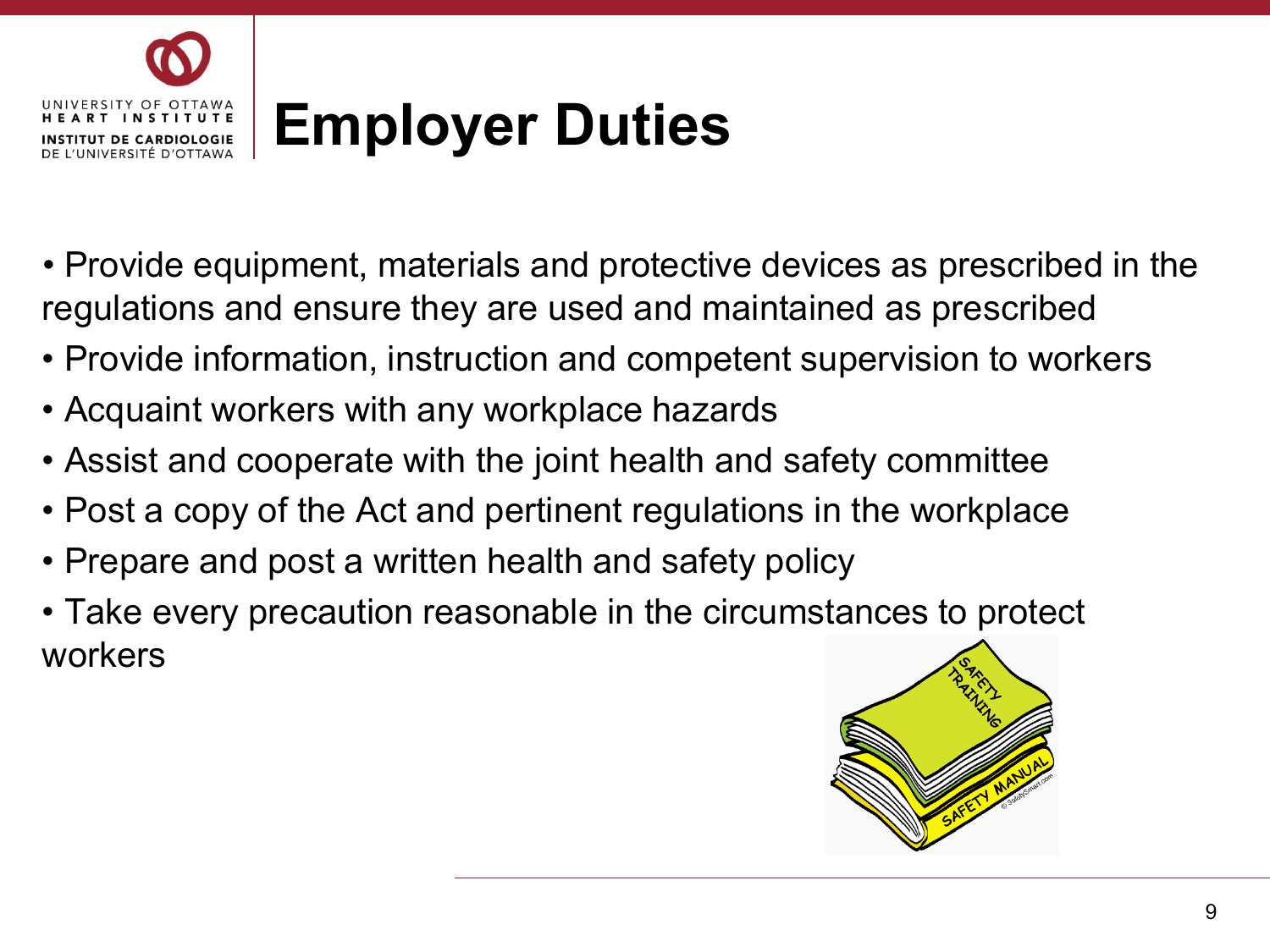

### **Supervisor Duties ..**

The supervisor ….. means a person who has charge of a workplace or authority over a worker. The supervisor must:

•Ensure workers work in compliance (with the Act, regulations, employer policies and guidelines etc)

- •Ensure workers use the protective devices and equipment that are provided to them
- Tell workers about the workplace hazards they may encounter
- •Provide written instructions where required to ensure workers work safely

•Take every precaution reasonable in the circumstances to protect the worker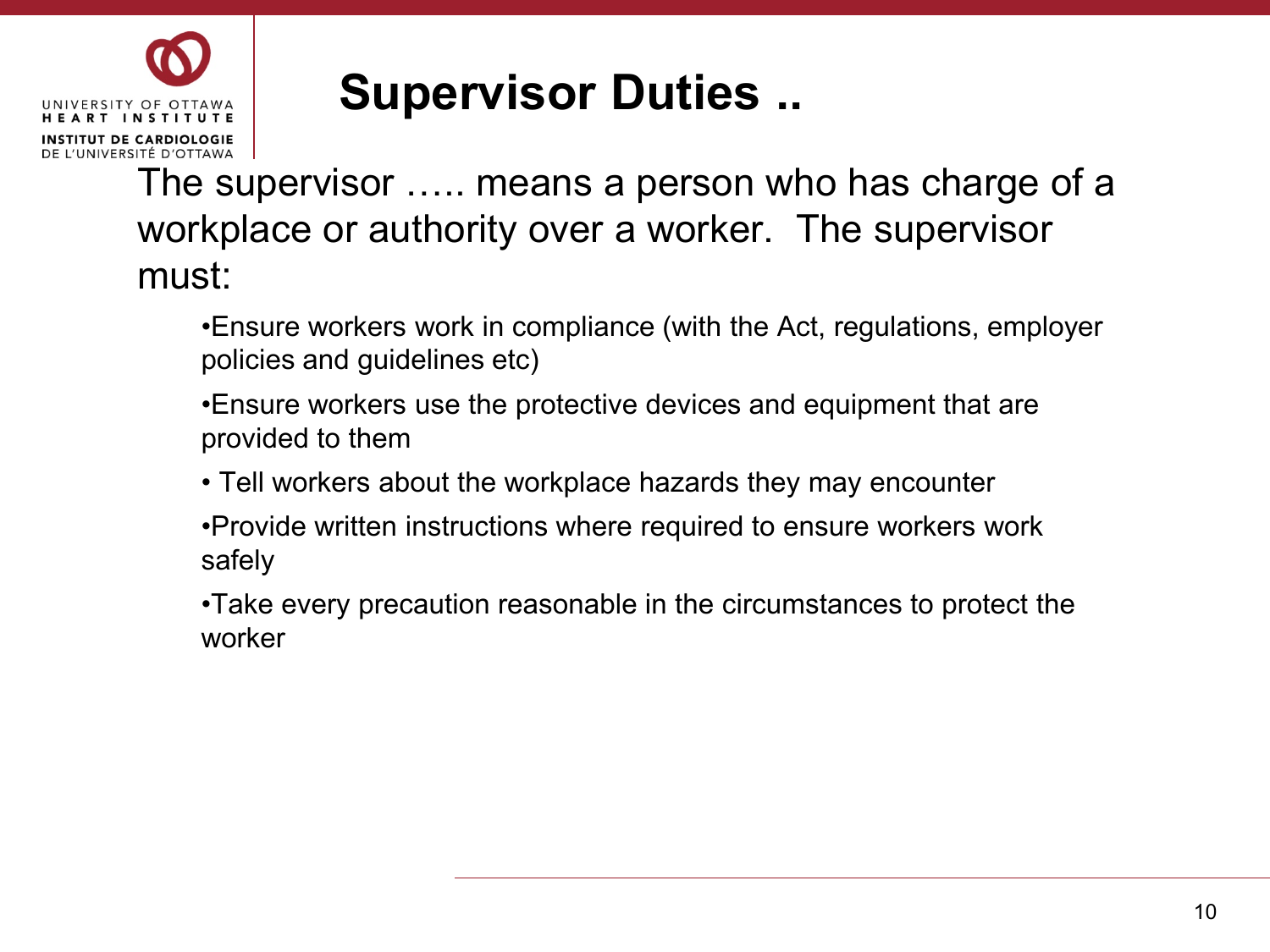

## **Worker Responsibilities …**

### • A worker is …

•a person who performs work or supplies services for monetary compensation •or an unpaid learner like a secondary school co-op student, a university student on placement, an intern etc ….

- If you are taking this training it means you are a worker
- workers are responsible to ...

•Work safely in compliance with the Act and regulations and all policies and safe work practices established by the employer

- •Use the protective devices and equipment provided by the employer
- •Report hazards to their supervisor
- •Report all accidents and incidents to the supervisor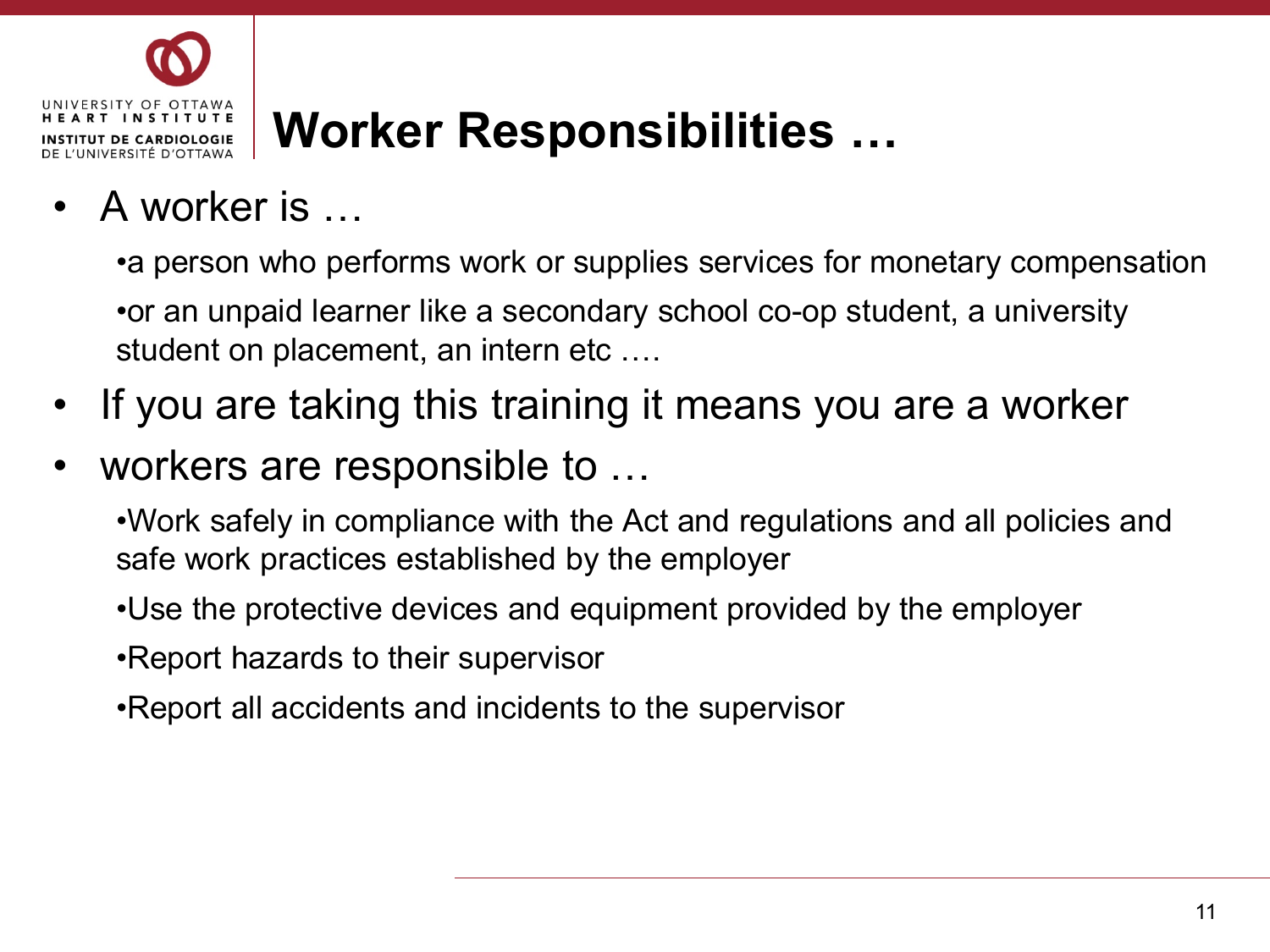

### **Worker Rights**

### **Workers have 3 basic rights under the OHS Act**

- **The right to know about the hazards of the workplace and how to work with them safely**
- **The right to refuse to do unsafe work which the worker has reason to believe is dangerous**
- **The right to participate in keeping the workplace safe and healthy**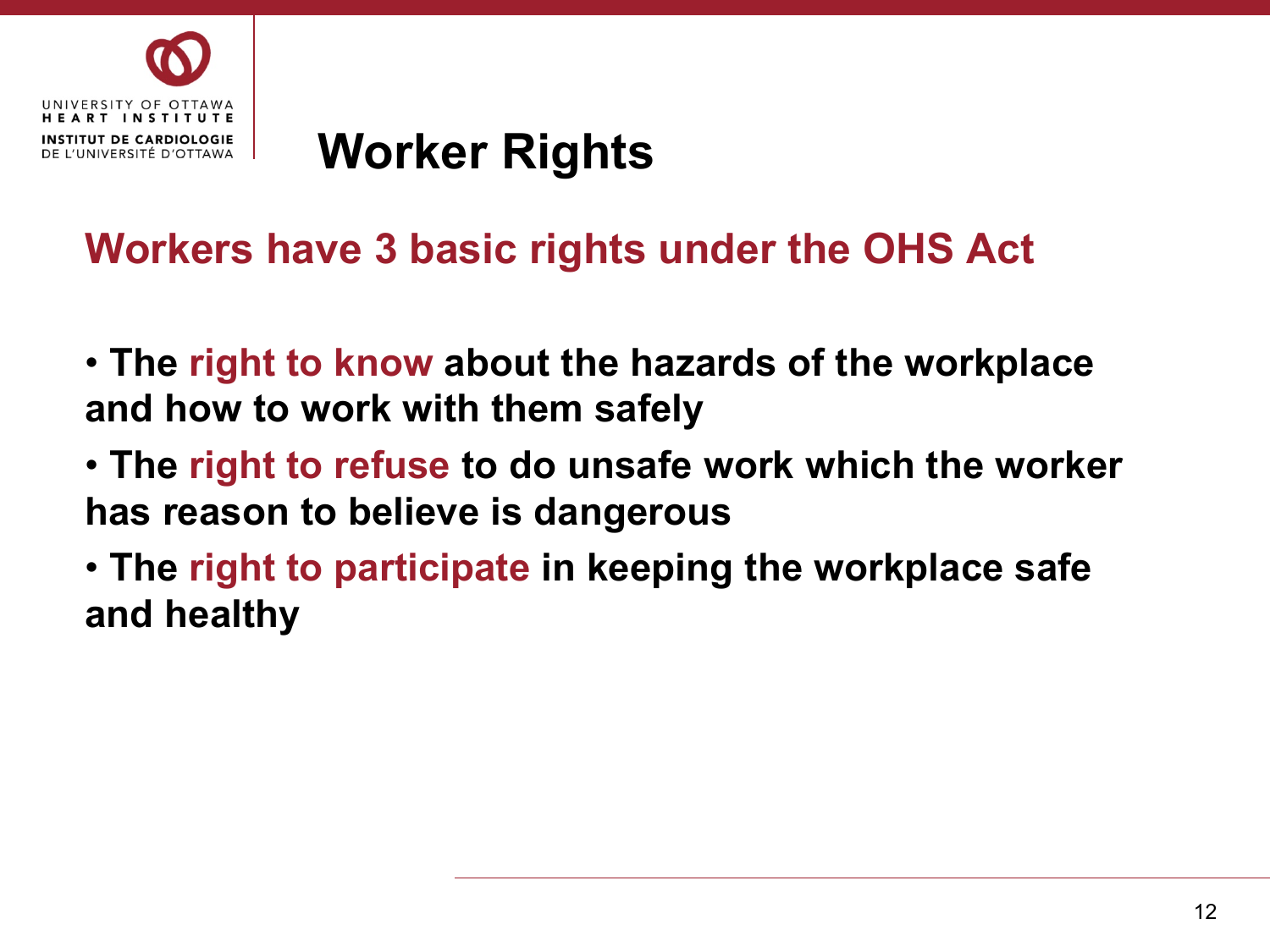

•Workers have the right to know about any potential hazards to which they may be exposed

•Workers are entitled to training on how to work safely with these hazards and how to protect themselves from exposure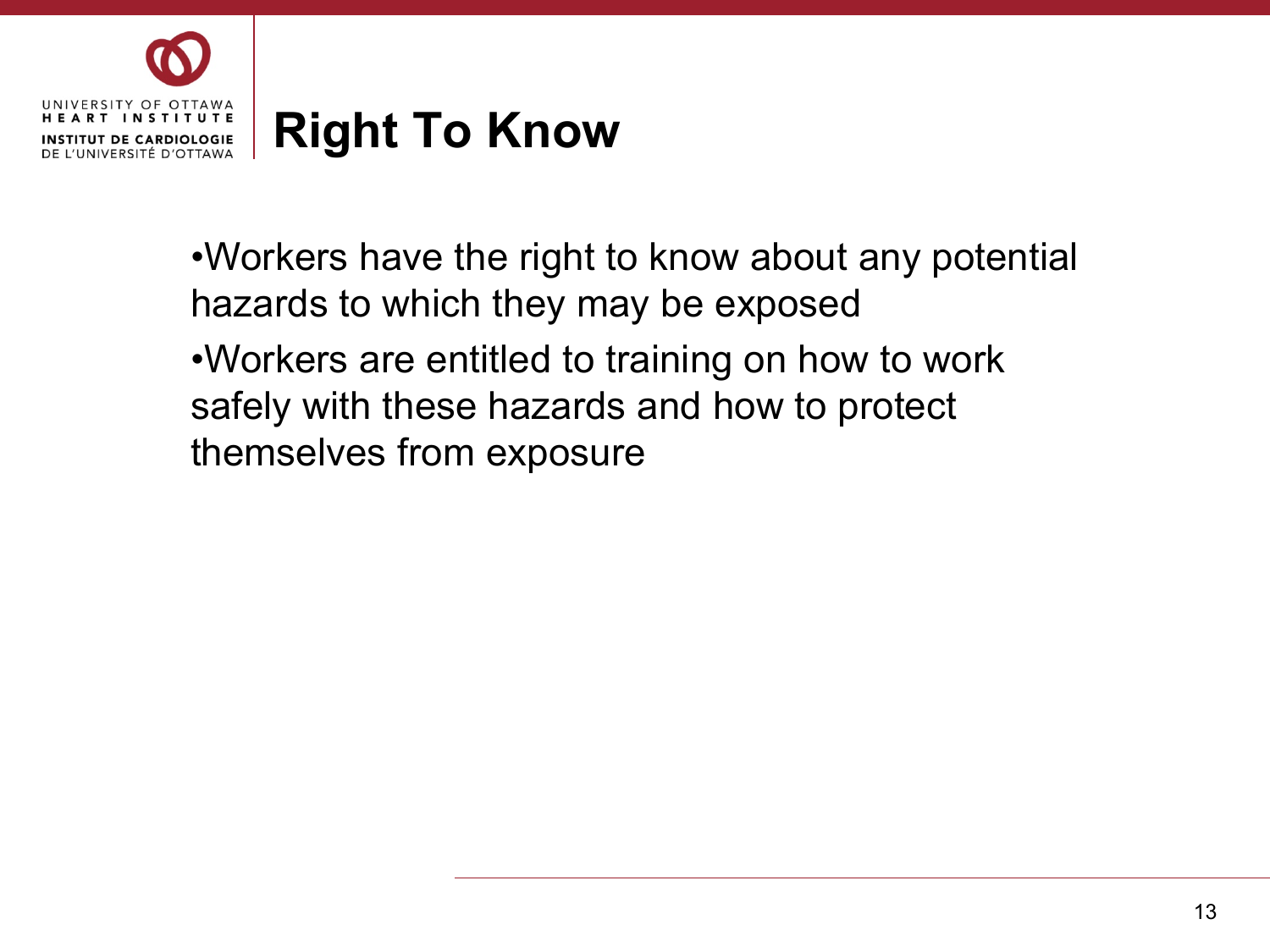

•Workers have the right to refuse work that they believe to be dangerous to themselves or to another worker (for example if adequate training has not been provided for a hazardous procedure)

•The OHS Act describes the exact process

•Healthcare workers have a limited right to refuse if their work refusal places patients at risk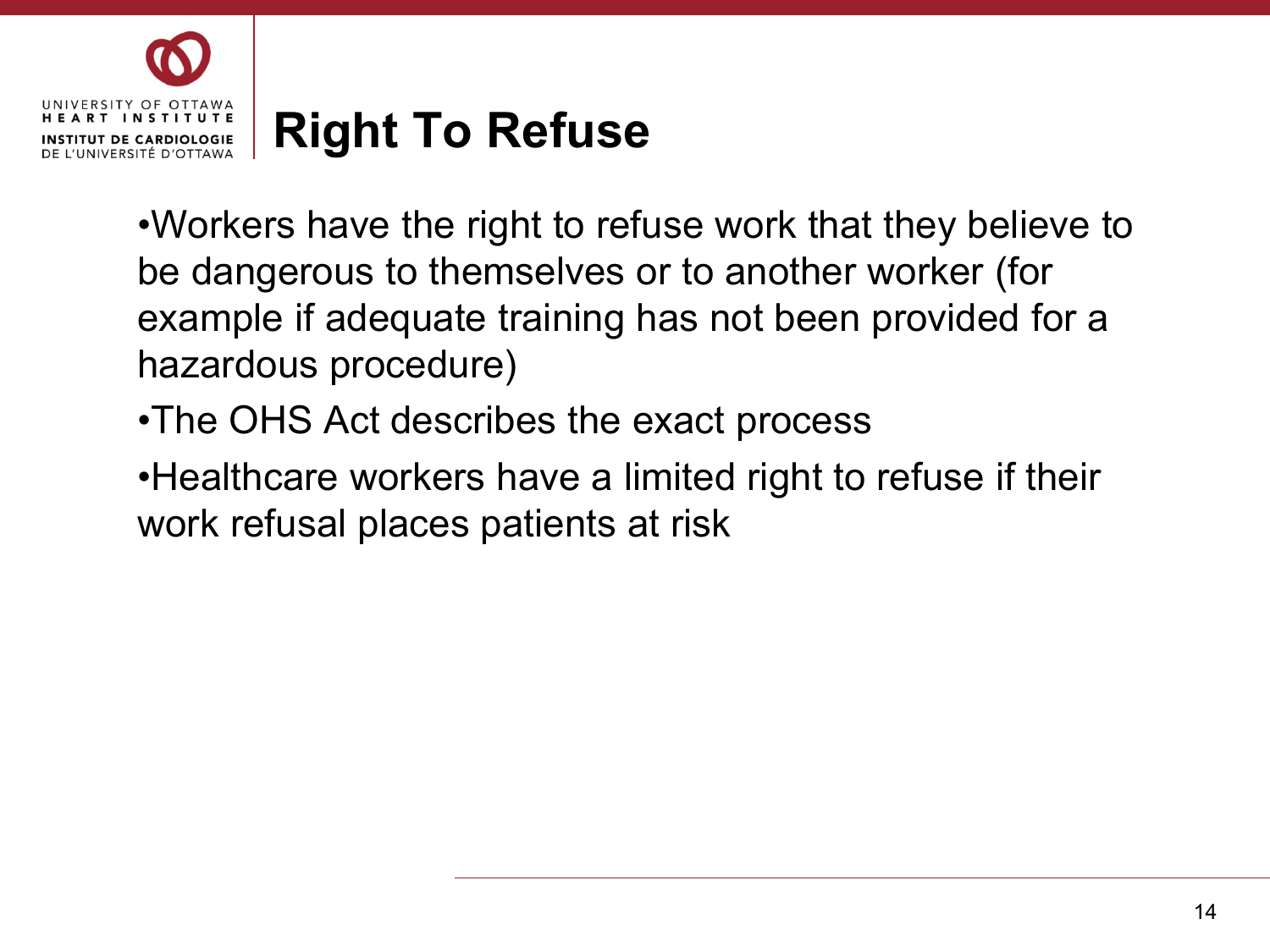

•Workers have the right to participate in the process of identifying and resolving workplace health and safety concerns

### •This is achieved by the presence of the joint health and safety committee

–Worker members on the committee represent their co-workers on all matters relating to health and safety

–Any worker may become a member of the committee by being selected by his or her co-workers or by the union if one exists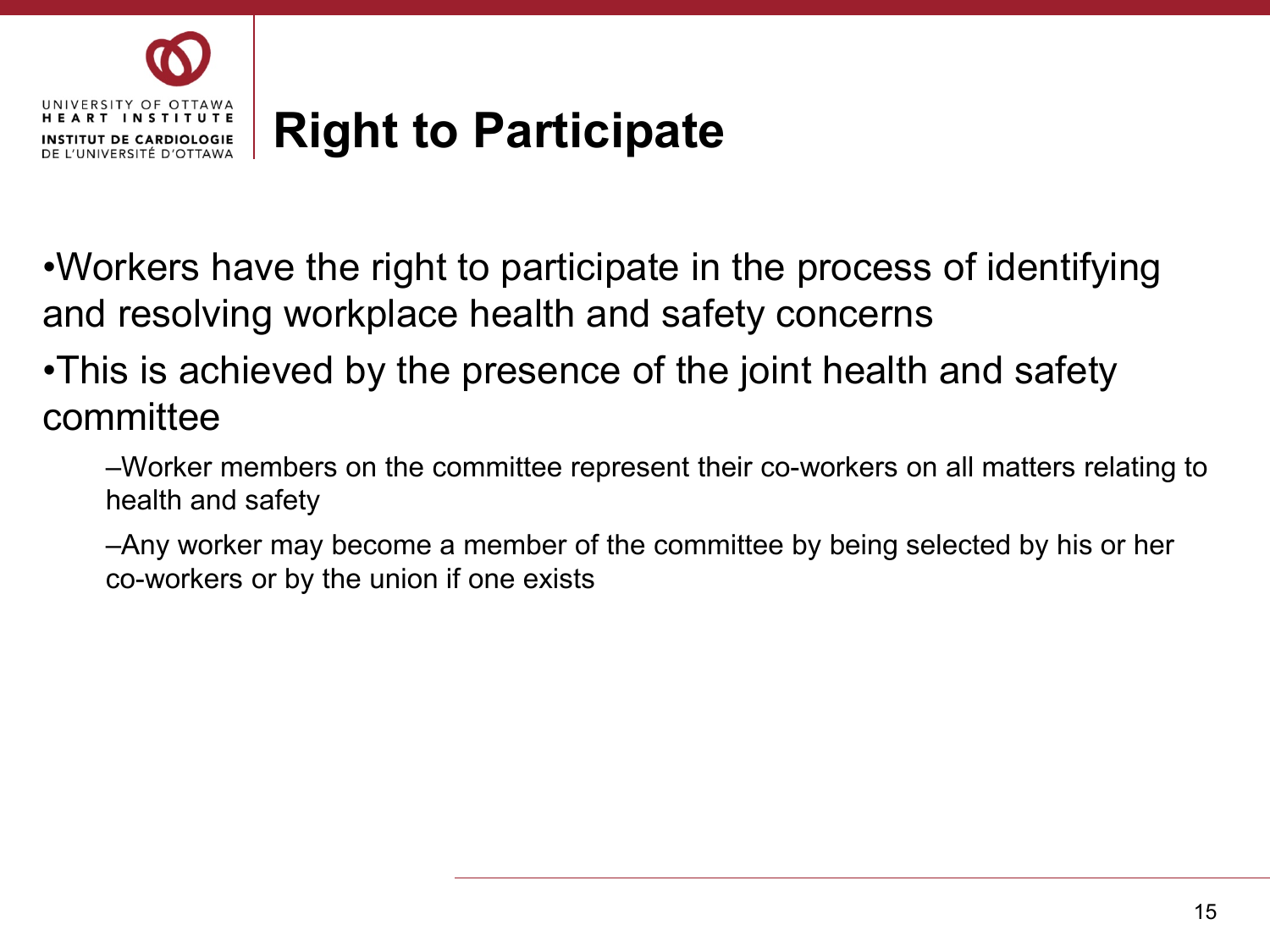#### INIVERSITY OF OTTAWA T INSTITUTE **UT DE CARDIOLOGIE** DE L'UNIVERSITÉ D'OTTAWA

# **Joint Health and Safety Committee**

The joint health and safety committee is a key element in the internal responsibility system:

- •It is required in every workplace where 20 or more workers are employed
- The committee has an advisory role in health and safety compliance
- •"Joint" means that the committee is made up of management representatives and worker members
- The main role is to identify workplace hazards, evaluate them and recommend corrective action to the employer through:
	- –Regular meetings (6/year in the UOHI)
	- –Monthly workplace inspections
	- –Investigation of work refusals, critical accidents, dangerous circumstances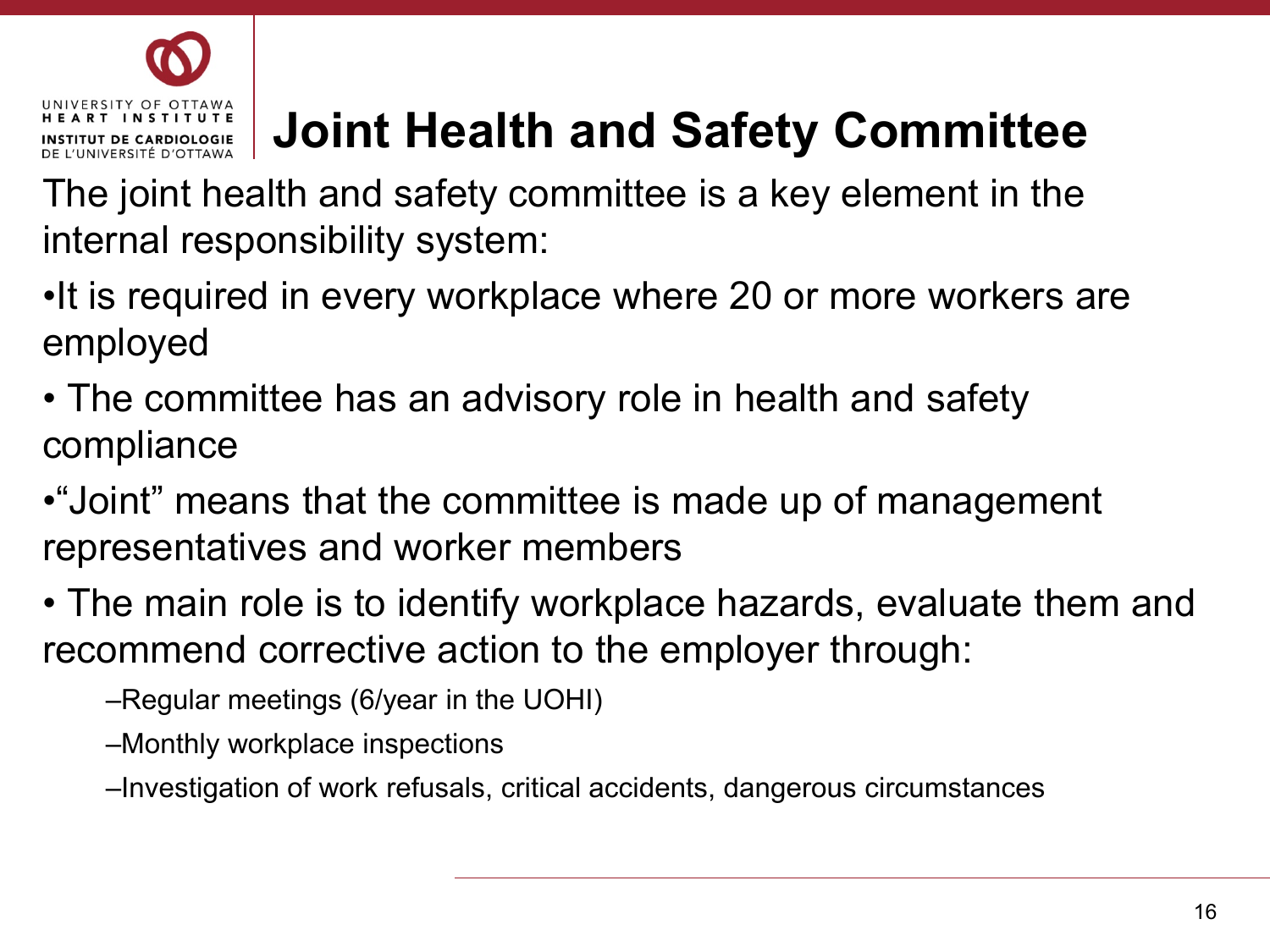

## **Health and Safety Program**

### **The UOHI Program consists of:**

- Health and safety policies
- Standard operating procedures
- Worker training programs
	- Occupational Health and Safety
	- WHMIS
	- Laboratory Safety
	- Fire Safety and Emergency Preparedness
	- Biosafety
	- Transportation of Dangerous Goods
- Workplace inspection process
- Accident reporting and investigation procedure / Critical Incident reporting procedure
- Workplace Violence Prevention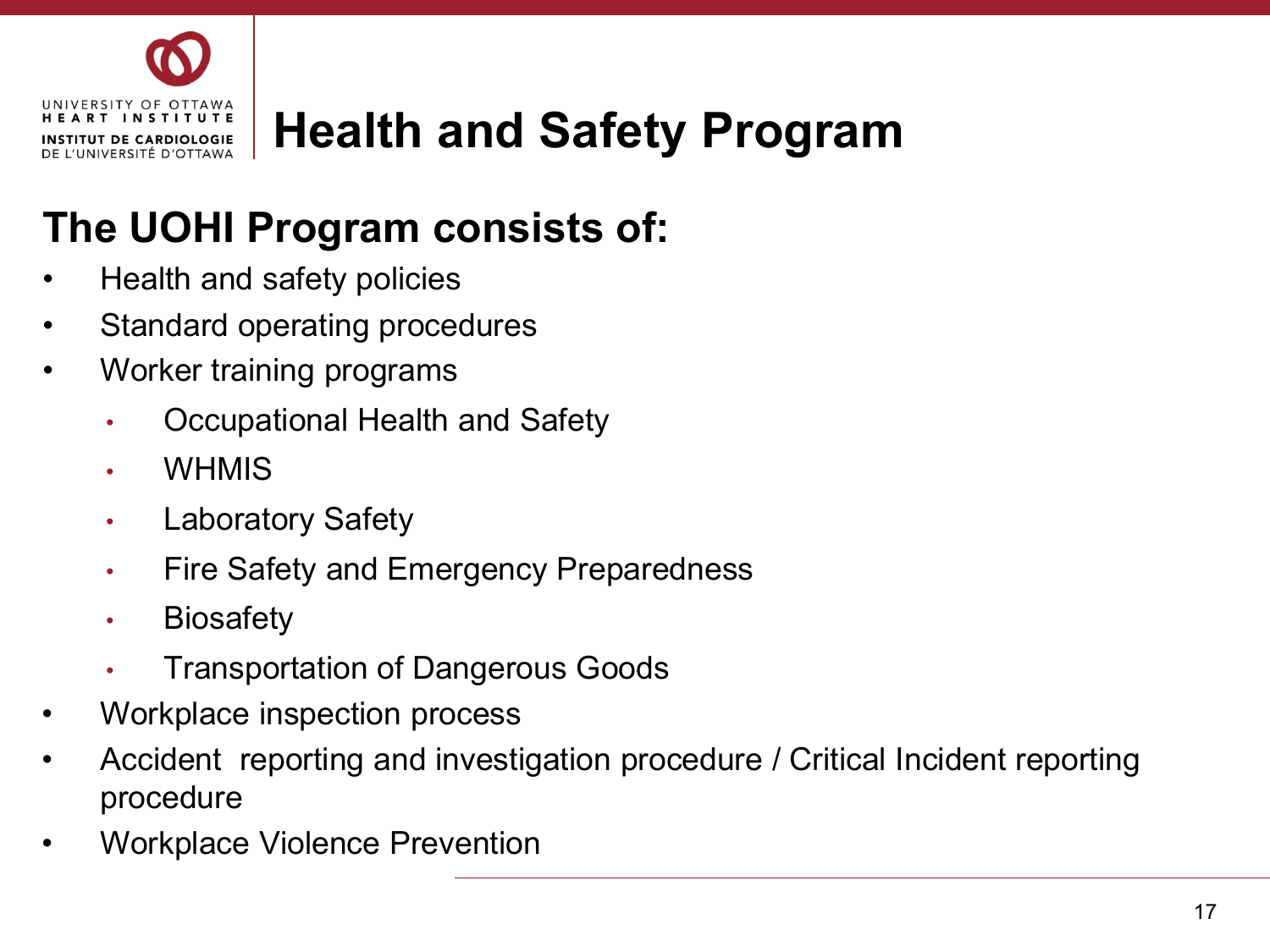

## **Health and Safety Policies**

- The Act requires the employer to prepare and review at least annually a written health and safety policy
- In addition to this main governing policy the Heart Institute has prepared several other health and safety policies covering the components of the health and safety program
- All UOHI health and safety policies can be found on Hearthub at the following link:

**[https://hearthub.ottawaheart.ca/policies-and-forms/policies](https://hearthub.ottawaheart.ca/policies-and-forms/policies-search?keyword=&im_field_policy_type=101)search?keyword=&im\_field\_policy\_type=101**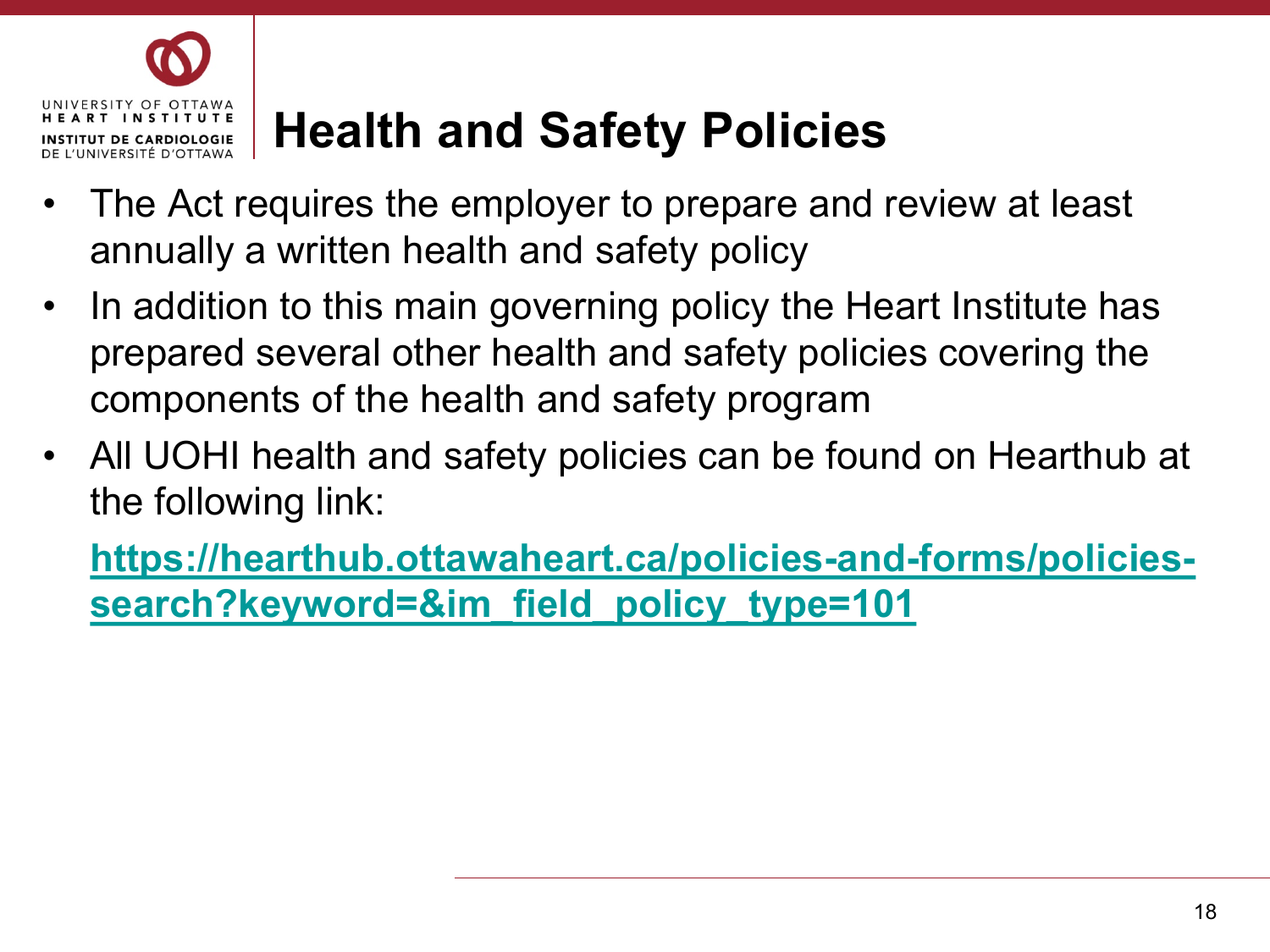

# **4-10 Occupational Health and Safety**

## **The UOHI is / will:**

- committed to providing a safe and healthy workplace
- Maintain equipment and the premises in a safe manner
- Focus on injury prevention but will investigate accidents that occur
- Comply with all relevant health and safety legislation, standards etc
- Provide training to employees
- Prepare policies and standards in a comprehensive H&S Program
- Perform regular workplace inspections
- Cooperate with the joint health and safety committee
- Take every precaution reasonable to protect workers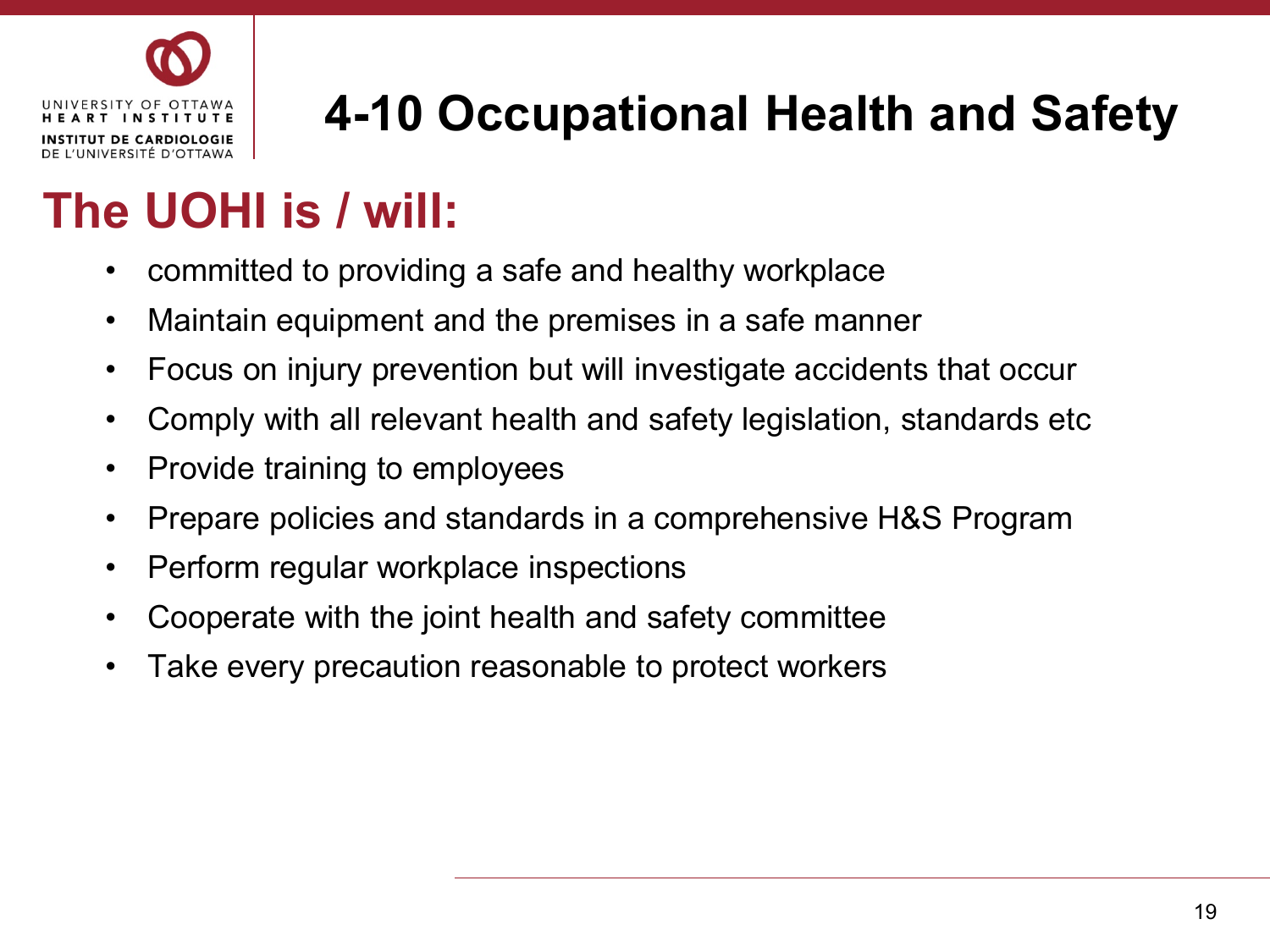#### **4-20 Personal Protective Equipment and**  UNIVERSITY OF OTTAWA HEART INSTITUTE **Apparel in Research Laboratories INSTITUT DE CARDIOLOGIE** DE L'UNIVERSITÉ D'OTTAWA

**In situations where workers and students in the research laboratories are required to work with hazardous chemicals or physical agents, they will be advised of appropriate apparel to be worn in the laboratory and provided with suitable protective equipment. These may be:**

- **Laboratory coats**
- Closed toe and closed heel footwear
- Eye protection safety glasses, goggles and face shield
- Gloves
- Respiratory protection
- Hearing protection

Workers and students must comply with all the requirements of the personal protective equipment and apparel policy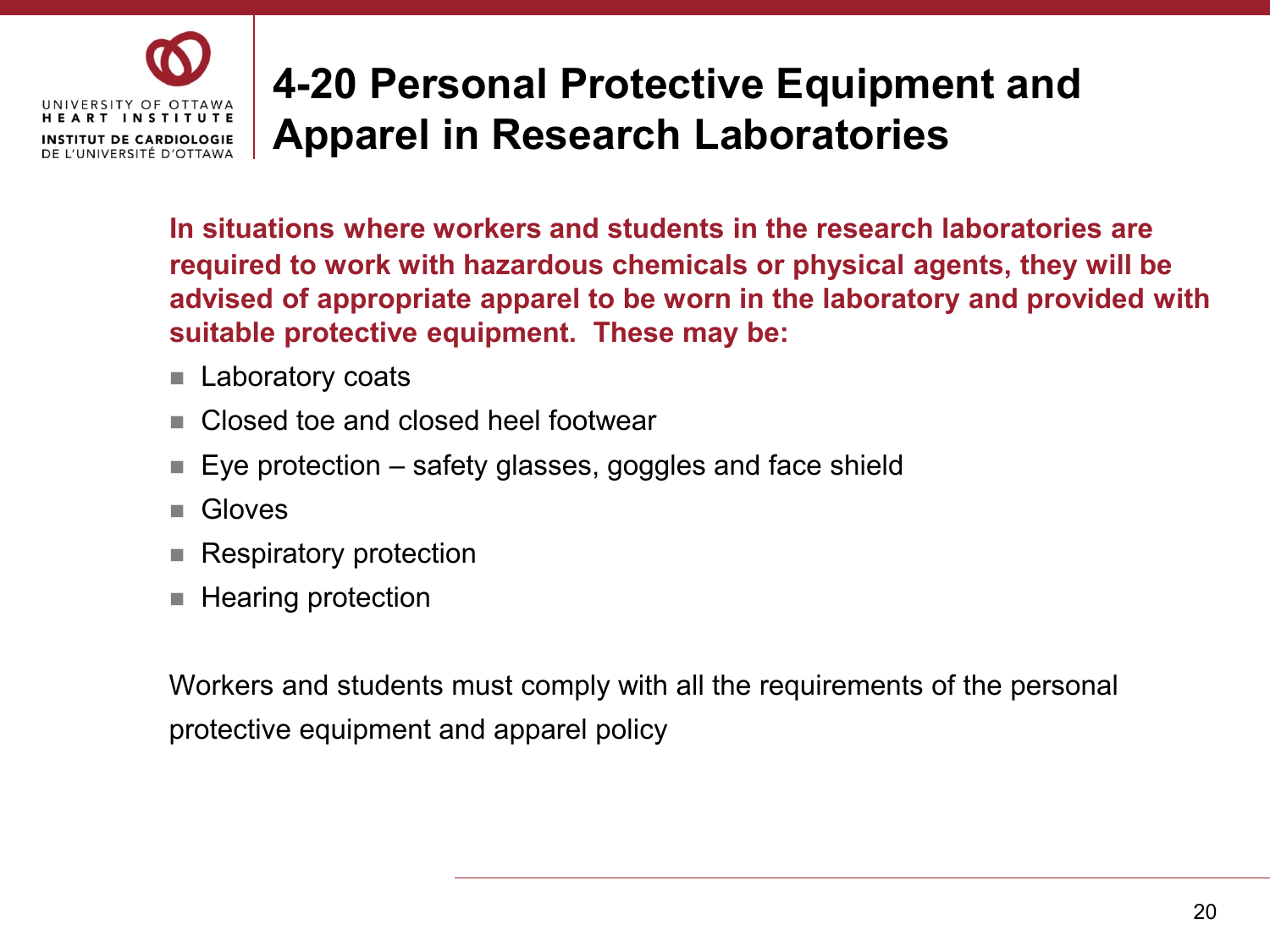

## **4-30 Workplace Inspections**

A hazard is anything or situation in the workplace that has the potential to cause injury or illness to a worker. Workplace inspections are one of the mechanisms by which hazards could be identified and corrected before they cause a problem.

### **Two types of workplace inspections are required as follows:**

1.Legislated inspections by the Joint Health and Safety Committee – the committee is required to inspect part of the workplace each month so that the whole workplace is inspected in the year

2.Routine inspections by the supervisor of the area – the clinical manager or the principal investigator – the frequency is determined by the supervisor but the requirement is that these inspections must occur frequently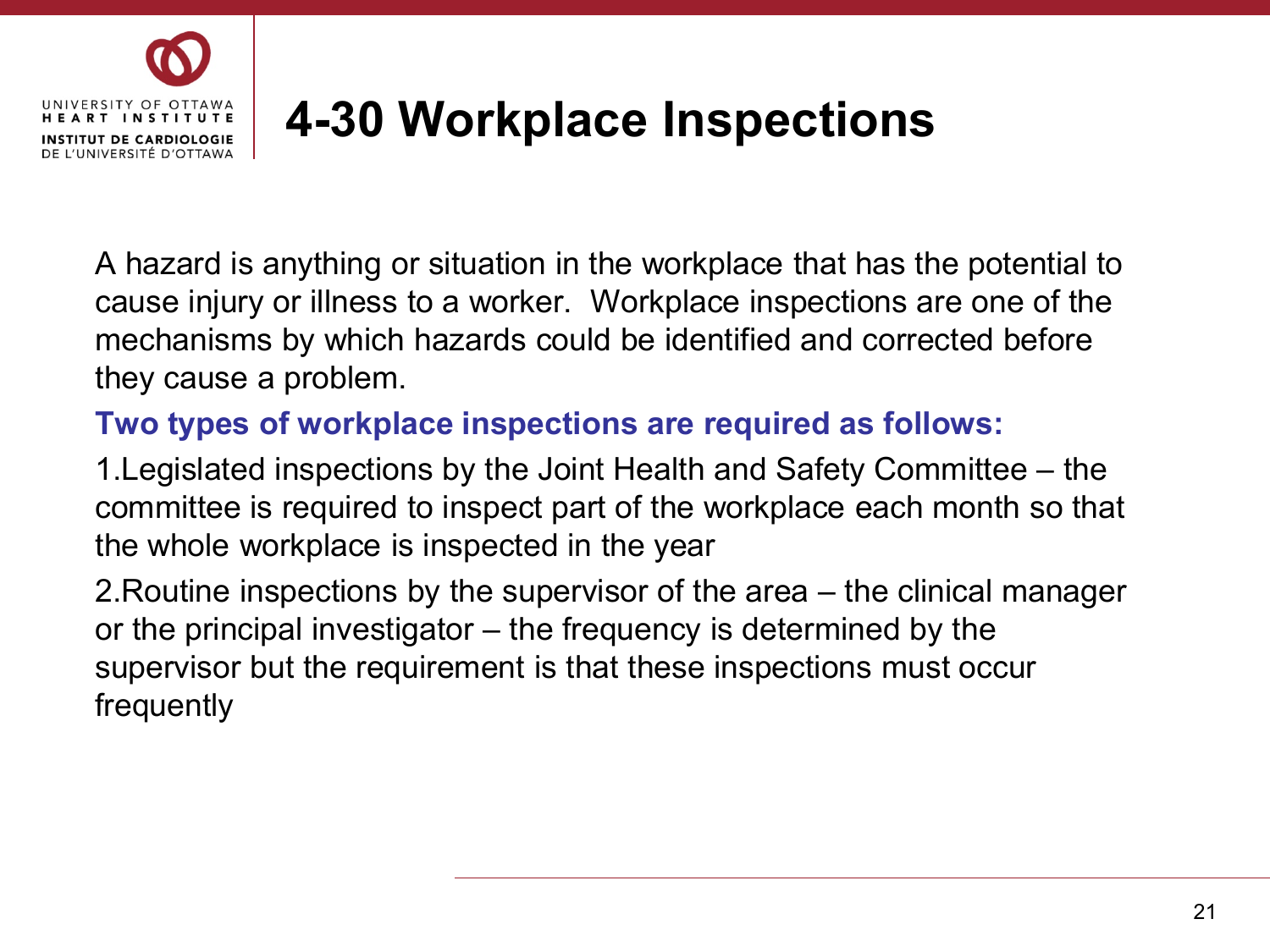

## **Common UOHI Workplace Hazards**

**(as identified during inspections or when investigating accidents)**

- Repetitive movements / over-exertion
- Slips, trips and falls
- Chemicals laboratory, housekeeping, pharmaceutical
- Biological and Infectious Materials used in research
- Radiological materials research, therapeutic and diagnostic
- Needles and other sharps
- Workplace violence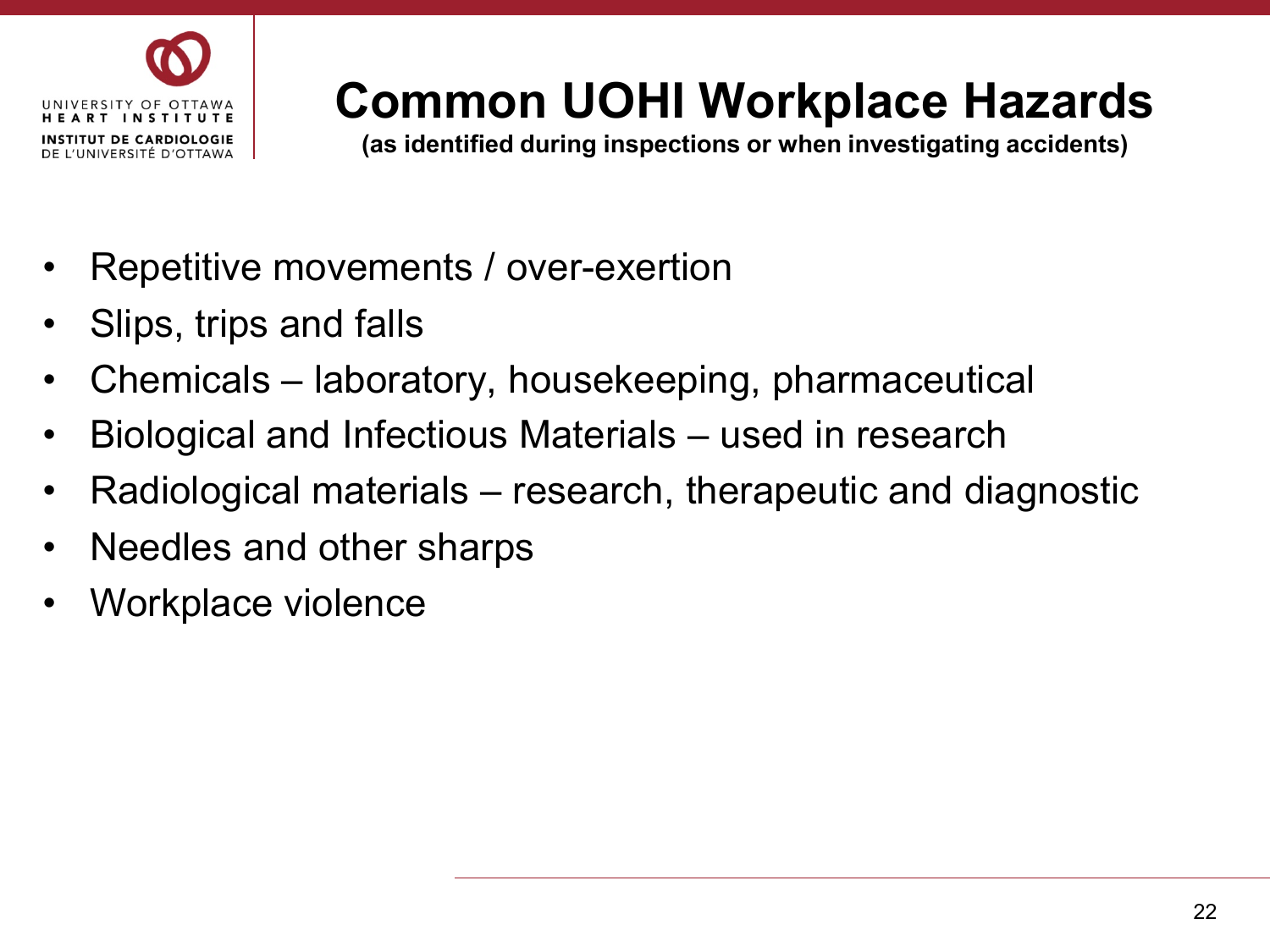

## **4-80 Accident Investigation**

Accident investigation is another mechanism by which workplace hazards can be identified and corrected:

•All accidents that result in personal injury or illness must be investigated by the supervisor in order to:

- –Identify underlying causes of the accident
- –Take corrective action to reduce the likelihood of recurrence
- –Monitor the effectiveness of corrective action

**\* Remember .. If you have an accident while at work report it to your supervisor**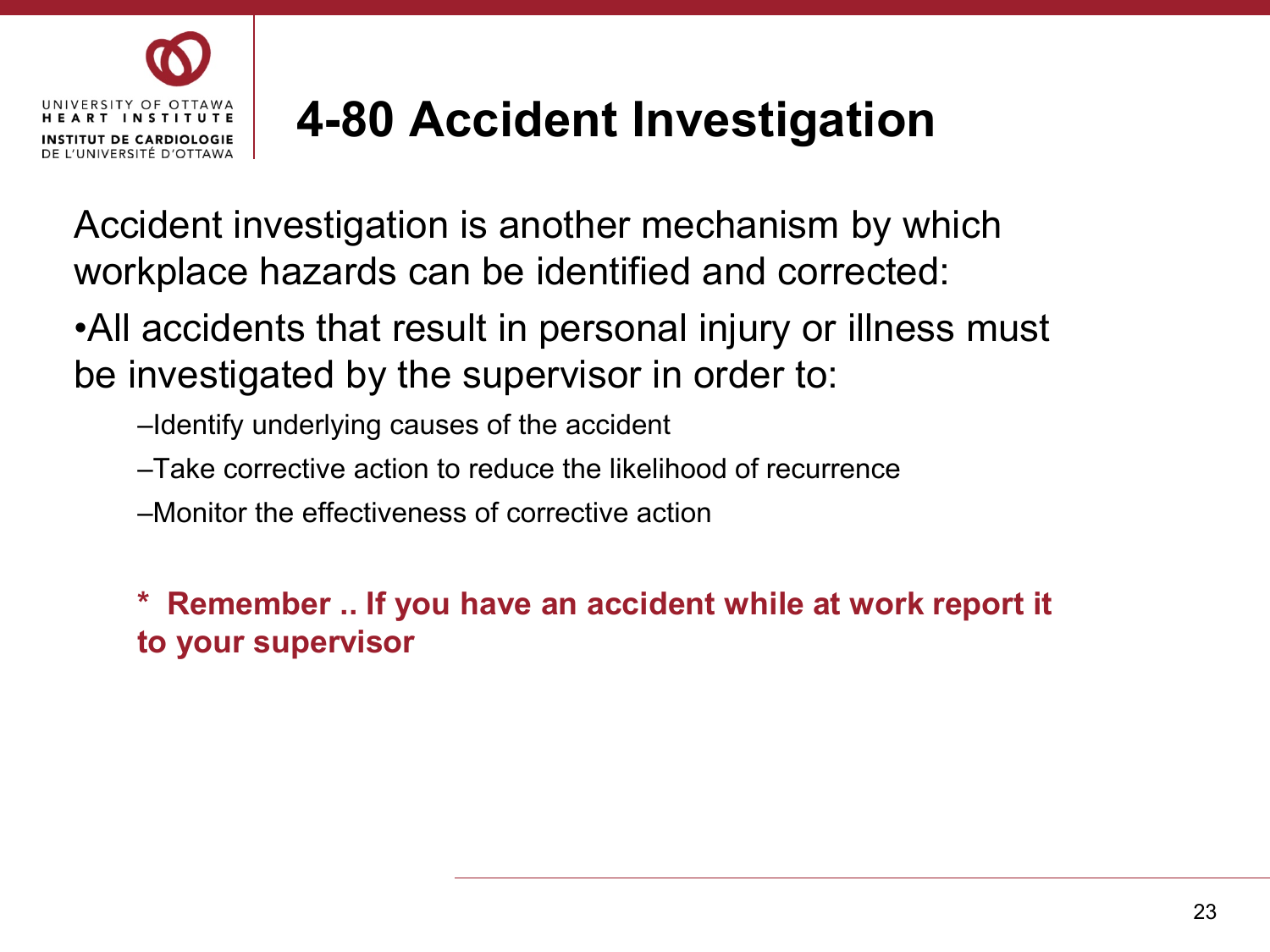

## **4-100 Health and Safety Enforcement and Discipline**

- In cases where a worker is not in compliance with a workplace health and safety requirement the following steps will be taken:
	- •Investigate the circumstances to determine why the person is not in compliance
	- •If the non-compliance is caused by a lack of knowledge then provide training and education
	- •If the non-compliance is willful then apply the principles of progressive discipline
		- verbal warning remind the worker of the requirement to comply
		- written warning put the reminder in writing to the worker
		- suspension / dismissal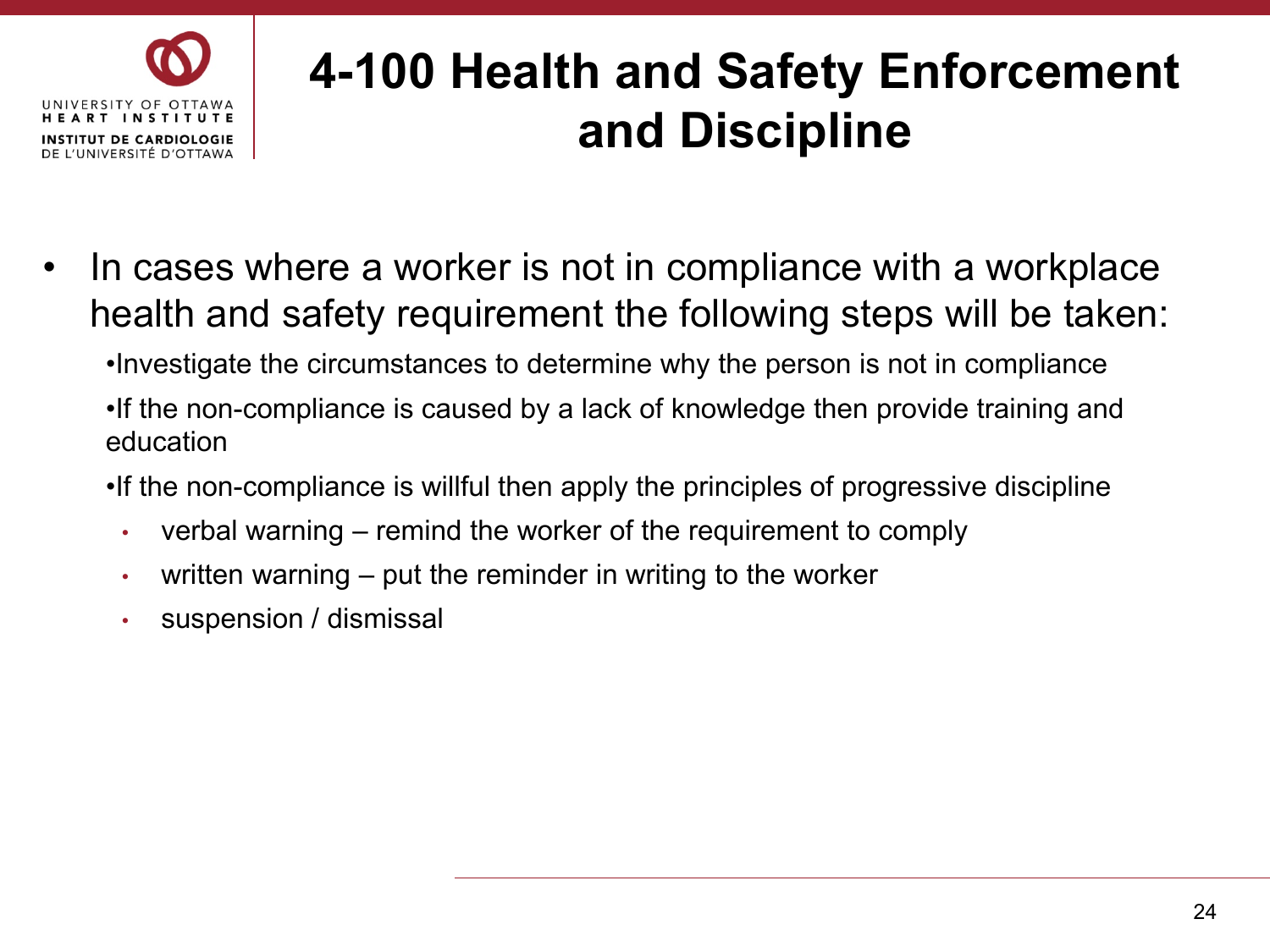

### **Workplace Violence and Harassment**

Background:

- Under the general duty clause "to take care" Ontario employers have always had the duty to address workplace violence
- In June 2010 specific requirements were introduced to the Occupational Health and Safety Act (OHSA) requiring employers to protect workers from workplace violence and harassment
- In September 2016 the Act was amended again to include workplace sexual harassment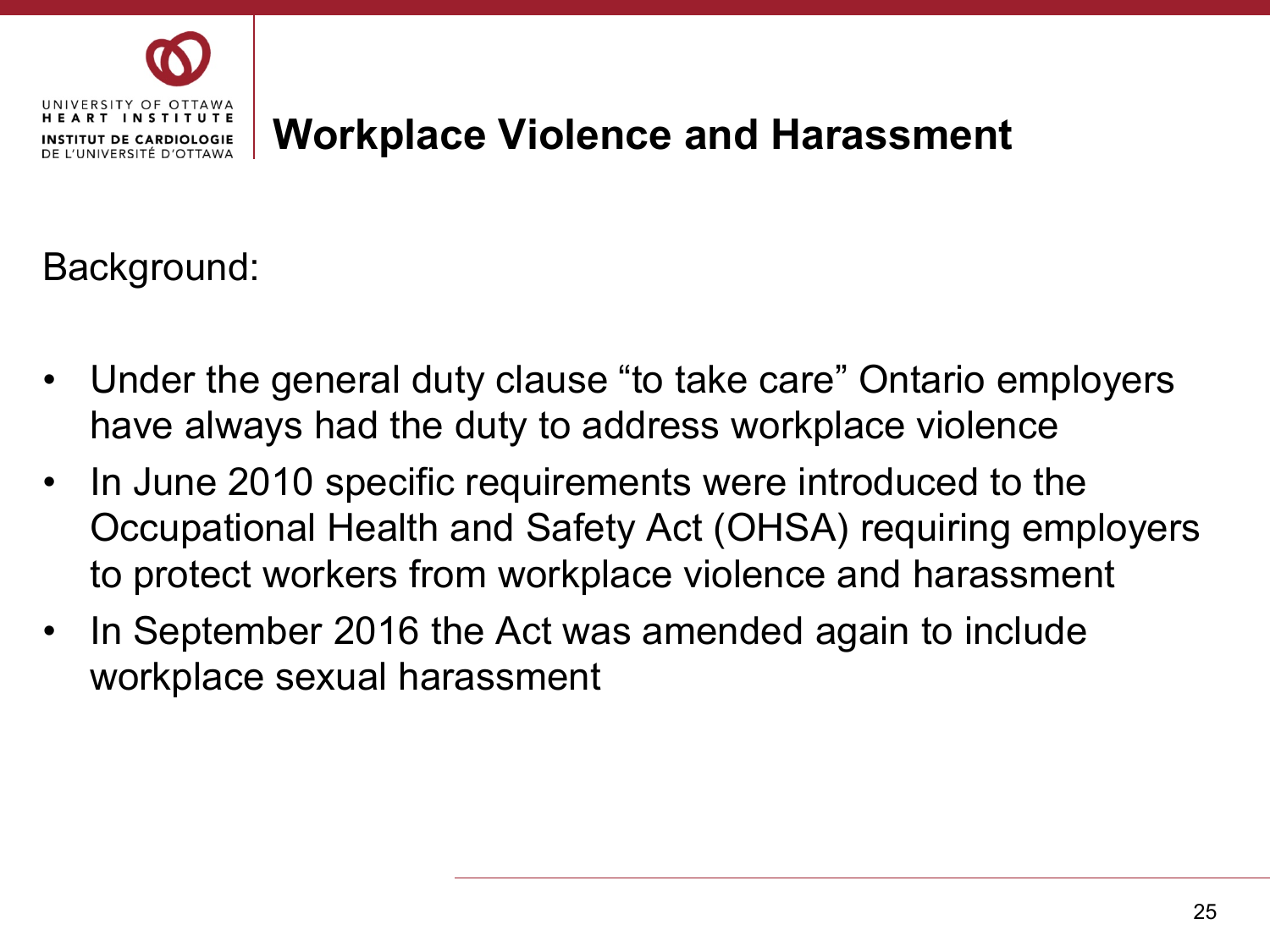

### **Workplace Violence**

- Workplace violence may originate from anyone with whom a worker comes into contact in the workplace such as patients, clients, co-workers and supervisors
- Or .. It may stem from someone with no formal connection to the workplace such as a domestic partner of a worker who brings violence into the workplace
- All employers who are subject to Ontario's Occupational Health and Safety Act must prepare policies in regard to workplace violence and harassment prevention and implement a program to carry out these policies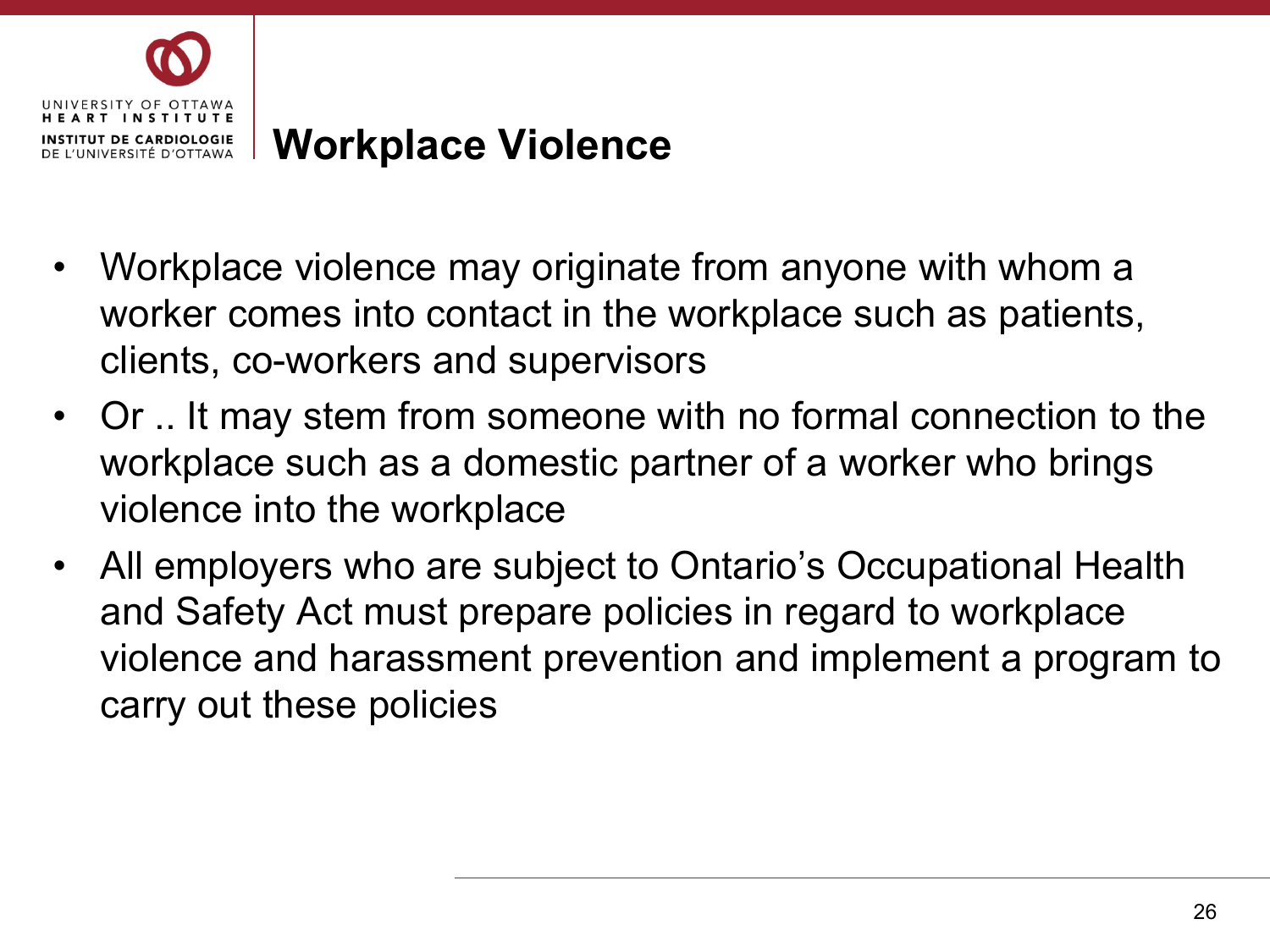

- The exercise of physical force by a person against a worker, in a workplace, that causes or could cause physical injury to the worker;
- An attempt to exercise physical force against a worker, in a workplace, that could cause physical injury to the worker;
- A statement or behavior that is reasonable for a worker to interpret as a threat to exercise physical force against the worker, in a workplace, that could cause physical injury to the worker.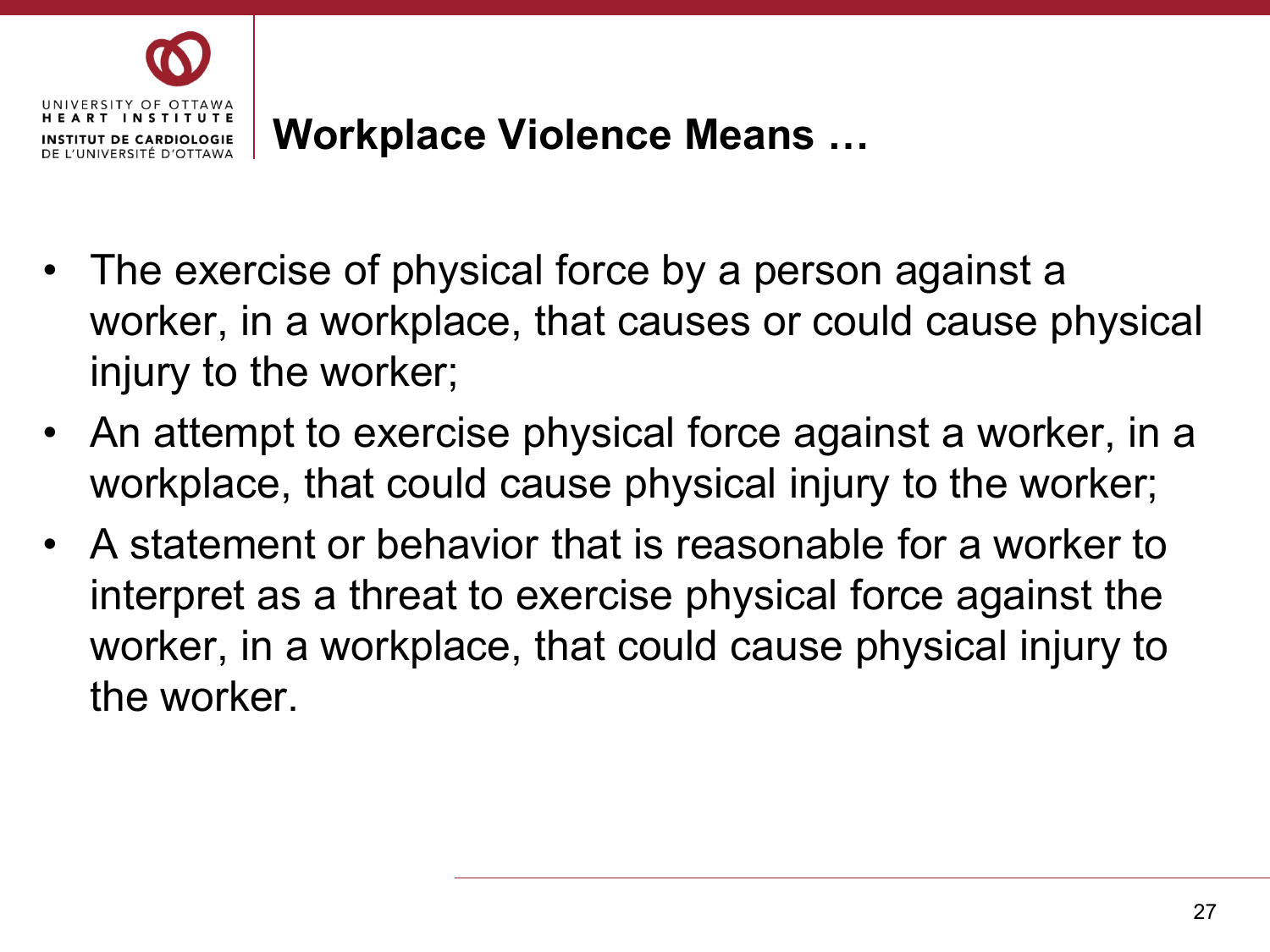

### **Workplace Violence Prevention Policy 4-200**

**The Institute's workplace violence prevention policy states the following:**

- … committed to providing all persons working on the premises with a safe and healthy work environment in which all workers are treated with dignity and respect and in which they are able to work in an environment free from violence
- ... will not tolerate acts of violence against its workers while at work or in the process of carrying out work on behalf of the **Institute**
- ... will investigate violent incidents that occur at work or while worker is carrying out work on behalf of the Institute
- ... will provide support for victims of workplace violence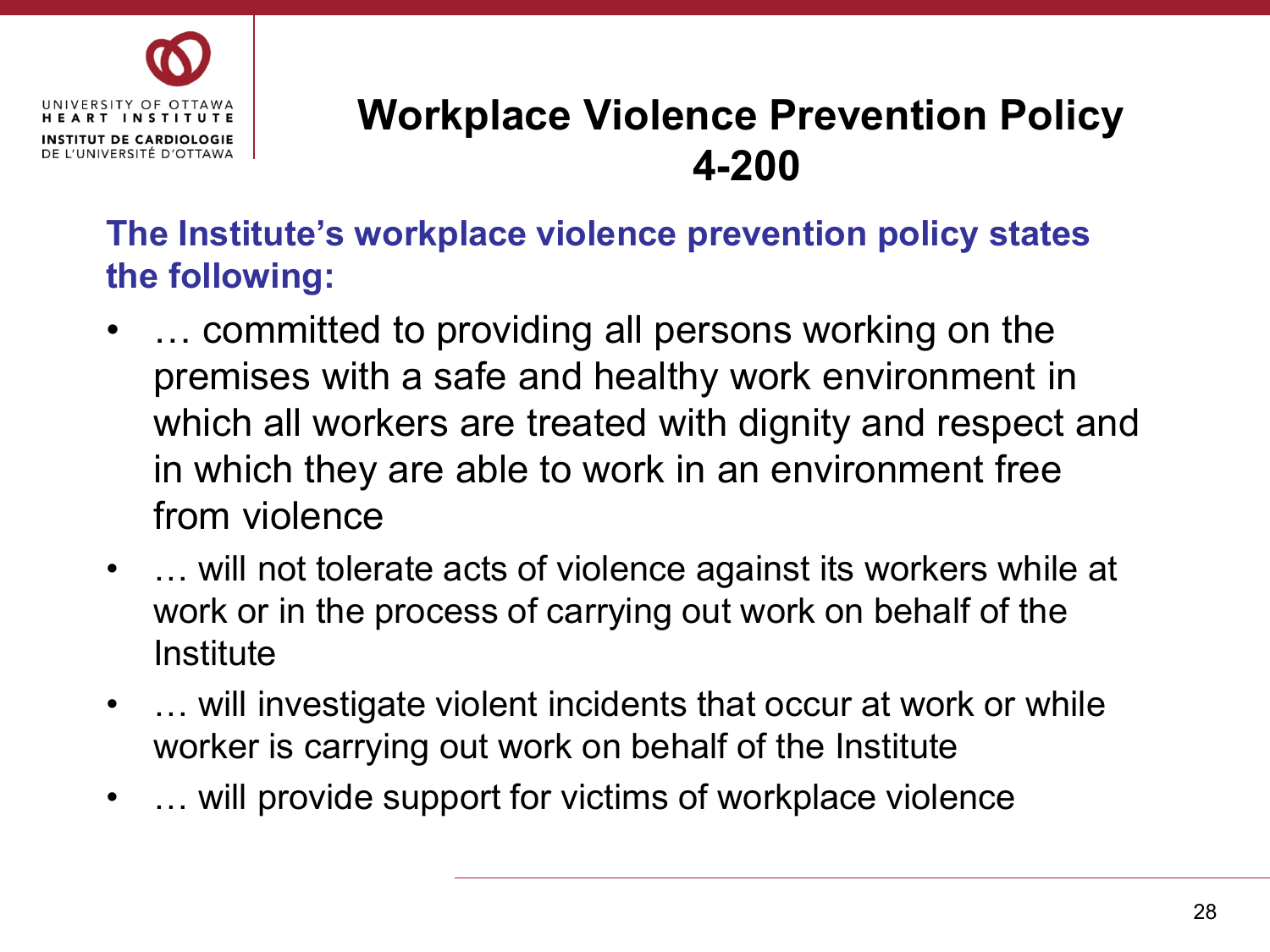

- Workplace violence and harassment are health and safety hazards and must be addressed in the same manner as any other workplace hazard:
	- •Recognize the hazard
	- •Assess the hazard
	- •Control the hazard
- The employer must prepare and post a written policy. The policy must be reviewed annually in consultation with the joint health and safety committee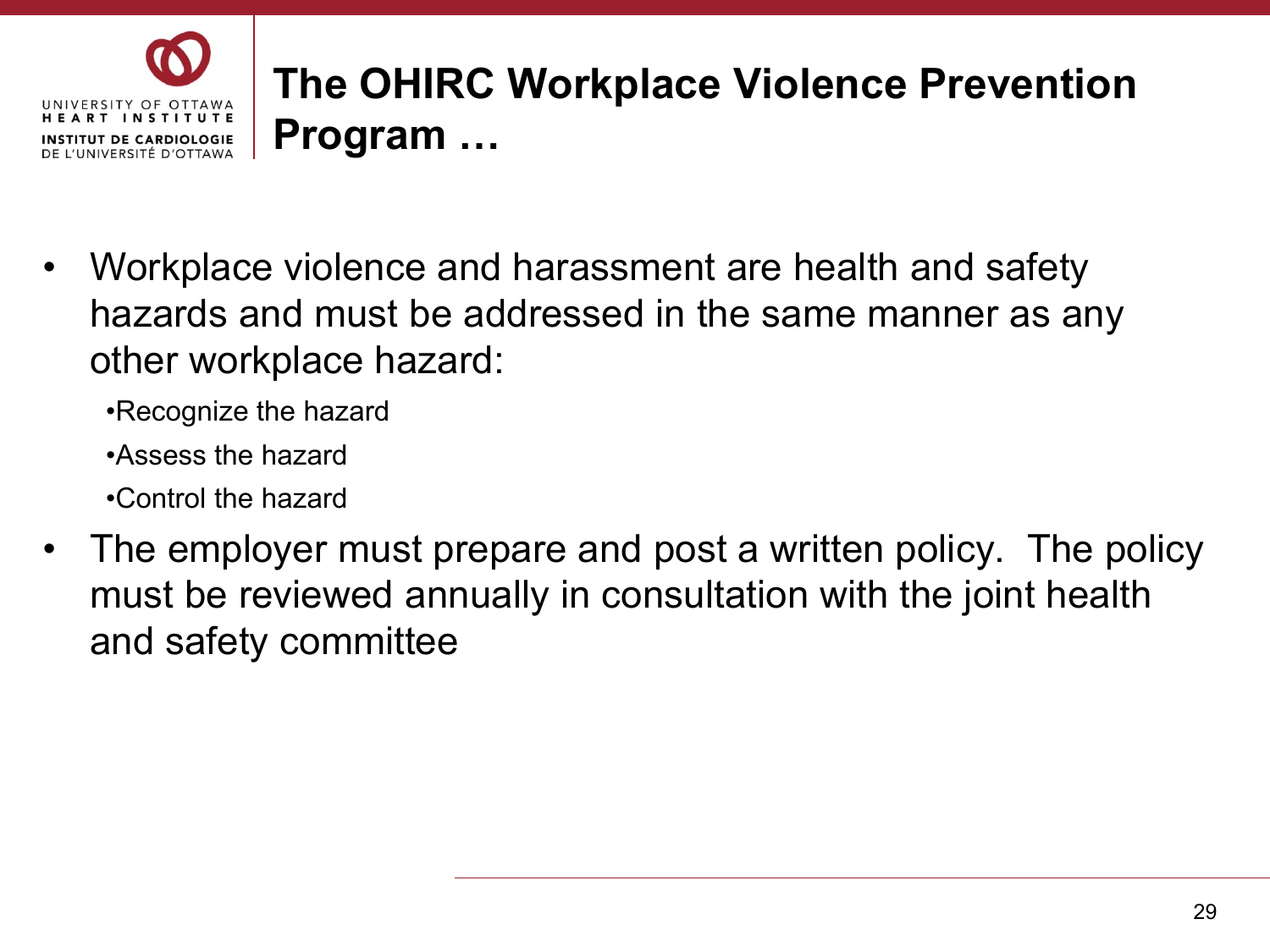The Employer's duty regarding Risk Assessments:

INIVERSITY OF OTTAWA RT INSTITUTE UT DE CARDIOLOGIE DE L'UNIVERSITÉ D'OTTAWA

- Carry out a risk assessment to identify areas or tasks that entail a risk of violence
- Evaluate all risks of workplace violence identified for the likelihood of injury and the severity of harm
- Implement measures and procedures to control the risks identified
- Monitor and evaluate control measures to confirm their effectiveness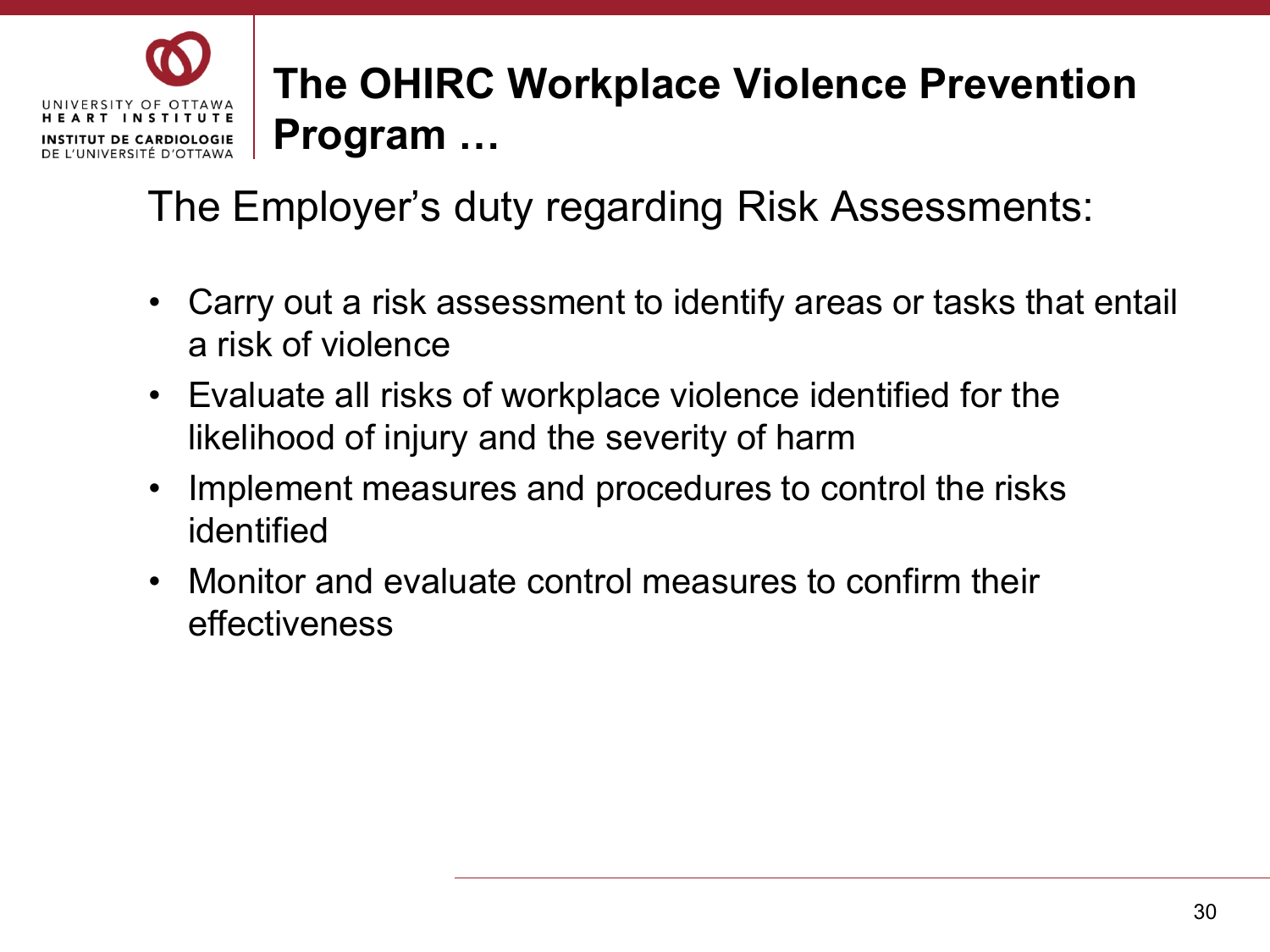

Workers right to report incidents of workplace violence:

- Report incidents or threats of violence to your supervisor (or other person in charge such as the Health and Safety Office or Human Resources if the threat comes from your supervisor)
- Document the circumstances by completing the OHIRC Accident, Incident or Occupational Disease Report
- If you feel that a personal circumstance of domestic violence may enter the workplace report your concerns to your supervisor
- Should you feel an imminent threat of violence at work call security at 12999 to summon immediate assistance
- You always have the right to contact the police if you feel a threat or fear for life – your own or a family member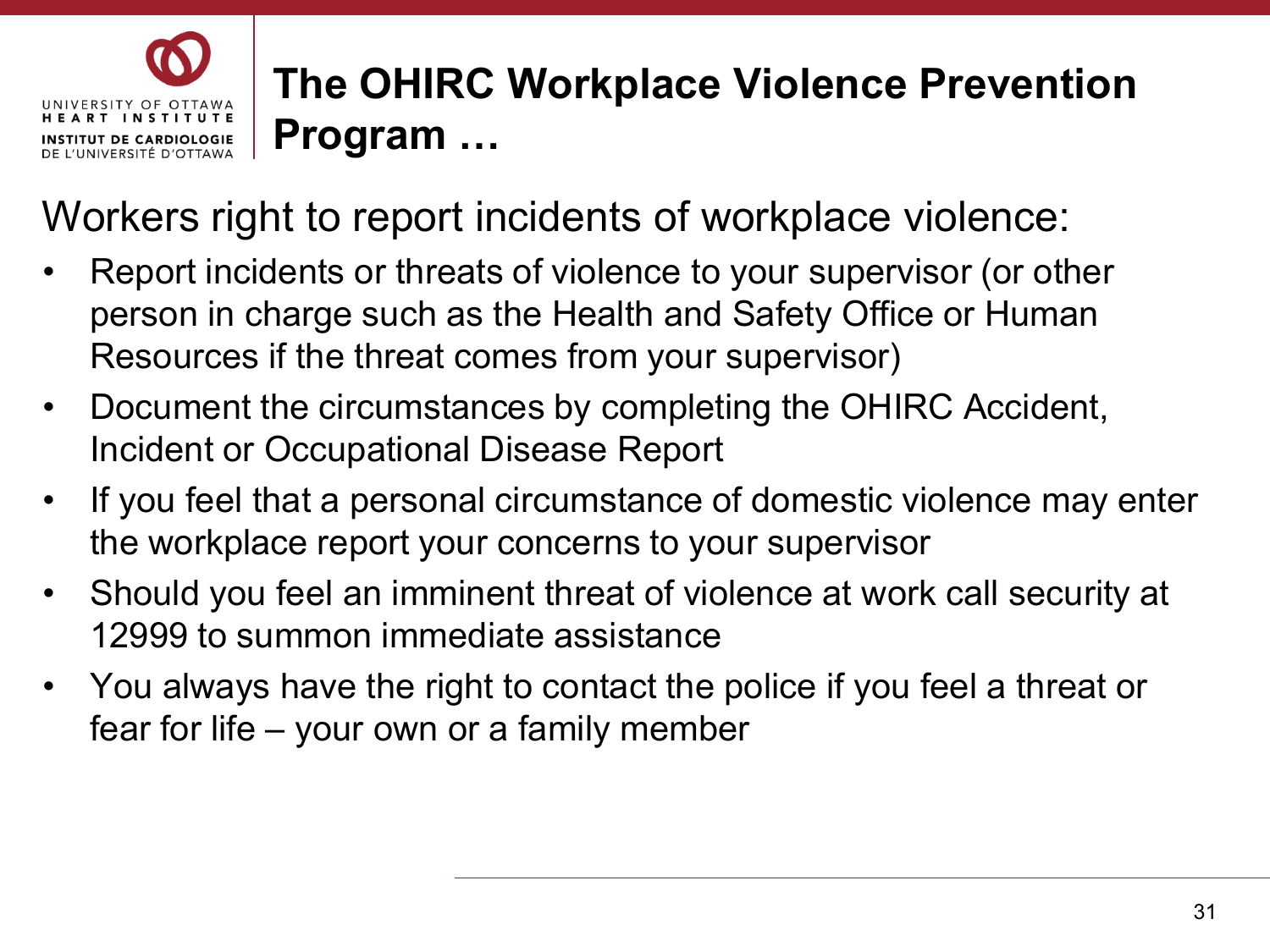

Investigation:

- All reports of workplace violence will be investigated by the supervisor or other appropriate person – to identify causes and corrective and supportive action
- Supervisors may request assistance during the investigation from the Occupational Health, Safety and Biosafety Office (OHSB) and / or the Joint Health and Safety Committee
- If the incident results in a critical Injury it must be reported immediately to OHSB
- Any corrective or preventive actions that have been implemented following the investigation must be monitored to ensure it continues to be effective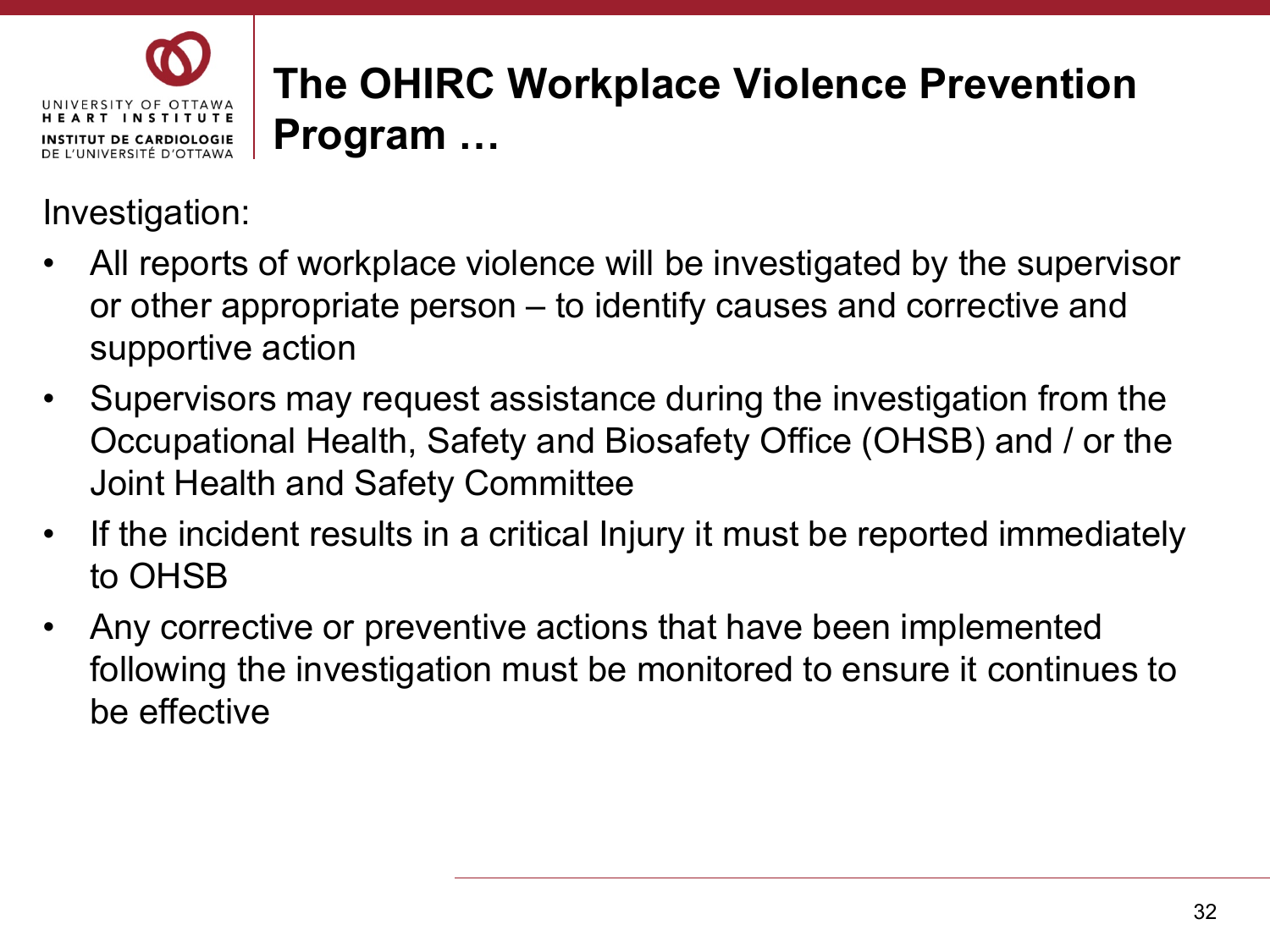

### **Specific Circumstance - Working Alone ….**

Where possible working alone at nights or on weekends is discouraged. In situations where a person is required to work alone outside of normal working hours consider:

- •Is a buddy system required?
- •Always carry / wear your UOHI ID badge
- •Contact Security at 14888 on arrival and let them know you are alone in the lab / unit
- •Contact Security again when leaving

•PI's and supervisors are required to check in, at regular intervals, with the worker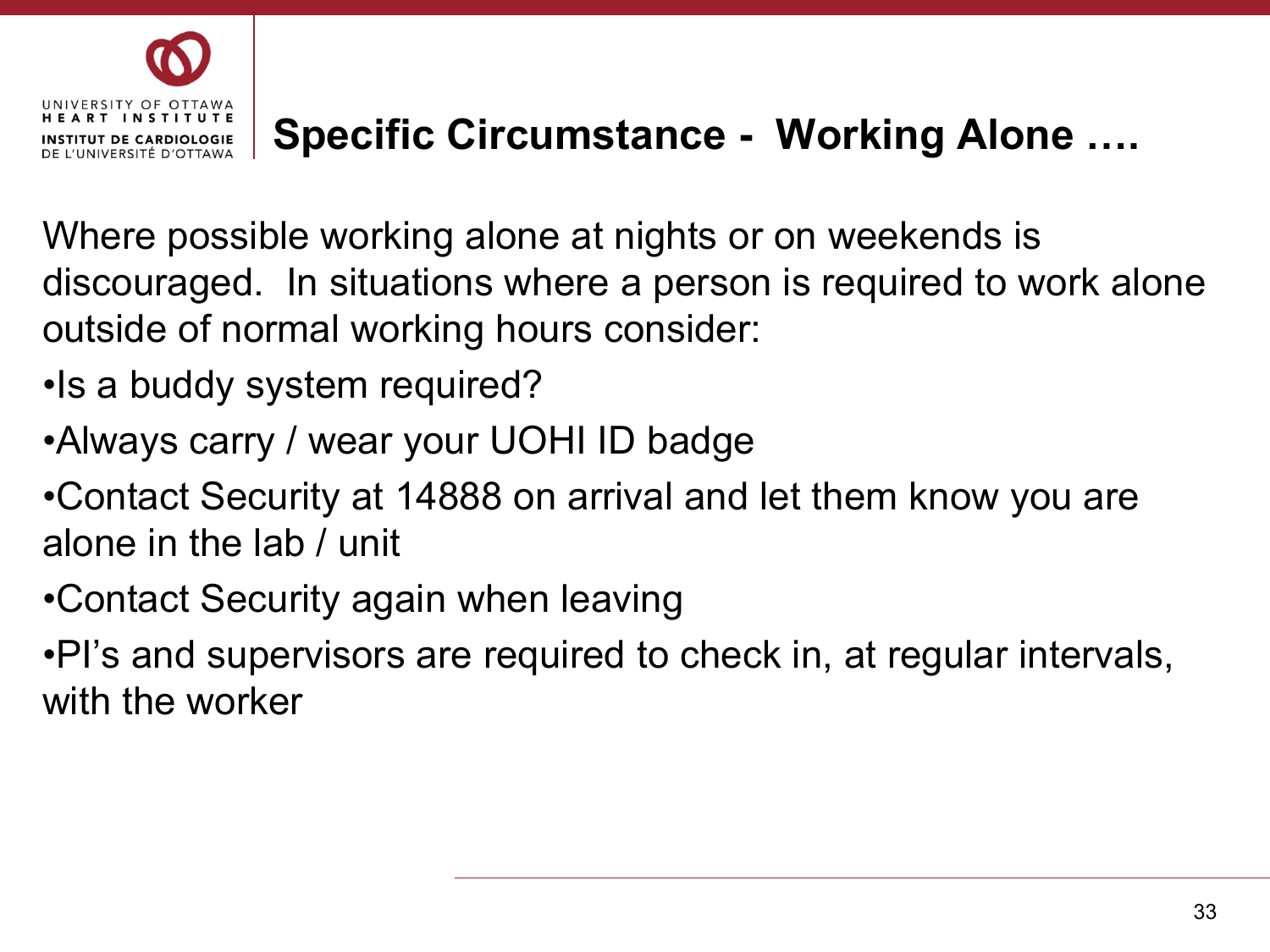

### **Harassment in the Workplace**

### **Workplace Harassment is defined in OHSA as:**

- engaging in a course of vexatious comment or conduct against a worker in a workplace that is known or ought reasonably to be known to be unwelcome •Can be verbal such as the use of vulgar language or asking questions about a person's sex life •Can be physical such as brushing up against a person or inappropriate touching •Can be visual such as the display of inappropriate pictures
- Workplace harassment includes sexual harassment that occurs in the workplace

### **Workplace Sexual Harassment means:**

- a) engaging in a course of vexatious comment or conduct against a worker in a workplace because of sex, sexual orientation, gender identity or gender expression, where the course of comment or conduct is known or ought reasonably to be known to be unwelcome, or
- b) making a sexual solicitation or advance where the person making the solicitation or advance is in a position to confer, grant or deny a benefit or advancement to the worker and the person knows or ought reasonably to know that the solicitation or advance is unwelcome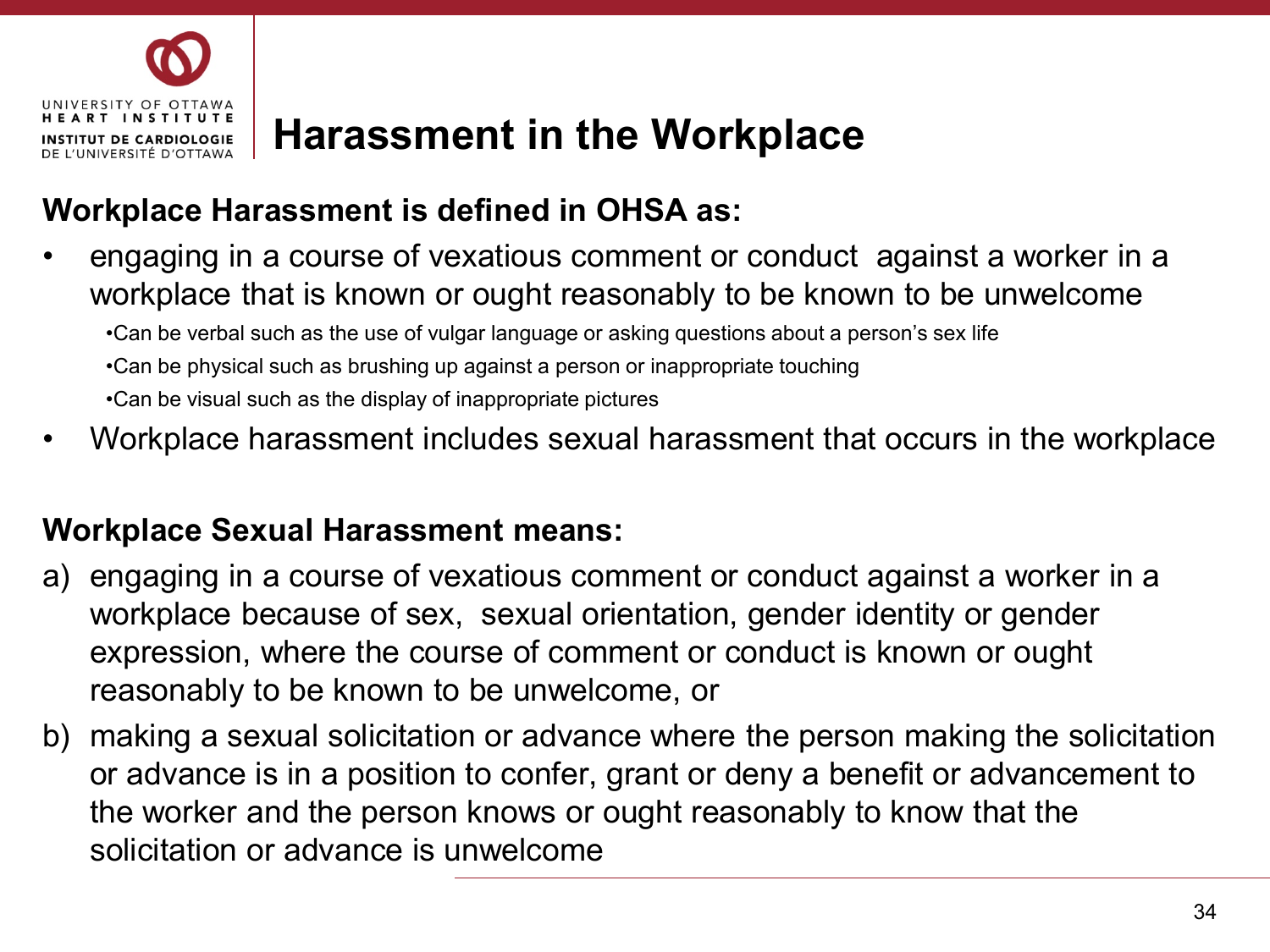

## **Workplace Harassment is not …**

- Reasonable action taken by the employer, manager or supervisor relating to the management and direction of workers is not workplace harassment:
	- •Counseling
	- •performance assessment
	- •Changing work assignments
	- •Scheduling
	- •Workplace inspections
	- •Implementation of health and safety measures
	- •Implementation of disciplinary actions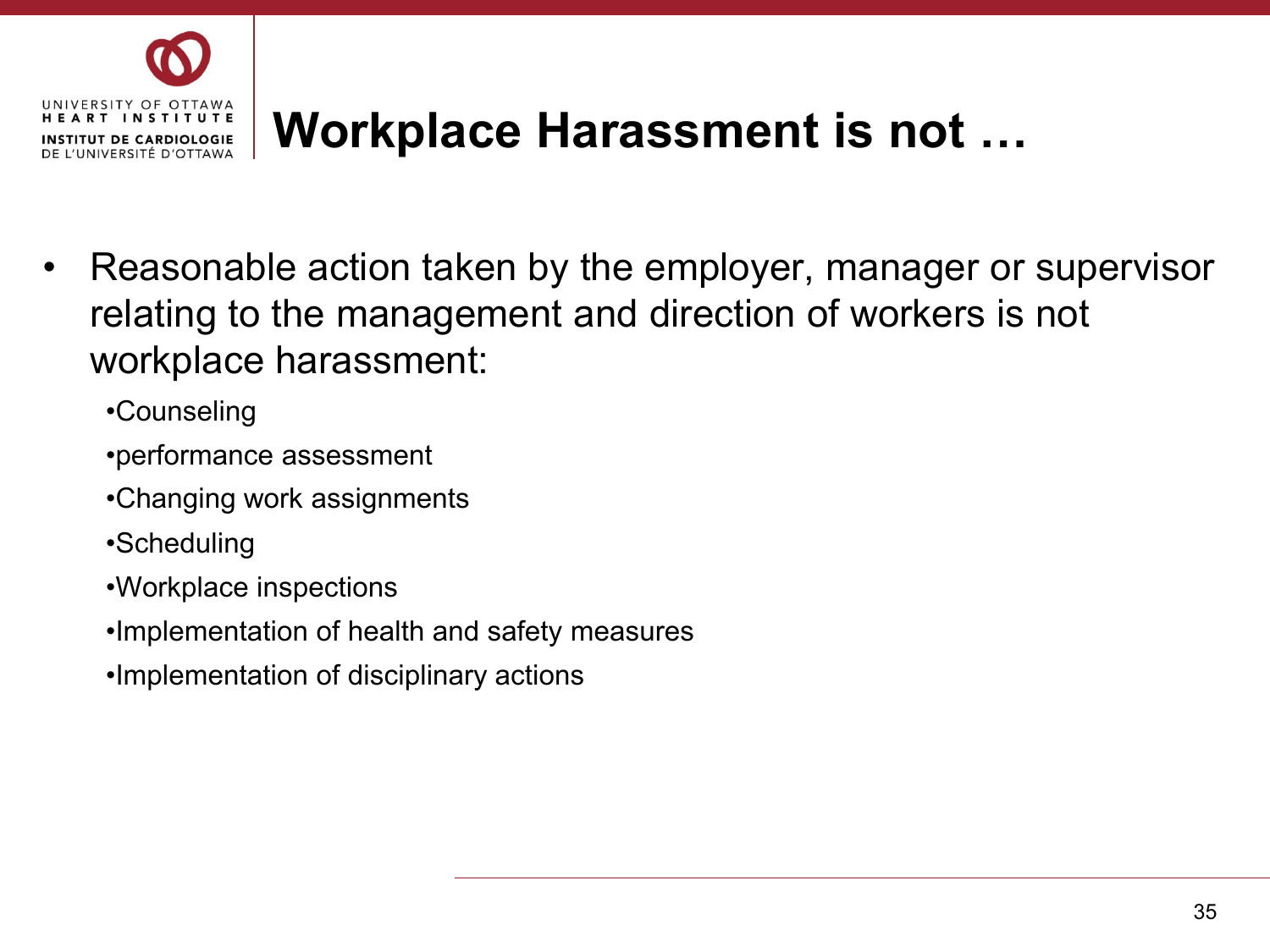

## **Harassment in the Workplace** Policy # 1-240

The Institute's Harassment policy states:

- The Institute is committed to providing a work environment that fosters respect and dignity of all individuals
- Any and all types of harassment will not be tolerated
- Employees are encouraged to report all incidents of personal and sexual harassment experienced as a result of their work
- The Institute will ensure all reports of workplace harassment are investigated to identify the facts and come to a resolution
- Acts of retaliation against anyone making a report of harassment or assisting in the investigation of a complaint will constitute an act of harassment itself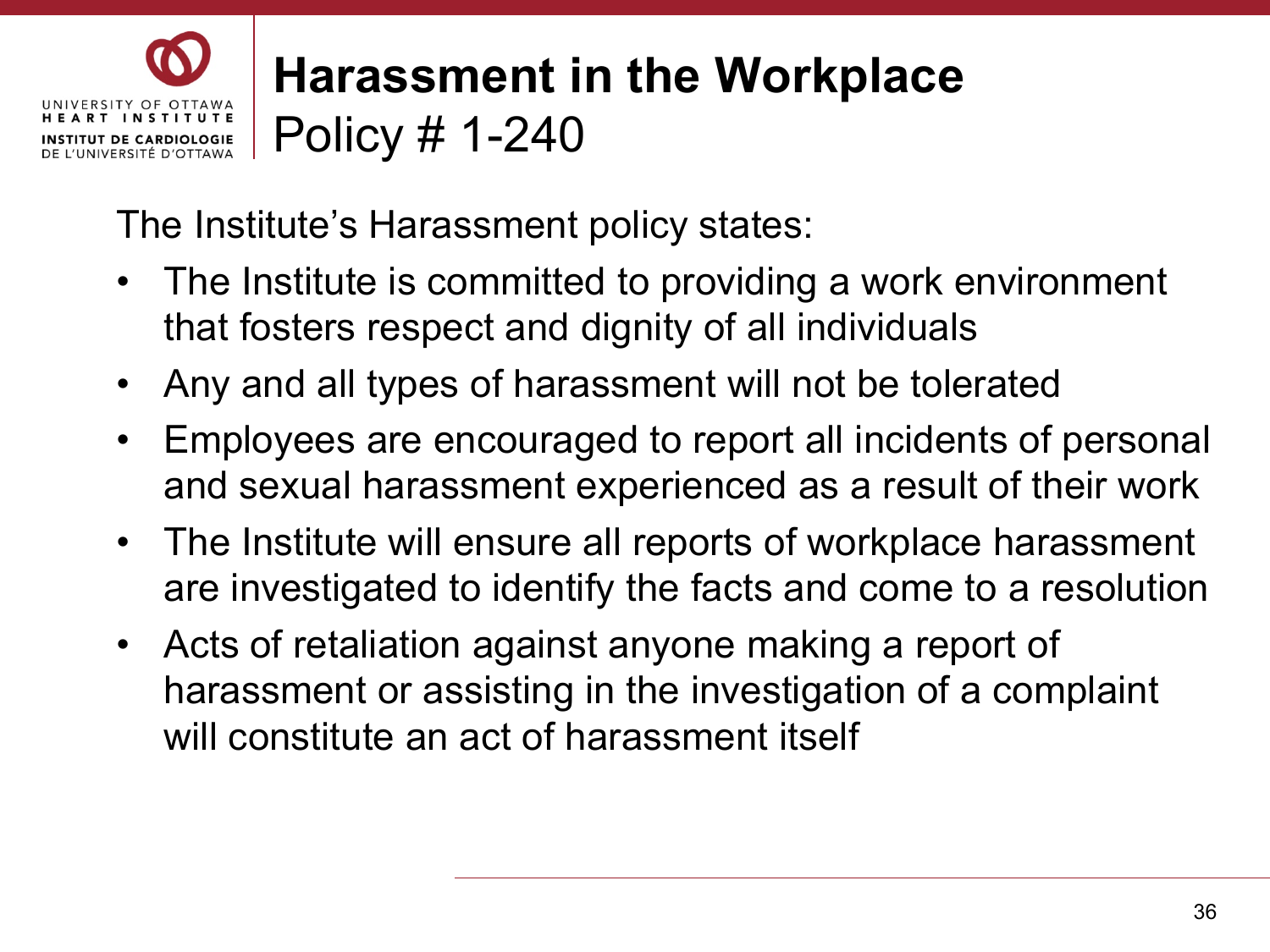

## **The Workplace Harassment Program…**

#### Reporting the incident:

- Report incidents of workplace harassment to your supervisor for advice and assistance (or other person in charge, such as a human resources or health and safety officer, if the harassment comes from the supervisor)
- Immediately make your discomfort or disapproval known to the person who is the subject of the complaint. Ideally, this discussion should take place in front of a third party
- If there is more than one incident, you should keep a written record of dates, times, the nature of the behavior and witnesses, if any. This information should be shared with your supervisor and/or Human Resources Officer / Health & Safety Officer.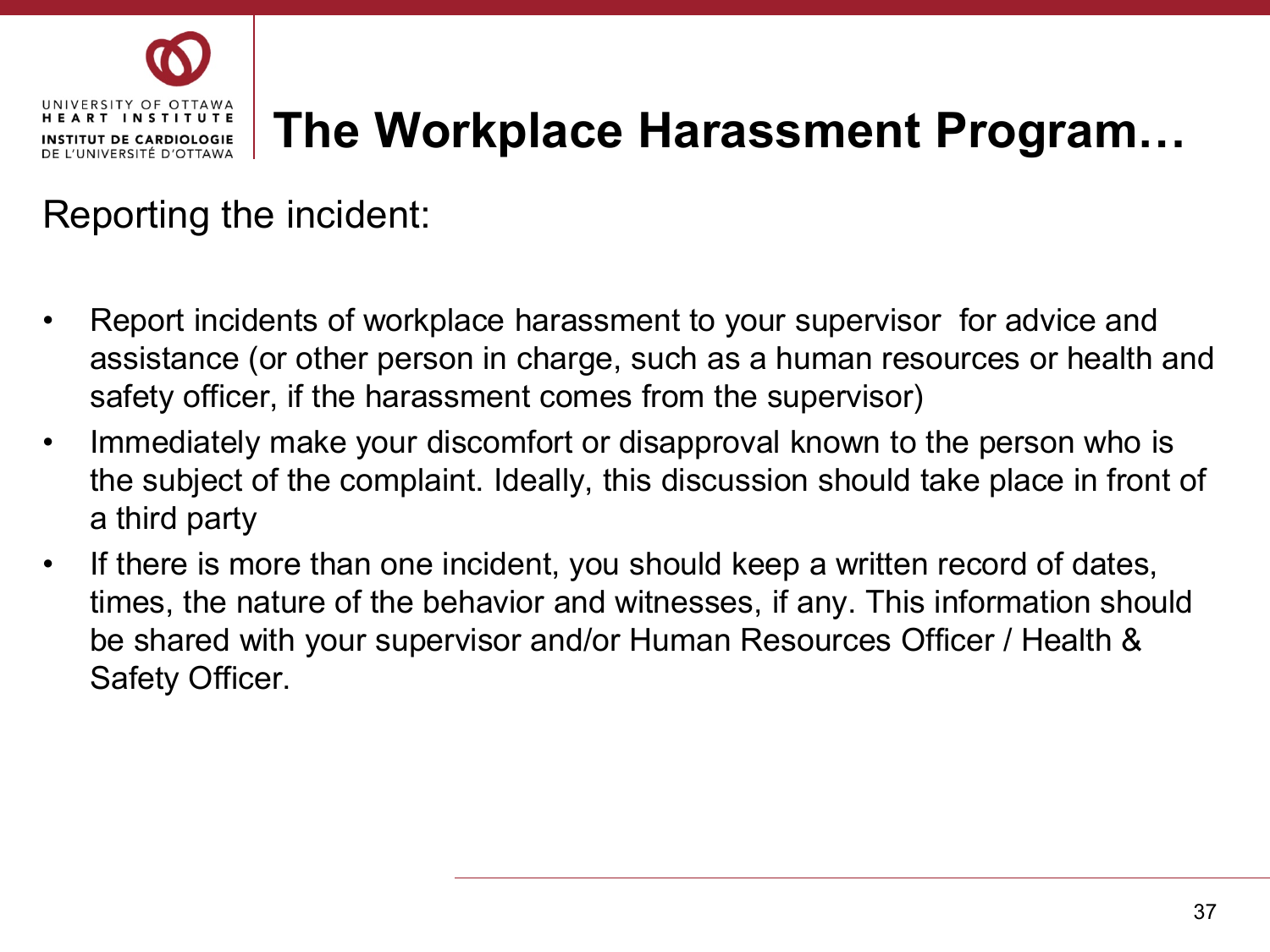

## **The Workplace Harassment Program…**

#### The Investigation:

- If requested by either the person making the complaint or the subject of the complaint or if deemed appropriate by the employer, third party mediation of the complaint may be carried out
- The supervisor to whom the complaint is made, or the appropriate Human Resources Officer / Health & Safety Officer will investigate the matter, verify the facts and try to resolve the complaint informally at this stage
- Failing a satisfactory resolution, the VP Finance and Administration will consider the report and the comments of the parties, if any, and will render a decision in writing
- Throughout the process confidentiality of personal information will be maintained
- The worker making the complaint and the alleged harasser will be informed in writing of the results of the investigation and any action to be taken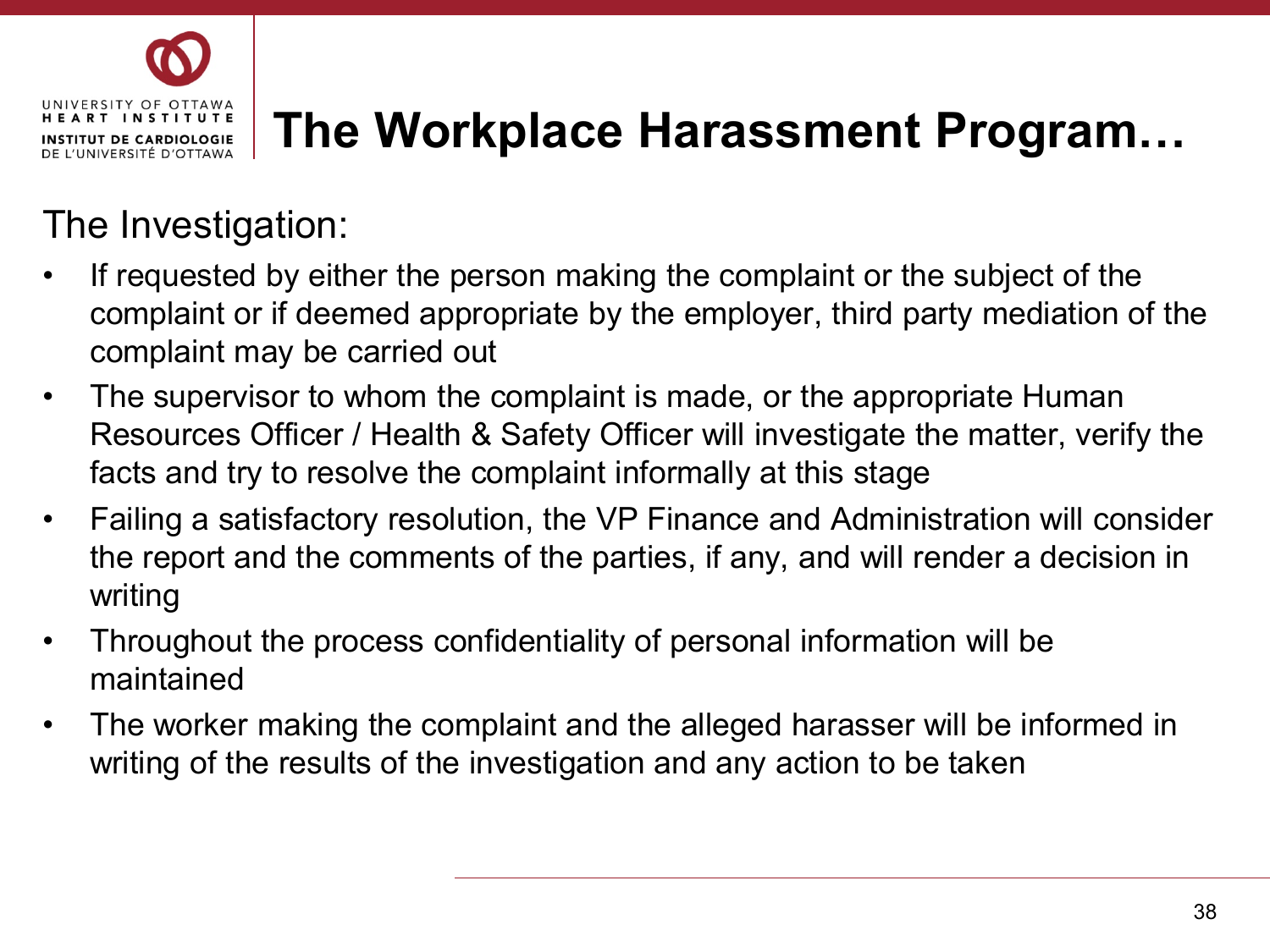

#### **Health and Safety Communication 4-400**

The Institute will ensure:

- effective communication and exchange of information about health and safety issues through
	- –Open forums
	- –Staff / laboratory meetings
	- –Training programs
	- –Notice boards
	- –Electronic Mail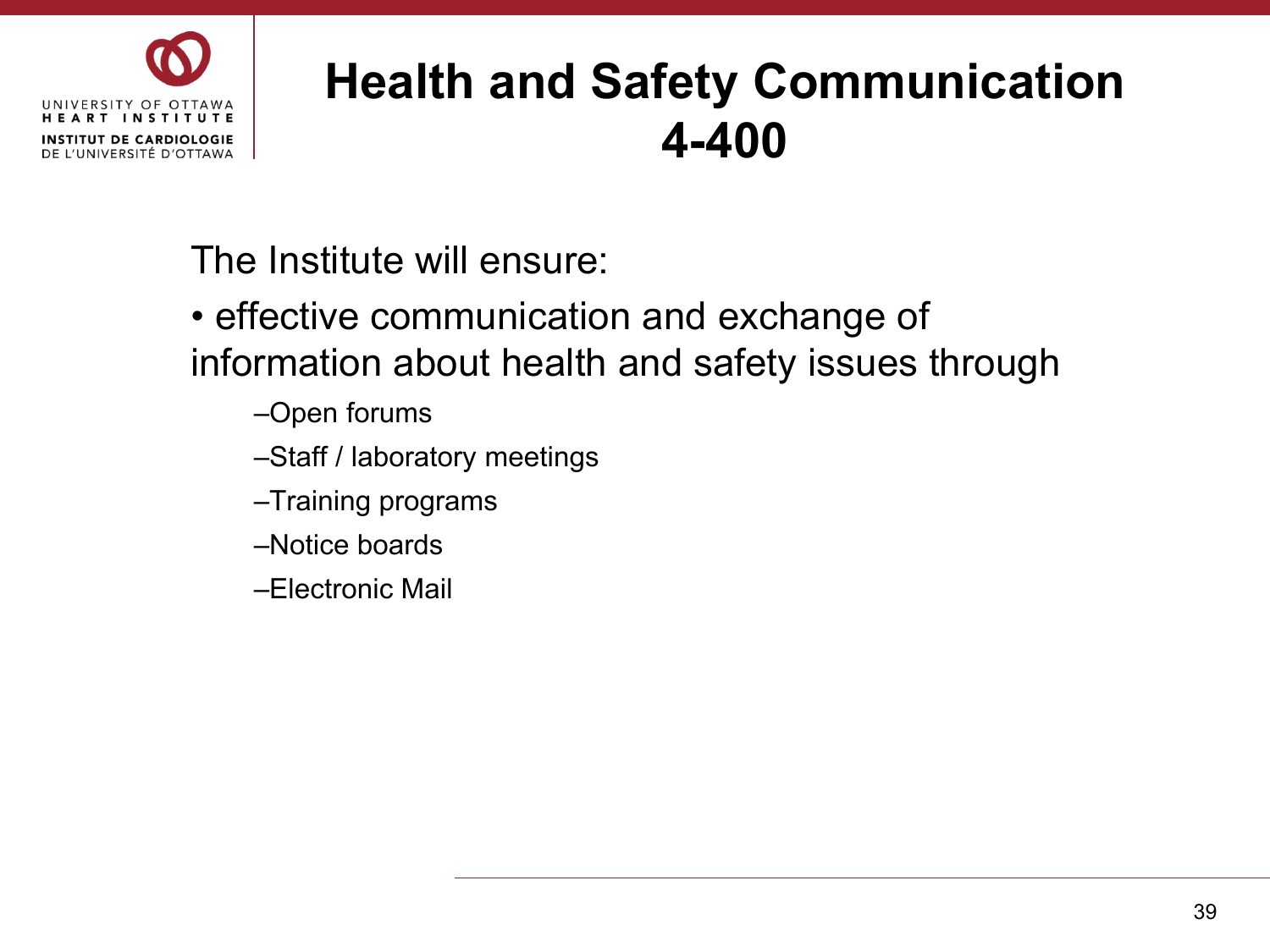

#### **Health and Safety Reporting Protocol**



 $\triangleright$  If the employee (you) are not satisfied by supervisor action THEN contact the JOHSC Member or report your concern to the Occupational health, Safety and Biosafety Office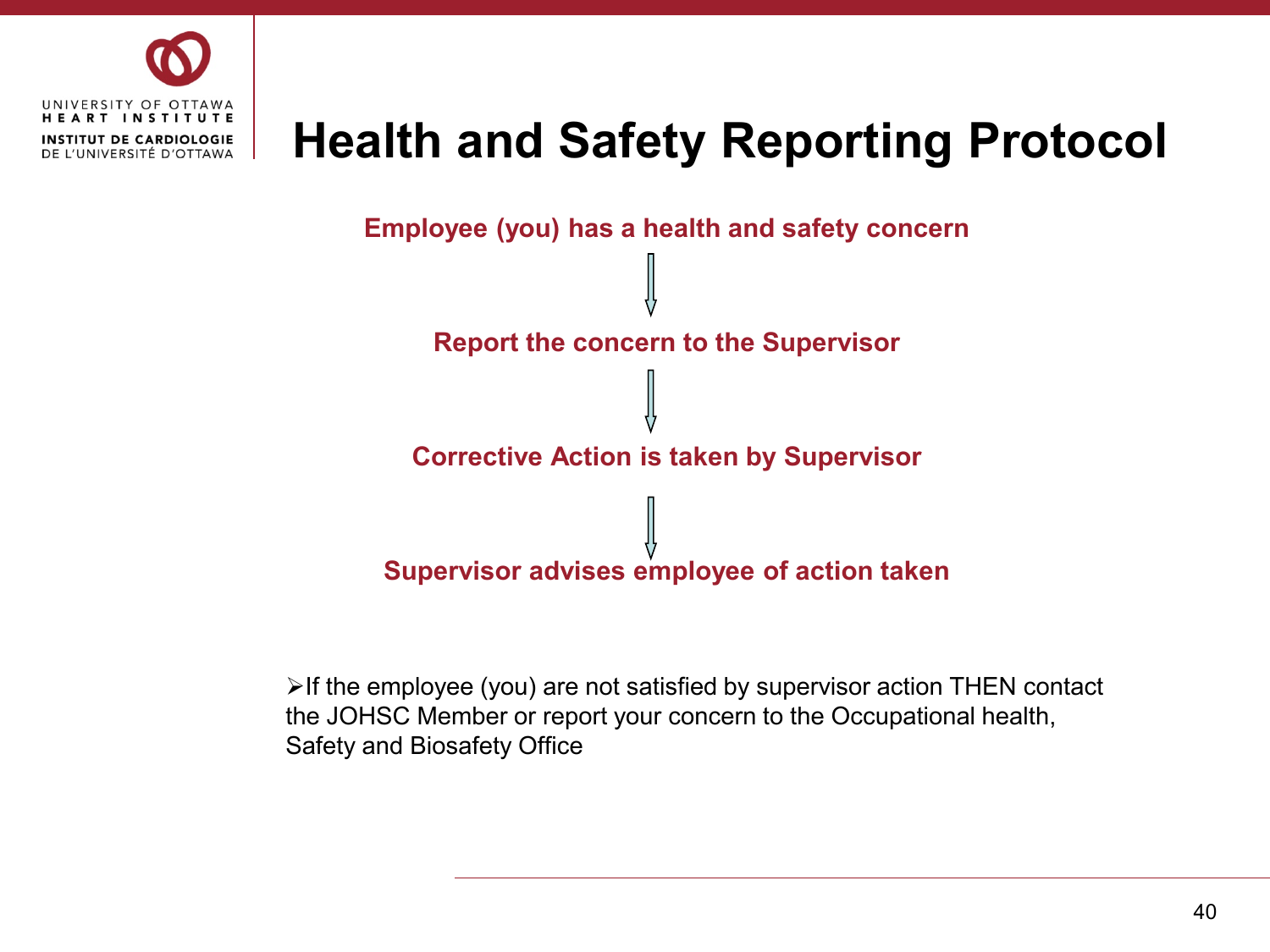

## **Scent Free Workplace (Ottawa Hospital Policy 00239)**

- In the UOHI we must adhere to the Ottawa Hospital's "Scent Free Workplace" policy
- Policy applies to all staff, visitors and patients on hospital premises
- Objective is to minimize harm to employees who suffer environmental sensitivities
- Personnel are to refrain from using / wearing perfume, lotions and other scented products at all times when on hospital premises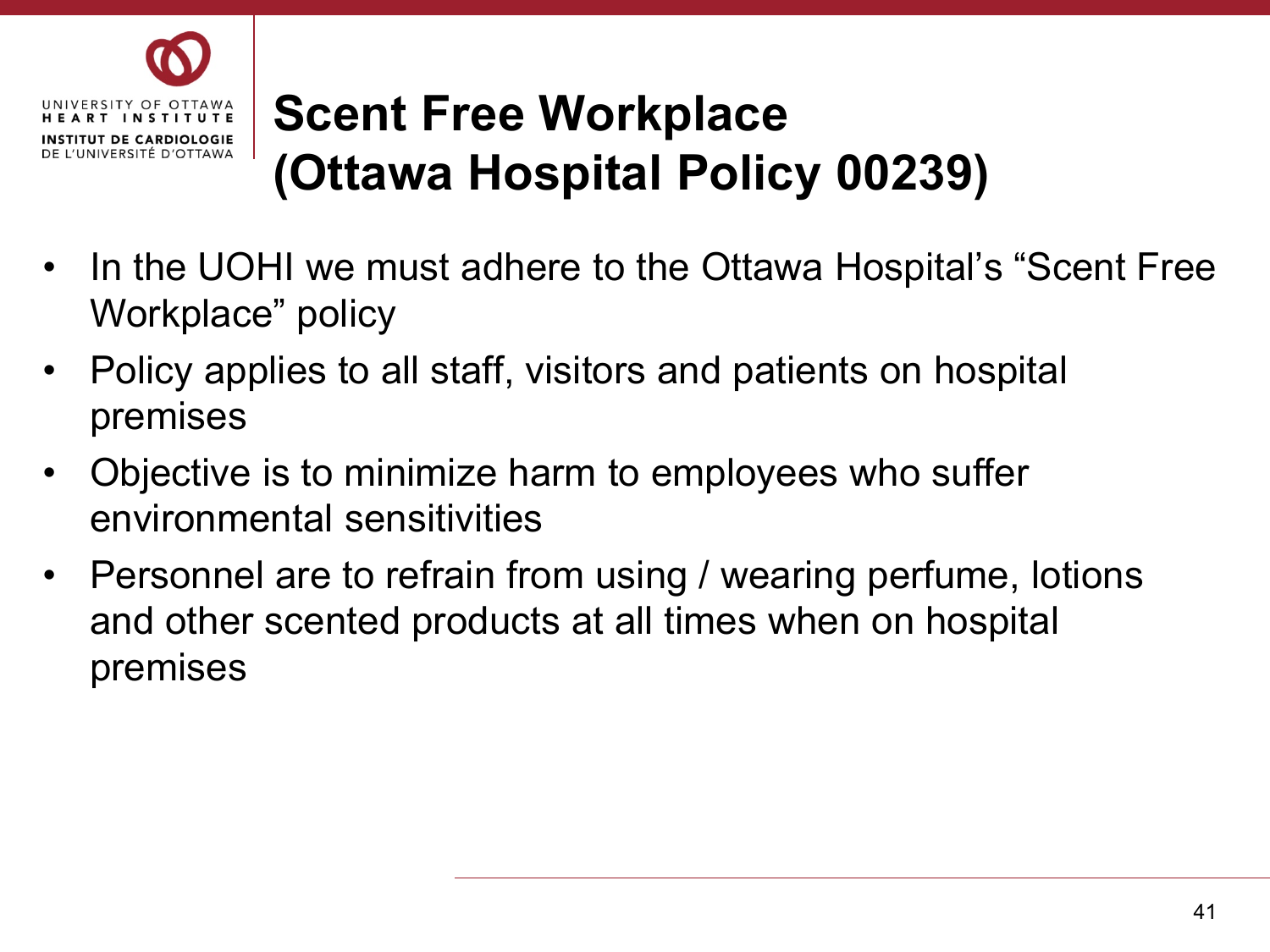

#### **Emergency Preparedness**

The remaining slides cover emergency preparedness at the Heart institute. As part of the Ottawa Hospital we follow all the procedures set out by the hospital to deal with emergencies such as fires, hazardous materials spills, internal and external disasters and missing patients**.**



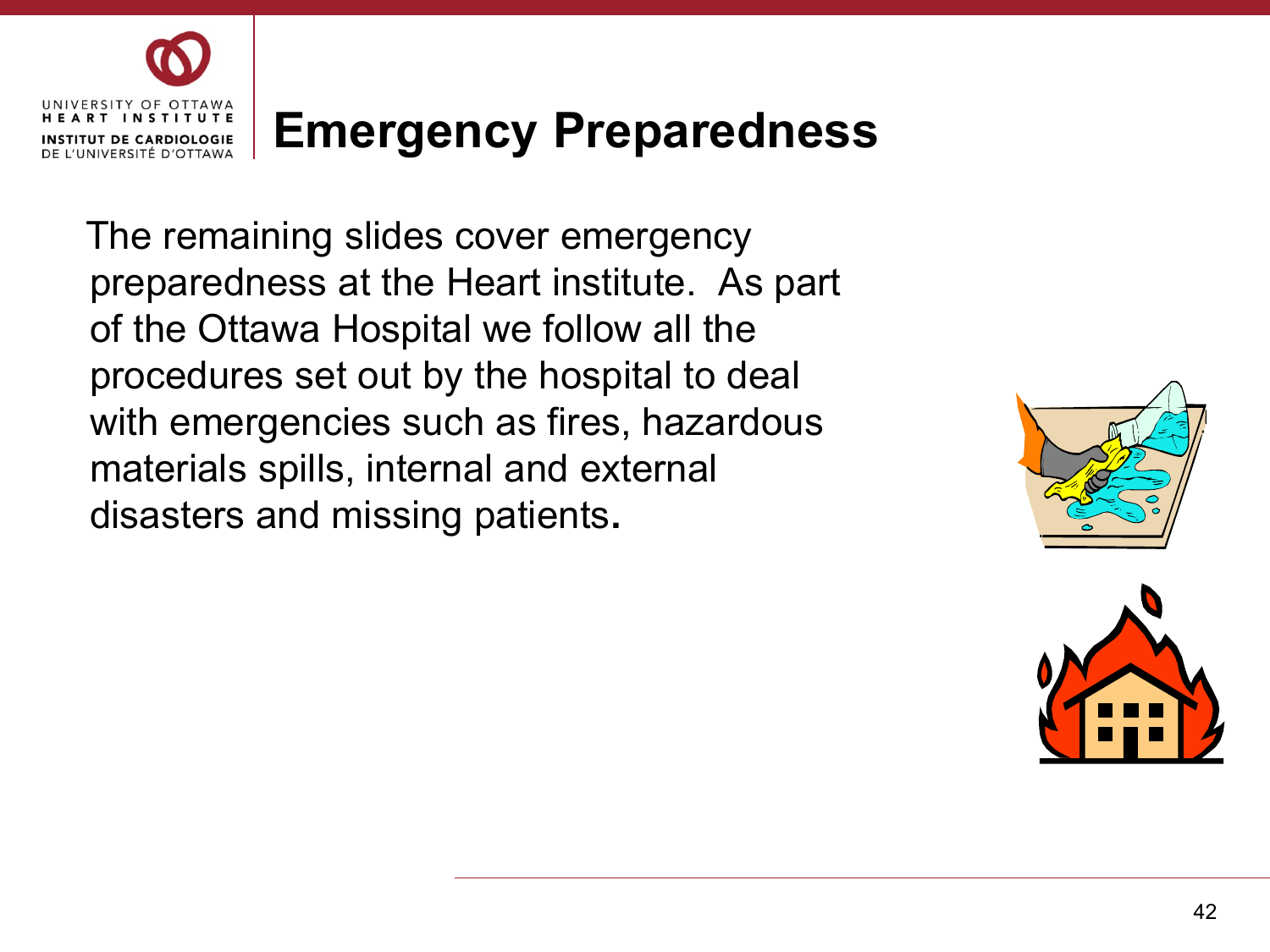

## **Learning Objectives**

- To become familiar with the Ottawa Hospital's Emergency Management Program - the colour codes that represent each type of emergency that could occur in a health care environment and what to do when you hear a code called overhead
- To be knowledgeable of the naming convention for UOHI buildings – helps you to understand overhead announcements
- To be knowledgeable of the naming convention for UOHI stairwells - helps you to know where stairwells lead in case of an evacuation
- To understand the correct response and actions to take during an active fire or even when the fire alarm sounds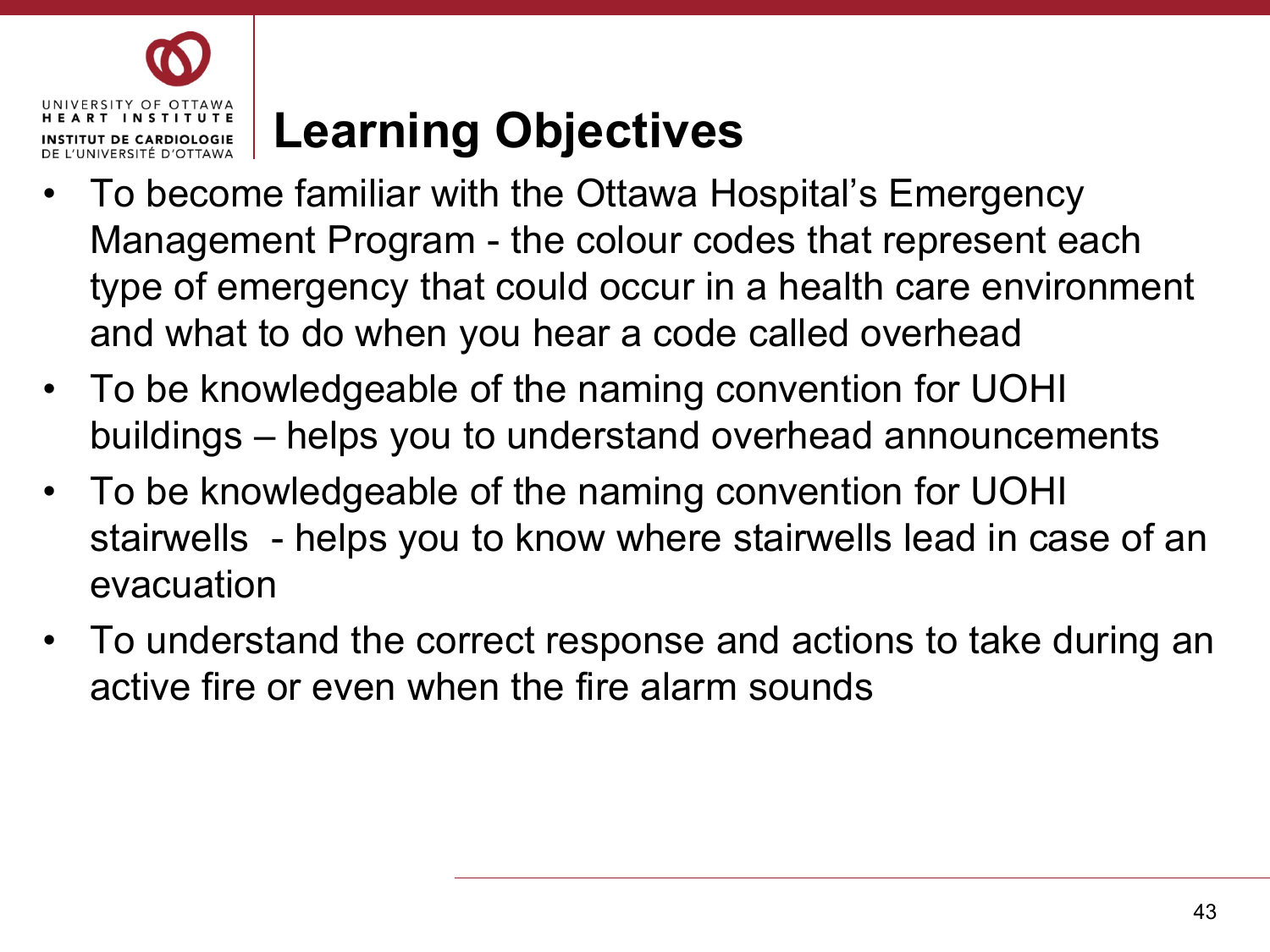

All major types of emergencies are categorized by a colour code – The Heart Institute adheres to the Ottawa Hospital's System

The Ottawa Hospital has gone to one number to call for reporting all emergencies …. 1-5555

| Red                                                              | Fire                                                                                                                 |
|------------------------------------------------------------------|----------------------------------------------------------------------------------------------------------------------|
| Rouge                                                            | Feu                                                                                                                  |
| Green                                                            | Evacuation                                                                                                           |
| Vert                                                             | Évacuation                                                                                                           |
| <b>Orange</b>                                                    | <b>Disaster or HazMat/CBRN</b>                                                                                       |
| <b>Orange</b>                                                    | Désastre ou matières dangereuses/CBRN                                                                                |
| <b>Yellow</b><br>Ñ<br>Jaune                                      | <b>Missing Patient</b><br><b>Patient disparu</b>                                                                     |
| Amber                                                            | <b>Infant Abduction</b>                                                                                              |
| <b>Amber</b>                                                     | Enlèvement d'un nouveau-né                                                                                           |
| <b>Black</b>                                                     | <b>Bomb Threat or Suspicious Package</b>                                                                             |
| <b>Noir</b>                                                      | Alert à la bombe ou colis suspect                                                                                    |
| White                                                            | <b>Violent or Behavioural Situation</b>                                                                              |
| <b>Blanc</b>                                                     | Comportement agressif ou violent                                                                                     |
| <b>Purple</b><br>À<br><b>Violet</b>                              | <b>Hostage Taking</b><br>Prise d'otage                                                                               |
| <b>Silver</b>                                                    | <b>Person with Weapon</b>                                                                                            |
| <b>Argent</b>                                                    | Personne armée                                                                                                       |
| <b>Brown</b>                                                     | <b>Hazardous Materials Spill / Release</b>                                                                           |
| <b>Brun</b>                                                      | Déversement de matières dangereuses                                                                                  |
| Grey                                                             | <b>Critical Infrastructure Failure</b>                                                                               |
| Gris                                                             | Panne d'infrastructures essentielles                                                                                 |
| Blue<br>W.<br><b>Bleu</b>                                        | <b>HEART INSTITUTE /</b><br><b>Cardiac Arrest</b><br><b>INSTITUT DE CARDIOLOGIE</b><br>Arrêt cardiaque<br>$1 - 4777$ |
| Riverside 8-5555<br><b>Civic 1-5555</b><br><b>General 7-5555</b> |                                                                                                                      |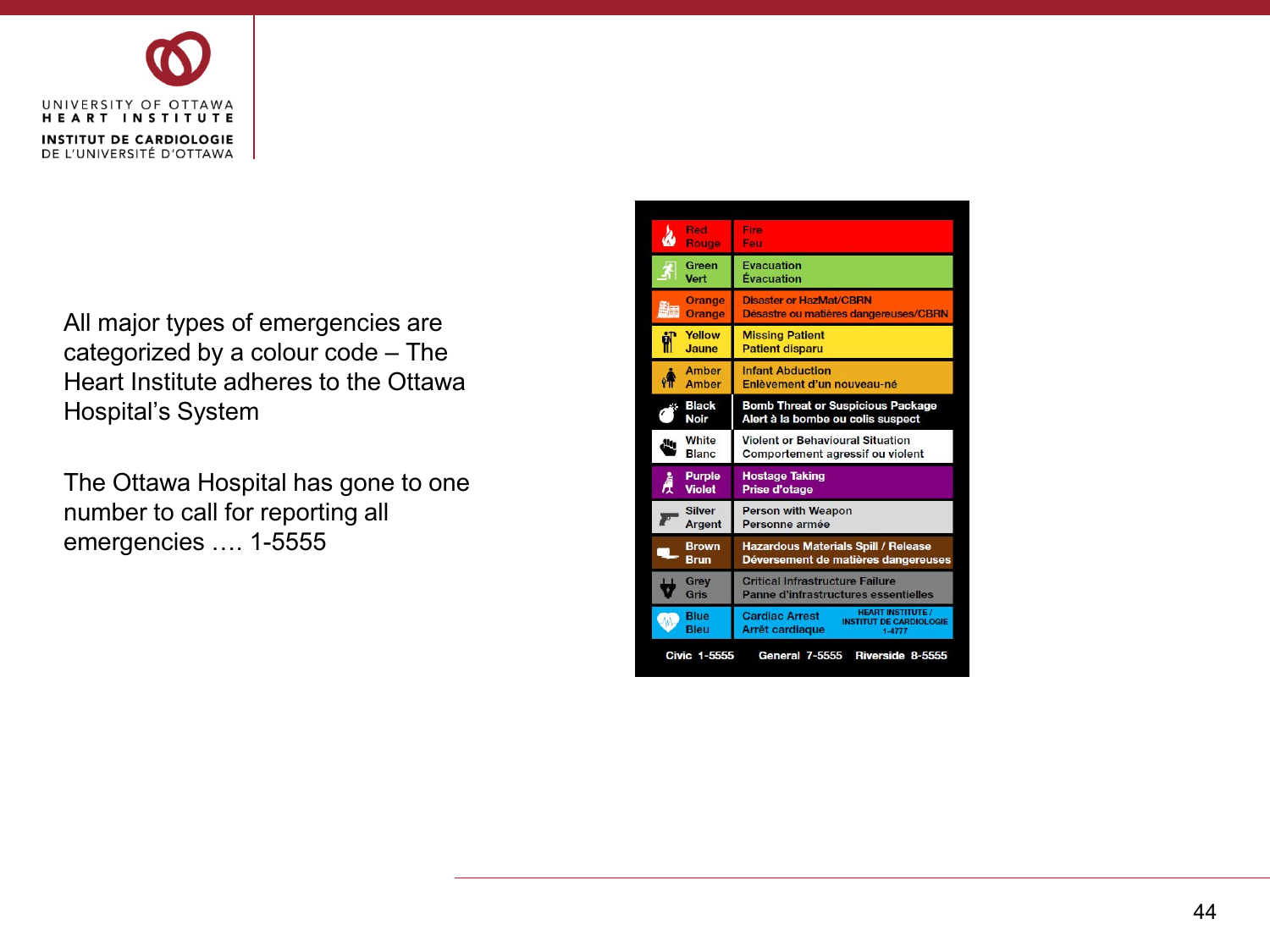

#### **Emergency Codes Station have been installed at various locations in the clinical services buildings.**

The code station contains emergency procedures and supplies that staff may need during a code on the unit; forms that may be needed during a code like a missing patient form or bomb threat checklist; supplies like flashlights, reflective vests, and caution tape.

There are no emergency codes stations in the research centre.



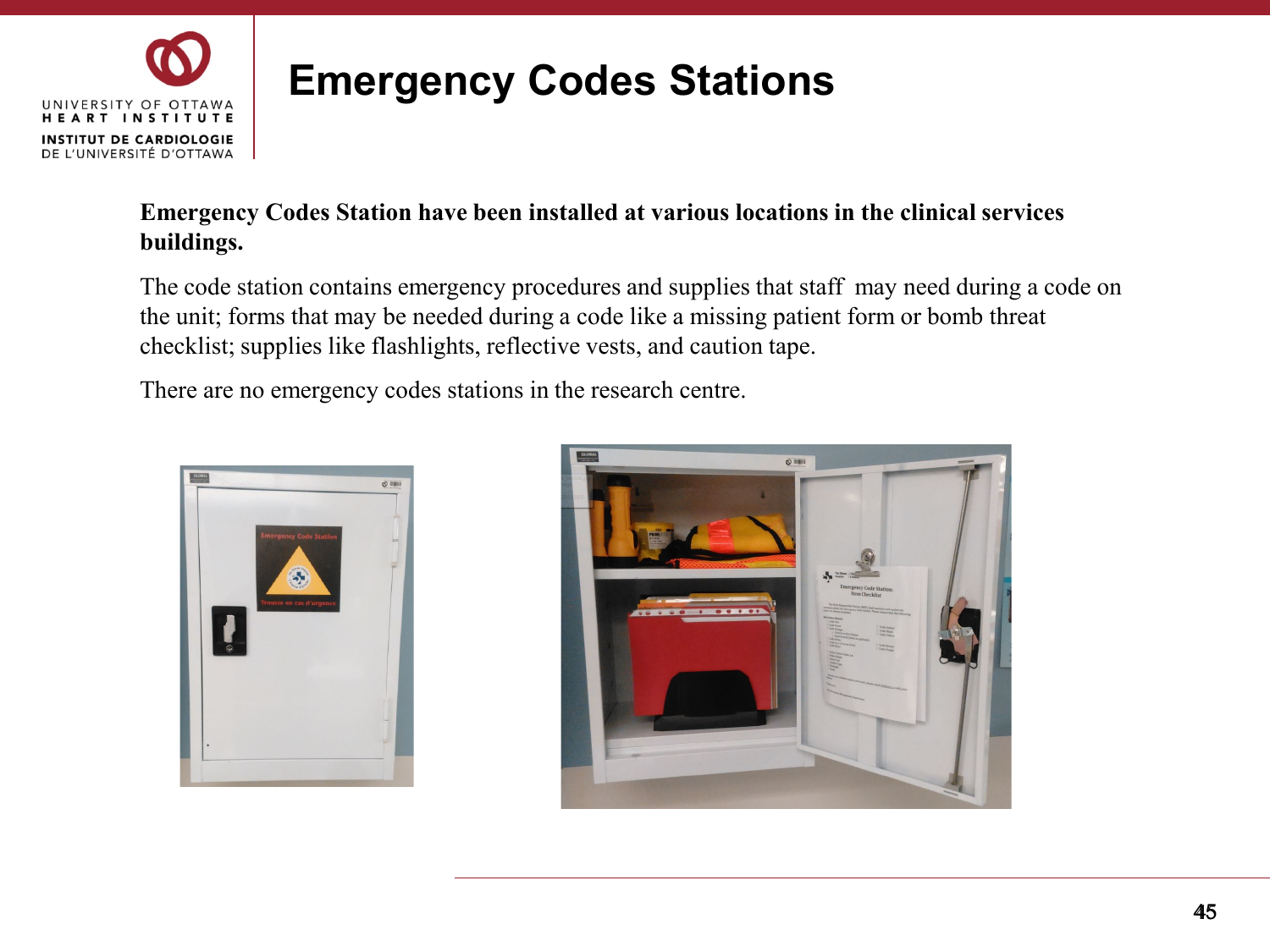

## **UOHI Building Descriptions**

• When an emergency code is announced overhead the following building descriptions will be used to describe UOHI buildings:

•Heart Institute Clinical Services (Patient Care areas) – Building 2 / H

•Heart Institute Research Centre – Building 5 / K

•Heart Institute Tower – Operating Rooms and life support functions – Building 21 / X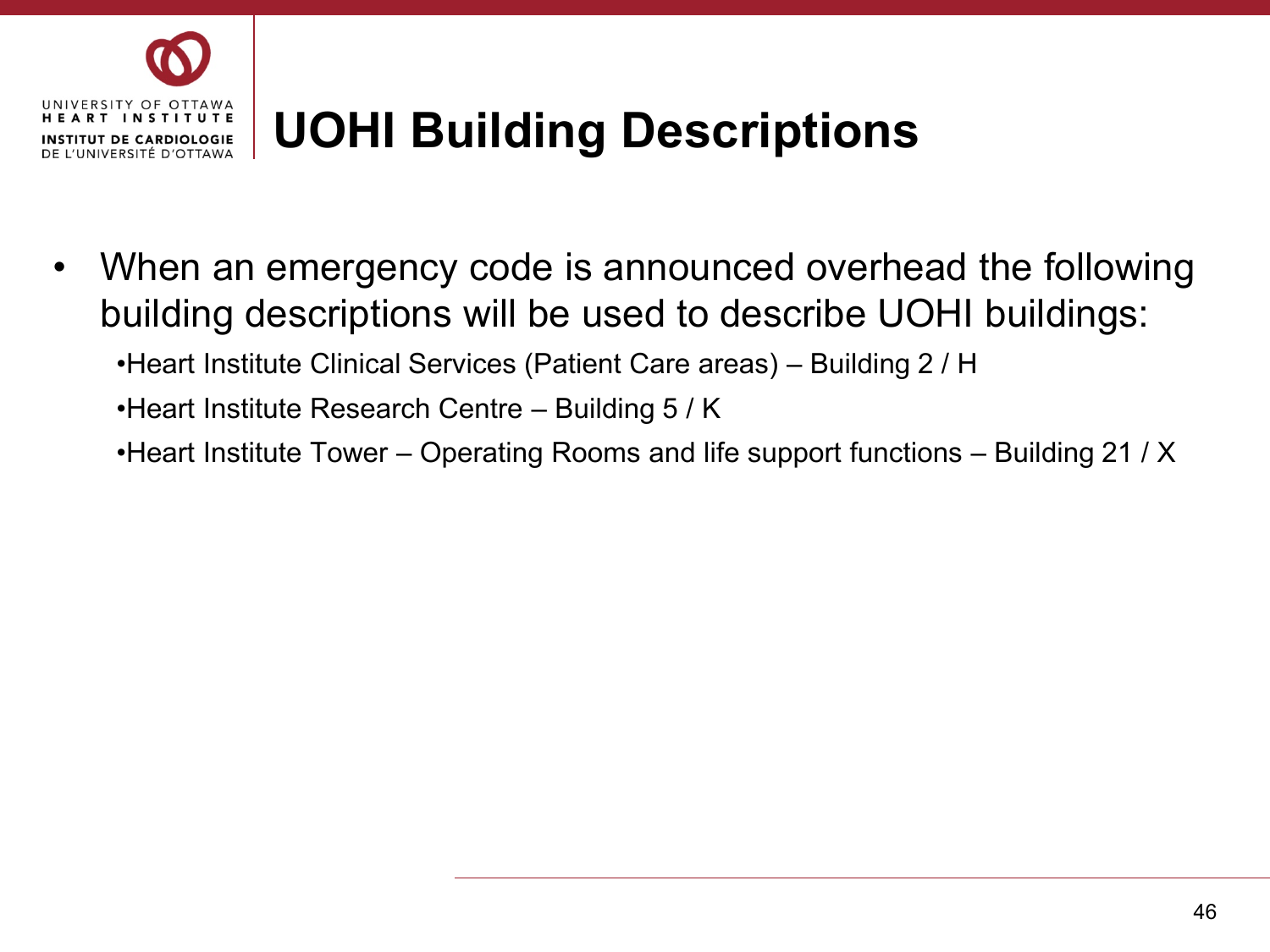

#### **New Stairwell Signage**

star. H, K or X will precede the<br>stairwell letter to identify the<br>building.<br>Each building will have its<br>stairwells numbered A, B, C,<br>D, etc.<br>Stairwells that lead directly to<br>the outdoors at roof level will<br>have a circle around t **STAIR** LEVEL IIVEAL building. ESCALIER D, etc. e<br>G ă,

stairwell letter to identify the

Each building will have its stairwells numbered A, B, C,

Stairwells that lead directly to the outdoors at roof level will have a circle around the Building and Stair Letters.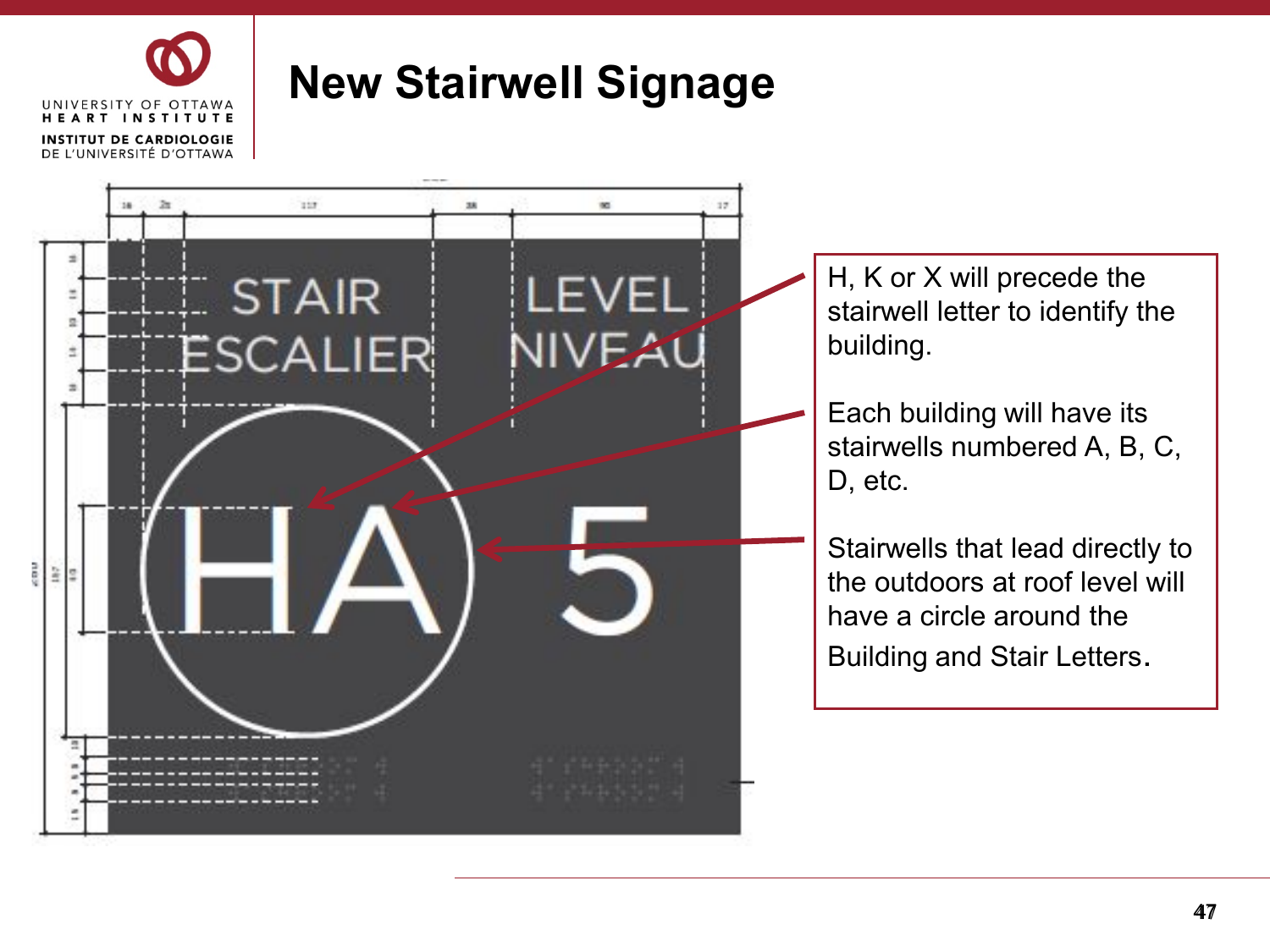

### **UOHI Building Stairwells**

- The Tower Building #21 / Letter "X"
	- 13 Stairwells (XA to XM)
- Heart Research Building #05 / Letter "K"
	- 5 Stairwells (KA to KE)
- Heart Institute Building #02 / Letter "H"
	- 8 Stairwells (HA to HH)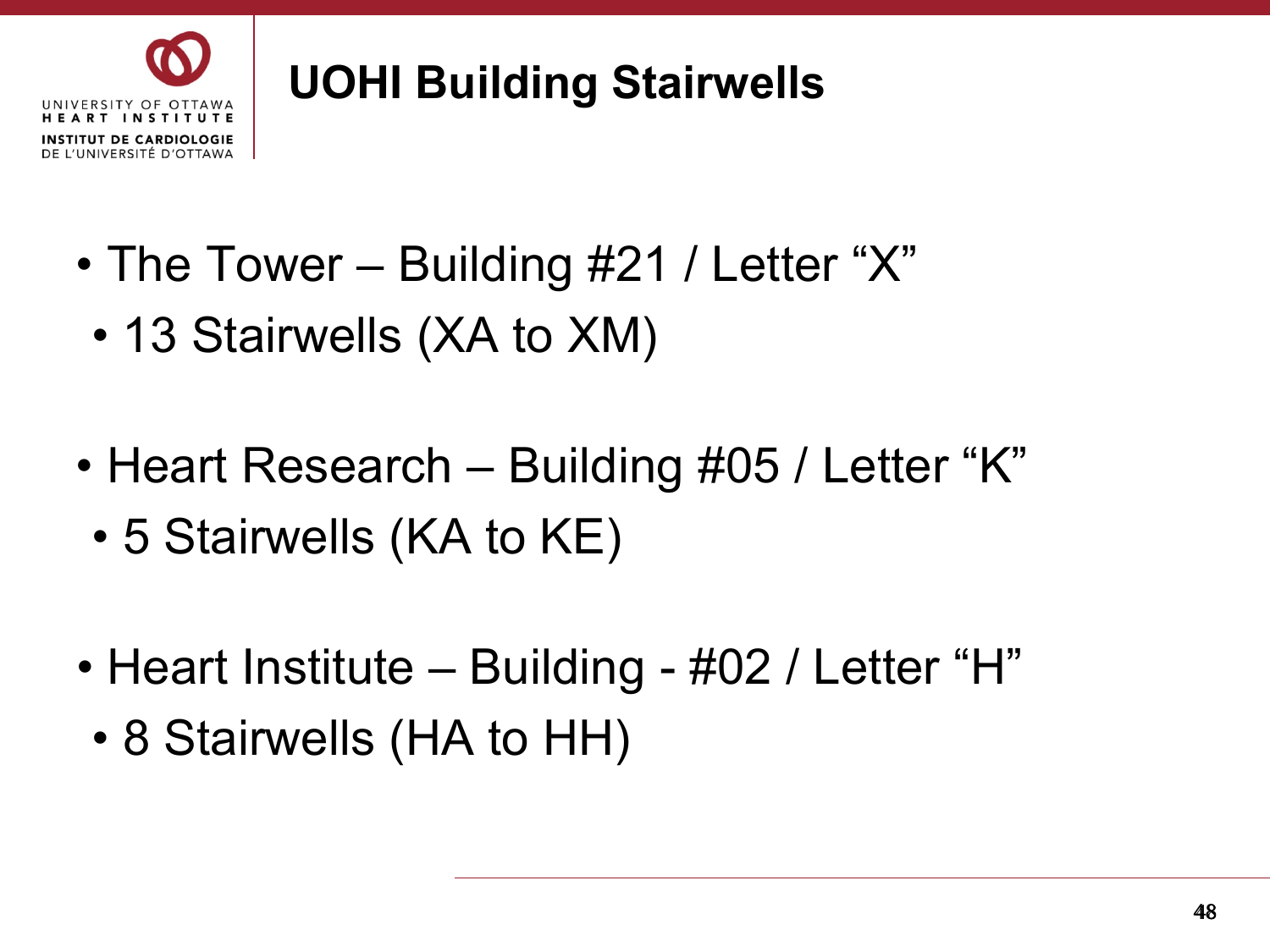



- Know where exit stairwells lead to
- Be fully aware of their work area and the buildings
- Learn exit travel

• Actively participate in fire drills, code exercises and complete emergency codes training on an annual basis Get to know the buildings…<br><u>ust:</u><br>ere exit stairwells lead to<br>ware of their work area and the buildings<br>it travel<br>participate in fire drills, code exercises and<br>emergency codes training on an annual basis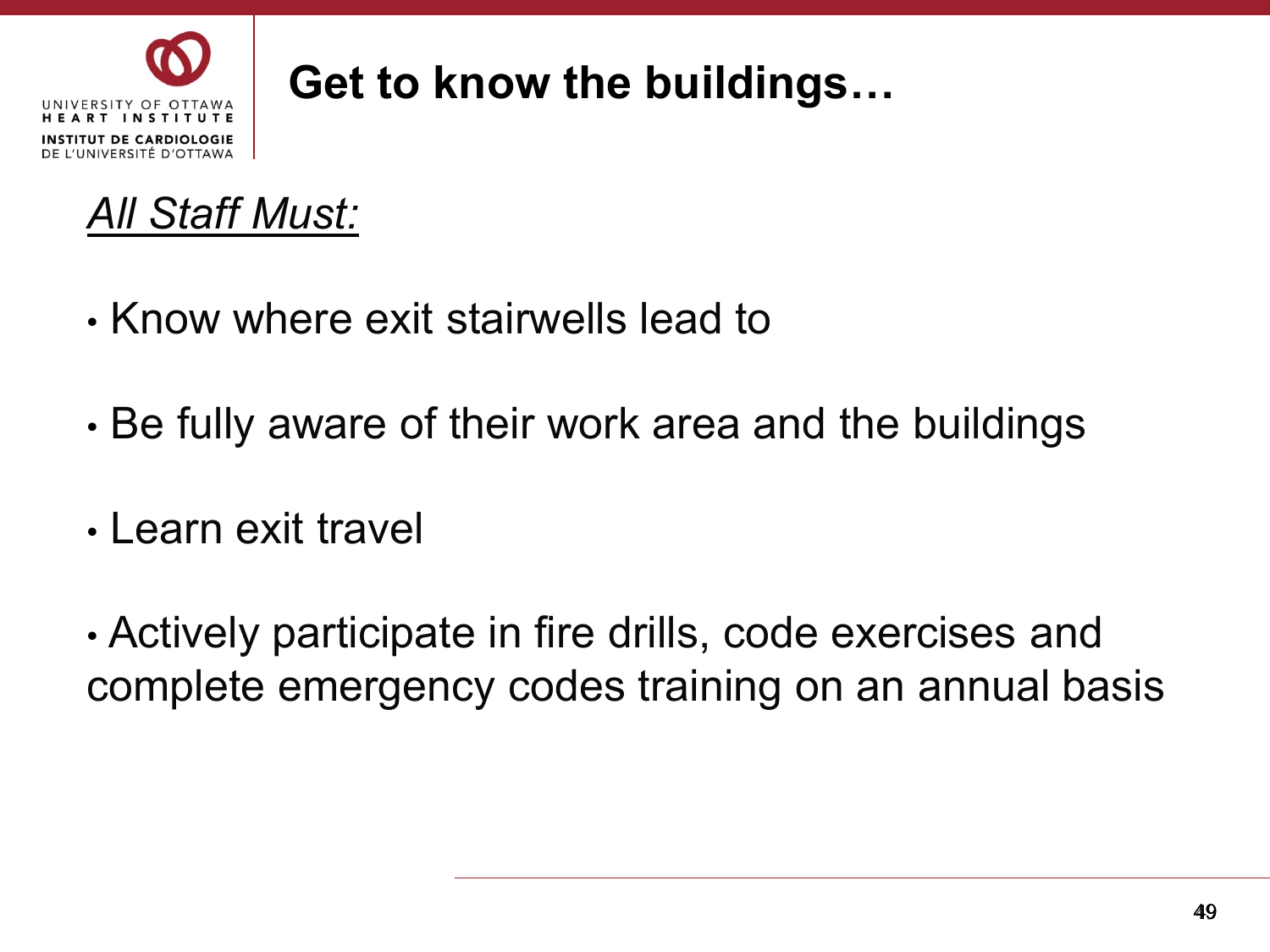

A Code Red is called overhead to warn of a potential or actual fire situation …..

In a hospital environment what is a fire situation?

If you see smoke or flames it means a fire situation exists \* The amount of smoke or the size of the flames does not matter

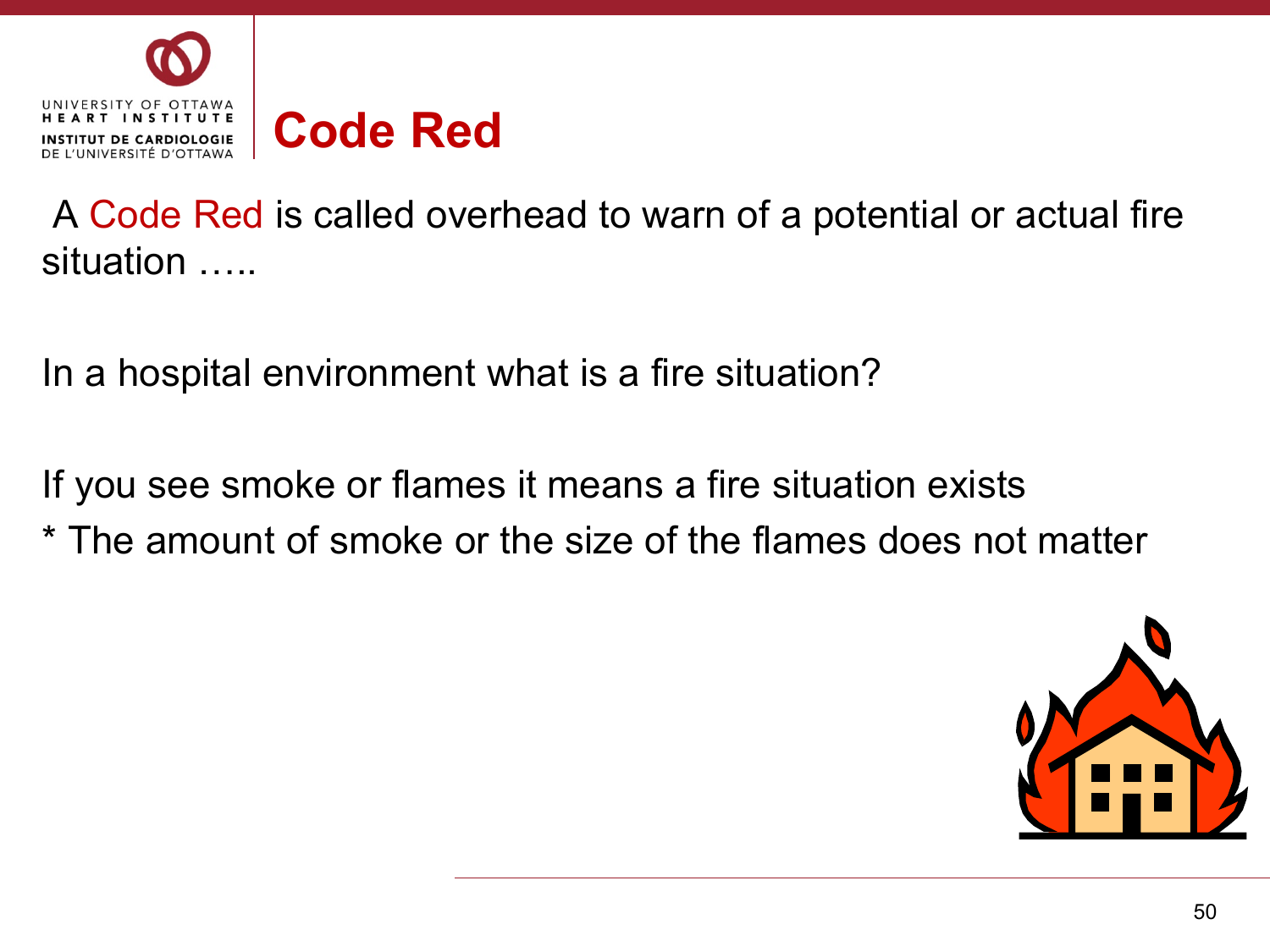## In the event of a fire remember the word: **S.C.A.T.E.E.**

**S**ave lives – move patients and visitors to safe area / alert co-workers

**C**ontain the fire by closing the door

**T DE CARDIOLOGIE** DE L'UNIVERSITÉ D'OTTAWA

**A**larm – Yell "Code Red" and activate the pull station located near all exits

**T**elephone 1-5555 to report the exact location of the fire

**E**xtinguish - Use the fire extinguisher if the smoke is spreading and cannot be contained

**E**vacuate – If safe to do so

\* Note that the Ottawa Fires Services prefers that we move patients to a safe area and leave the extinguishing of a fire to them

# **Fire Safety**





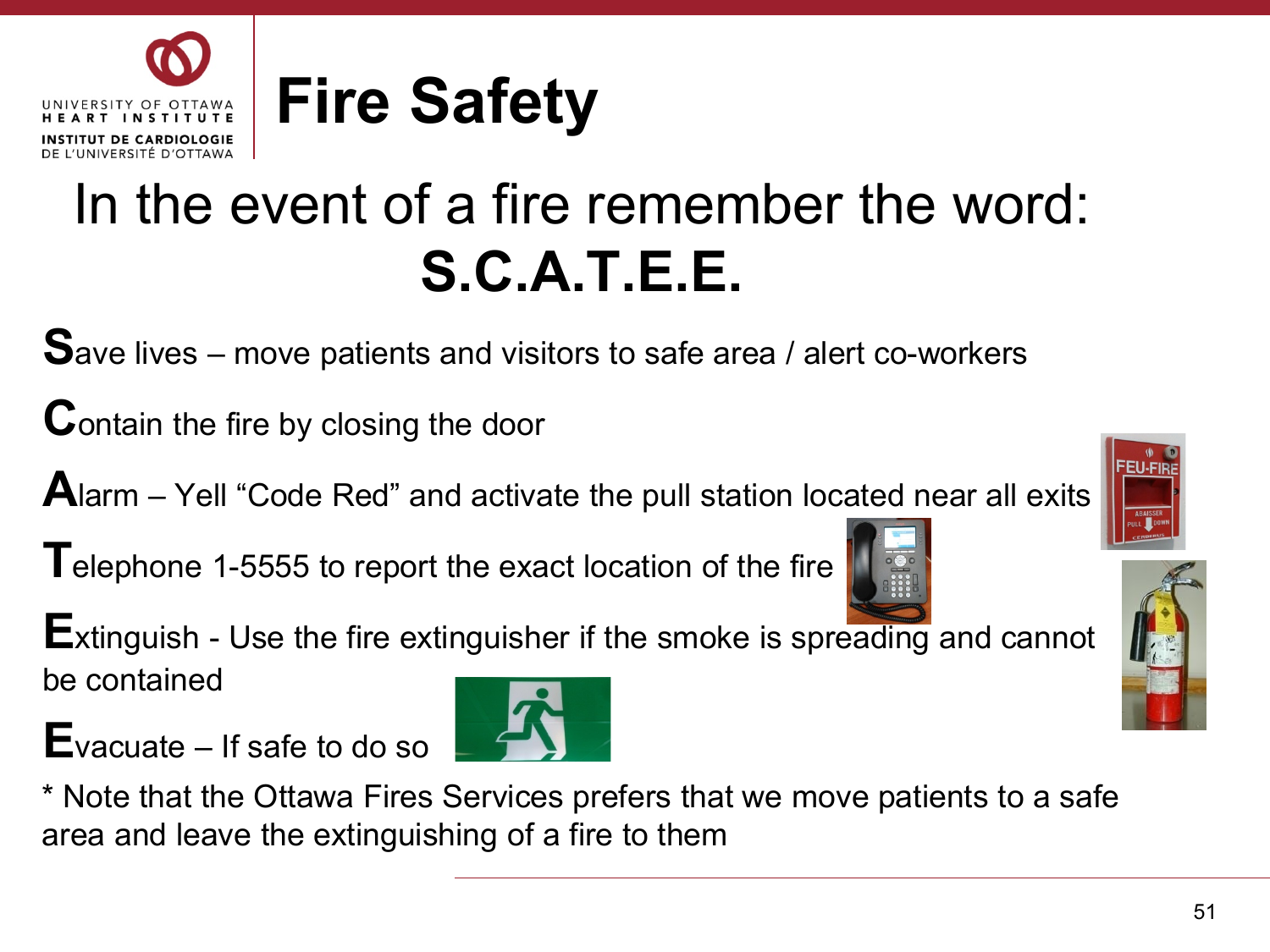

#### **You must familiarize yourself with the fire equipment in your area:**

#### *Pull Stations:*

• Located near exit doors, stairwells and by elevators.

#### *Portable Fire Equipment:*

- **Heart Institute / Building 02 / H:**
	- Hose cabinets & Fire extinguishers Located in corridor throughout the floors
- **Heart Research / Building 05 / K:**
	- Hose cabinets Located in corridor by the South and West Stairwells
	- Fire extinguishers Located at exit doors of laboratories and in the hose cabinets on the floor
- •**The Tower / Building 21 / X:**
	- Hose cabinets & Fire extinguishers Located in corridor throughout the floors







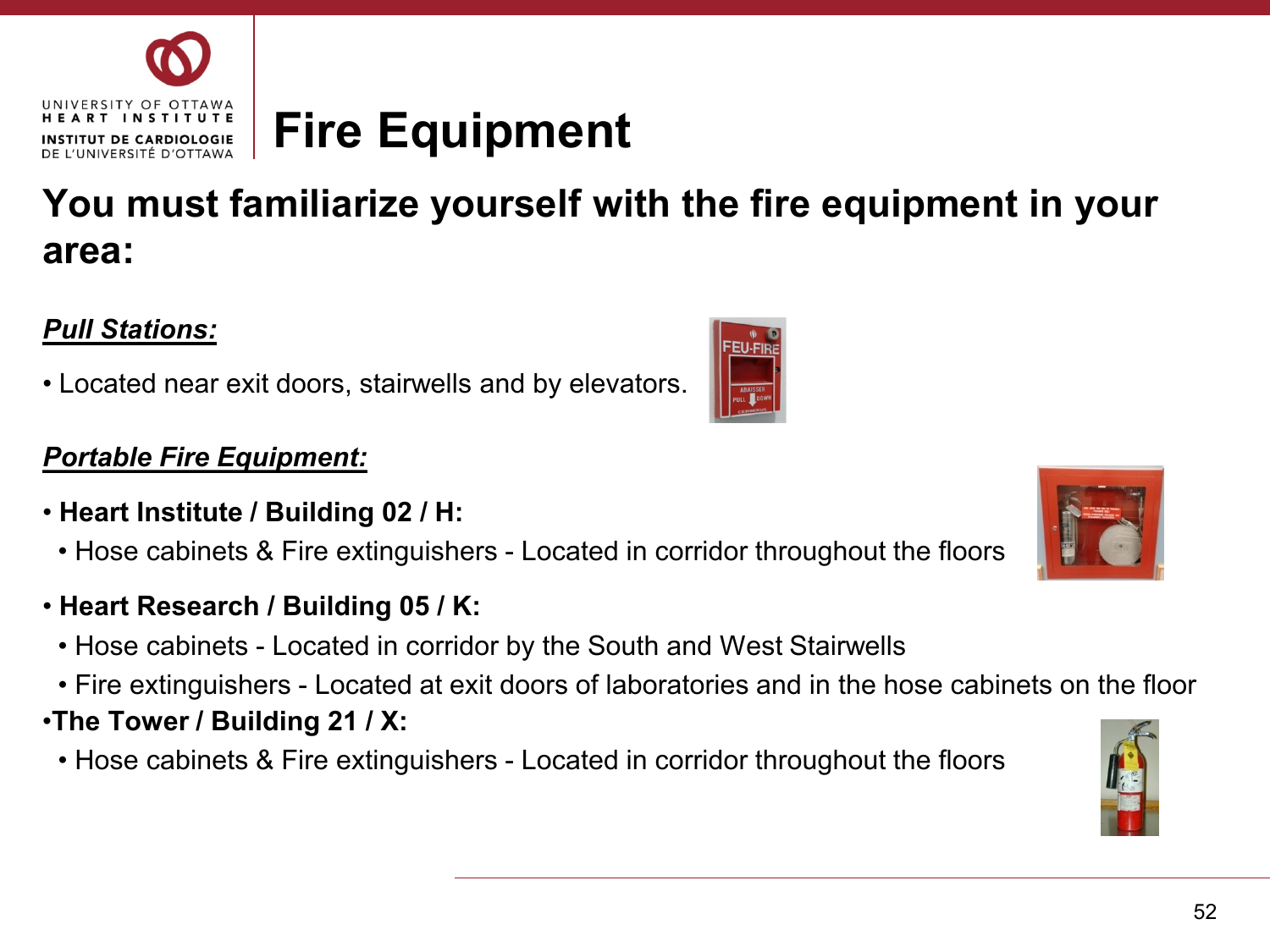



#### **The Hospital has a Two Stage system**

First stage (slow stage) – The bells or tone sound slowly for about one minute then stop and is followed by an announcement indicating where the alarm is occurring. Your actions are:

- **Close all doors**
- **Clear the corridors**
- **Listen for announcements**

Second stage (fast stage) – the bells will sound rapidly indicating that an evacuation of a part or all of the Heart Institute will occur. Your actions:

■ Obey the instructions of the fire monitor in your area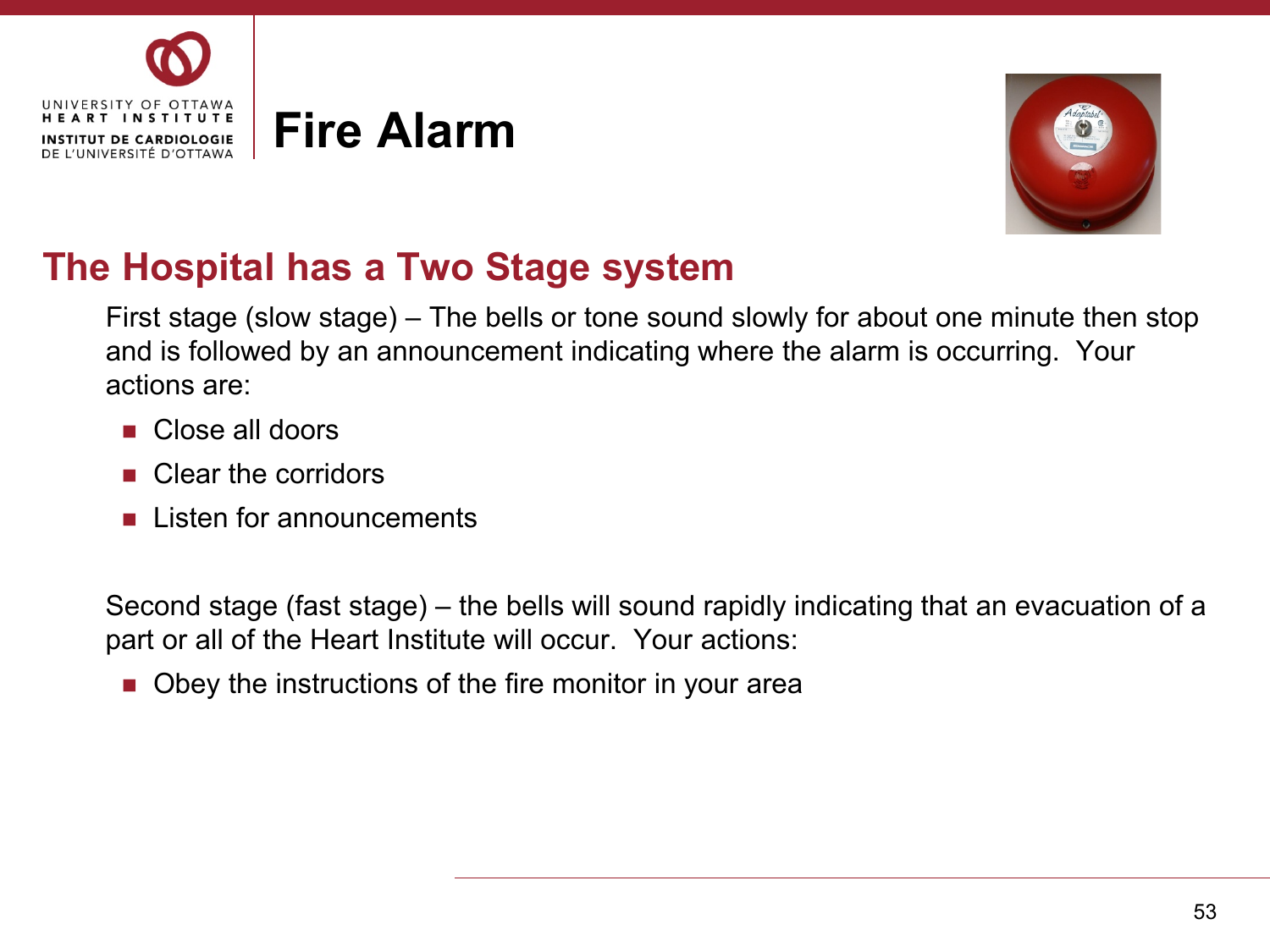

#### **Announcements**

- When the fire alarm sounds an announcement will be paged overhead indicating the location of the alarm in the Heart Institute
- Regardless of the location (Building 02 / H which is clinical services or Building 05 / K, which is research services or Building 21 / X which is the new life support building) if you hear the fire alarm you must take appropriate action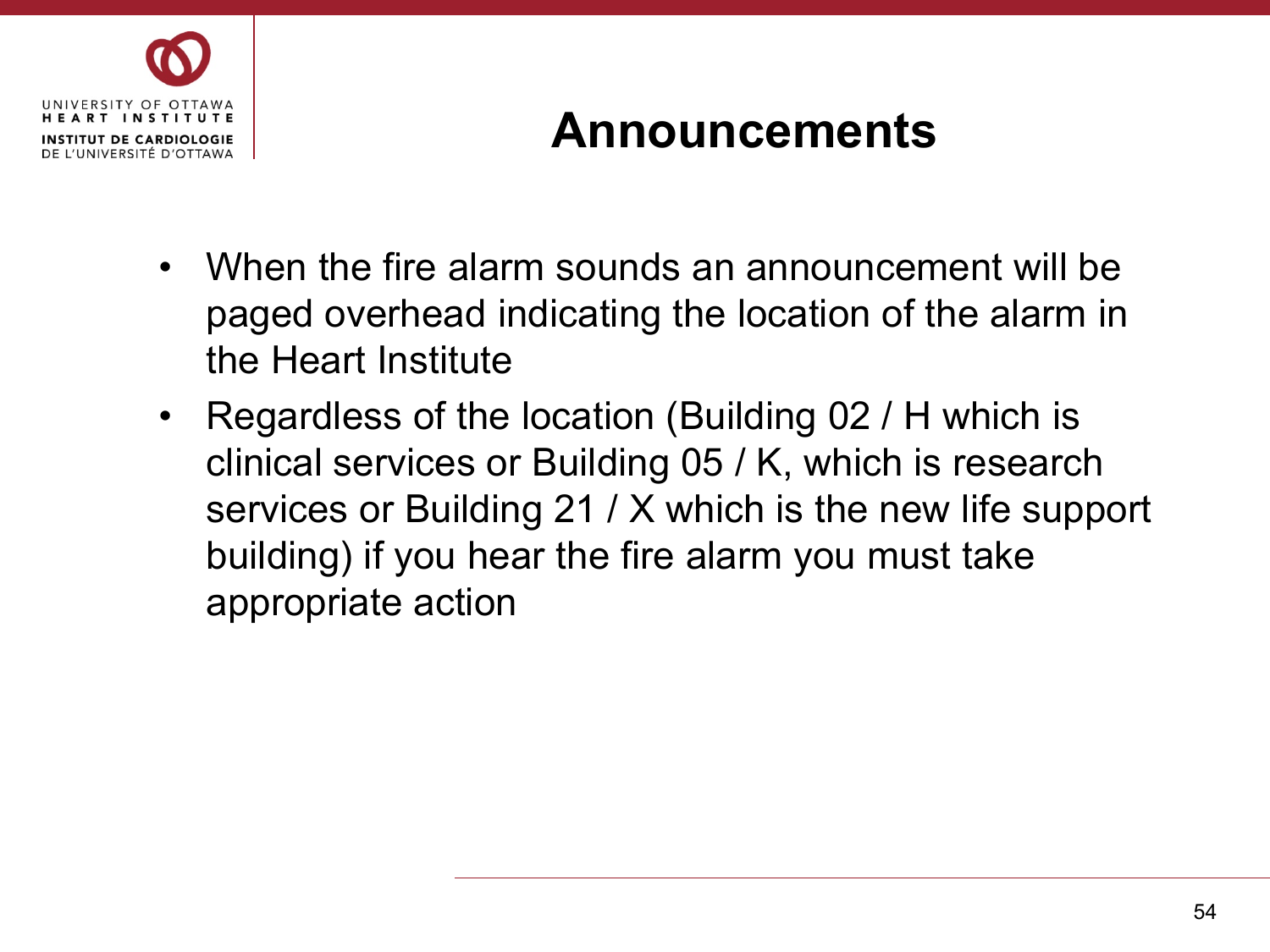

## **If the alarm (or fire) is in your area**

- Immediately notify others in your area to leave the area and proceed to the nearest safe fire zone beyond the fire doors – if necessary call out "Code Red"
- Close all doors behind you as you leave
- Activate the fire alarm if it is not sounding already
- Telephone 15555 to advise of the exact location of the fire
- **EXA** Listen to the announcements
- Obey all instructions from the fire monitor, the fire brigade or the fire marshal
- Wait for the "ALL CLEAR" to be announced before returning to your area
- If you are not in your lab or office when the alarm occurs remain where you are. Do not migrate through the building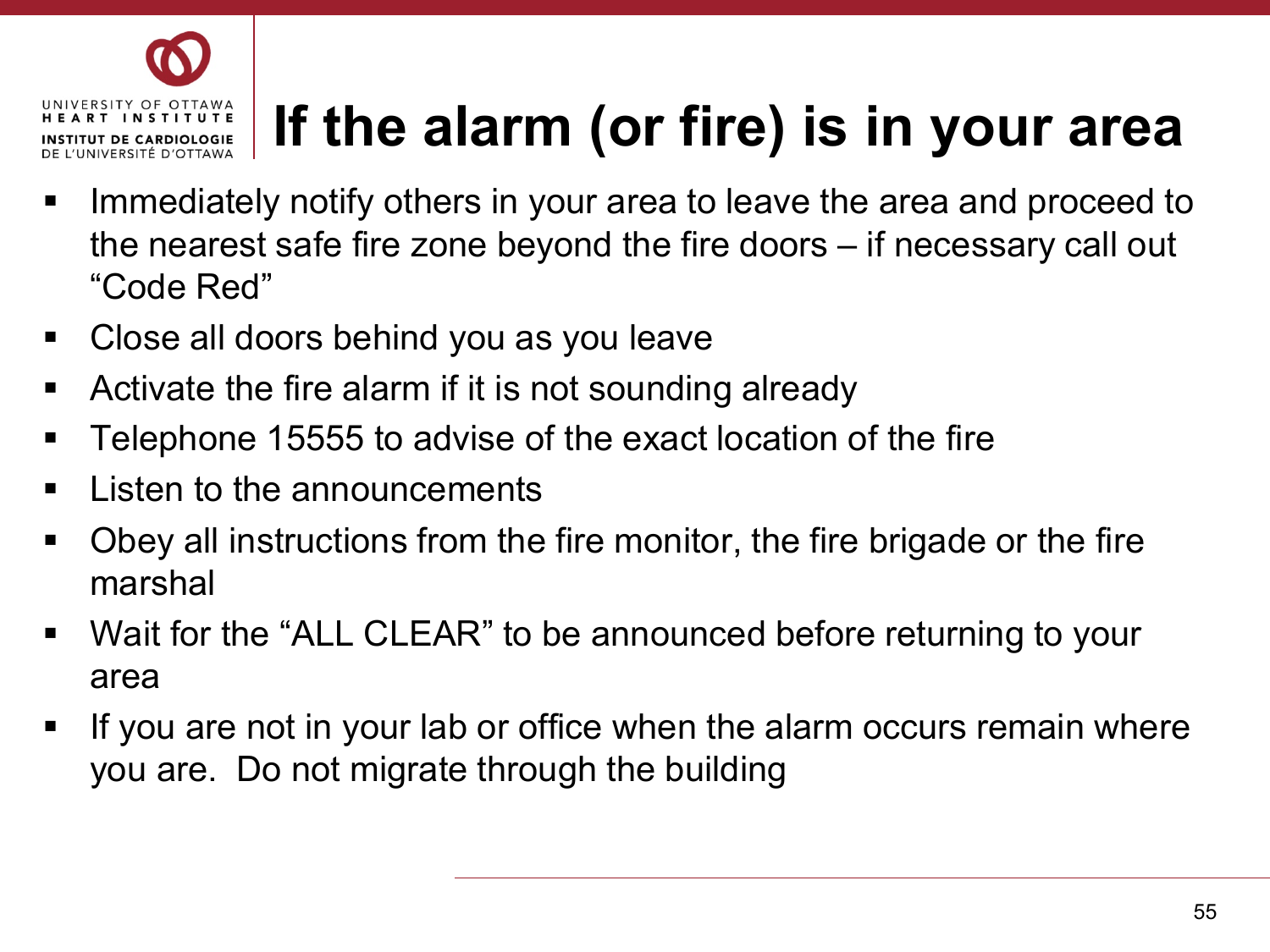

## **If the Alarm (or fire) is in another area……..**

- Listen to the PA announcements for the exact location
- Close doors and keep exit paths clear
- Floor monitors will keep you advised of the situation
- You can continue to work but be ready to evacuate if required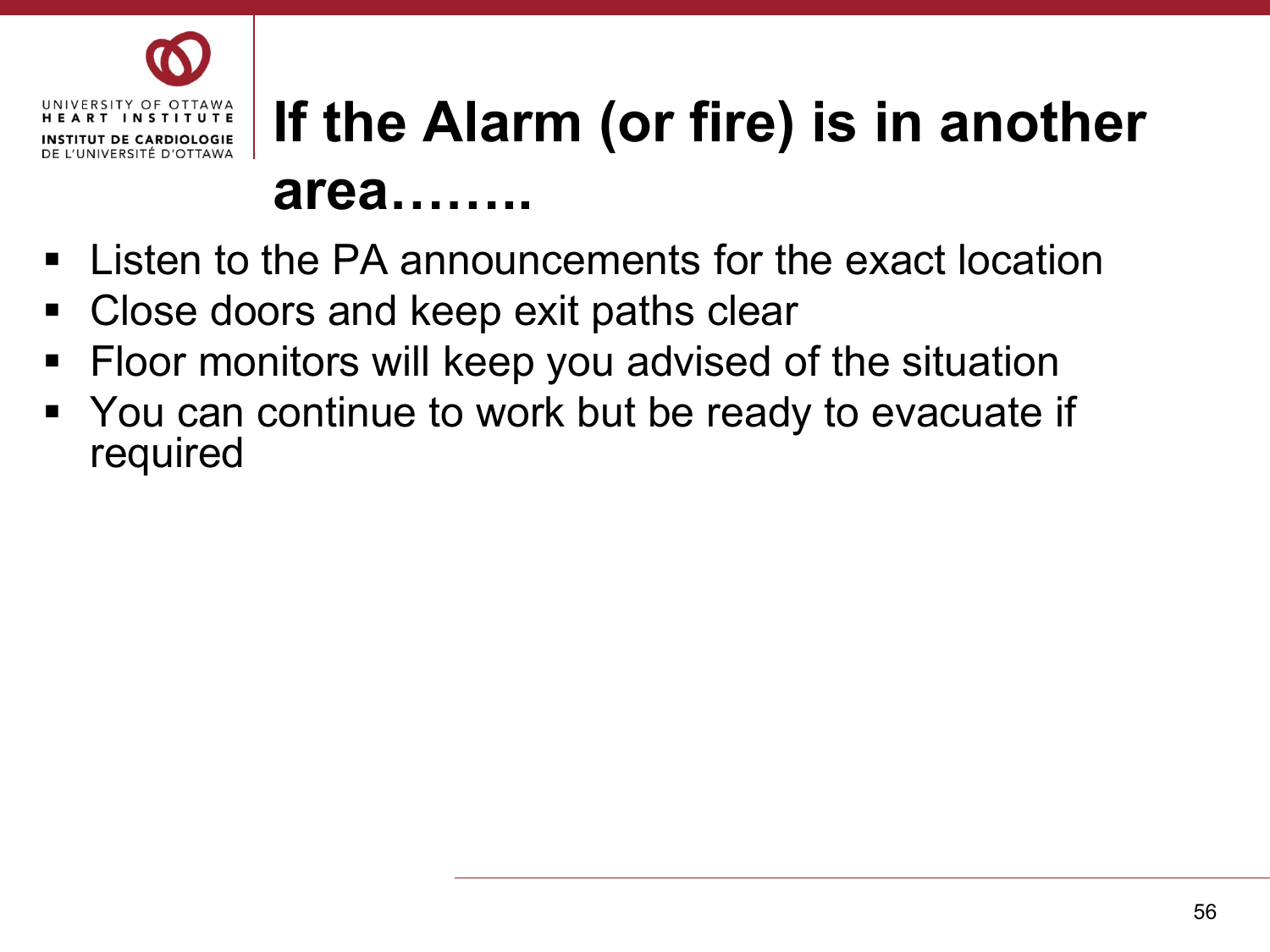57

Class "C"

Fires involving charged electrical equipment such as fuse boxes, electric kettles, toasters etc

Use an extinguisher rated class C

## **Classes of Fire**

Involve ordinary combustibles such as paper, wood, rags etc Use an extinguisher with a class A rating

Class "B"

Class "A"

NIVERSITY OF OTTAWA T INSTITUTE UT DE CARDIOLOGIE DE L'UNIVERSITÉ D'OTTAWA

Involves flammable and combustible liquids such as varsol, gasoline, grease etc

Use an extinguisher rated class B





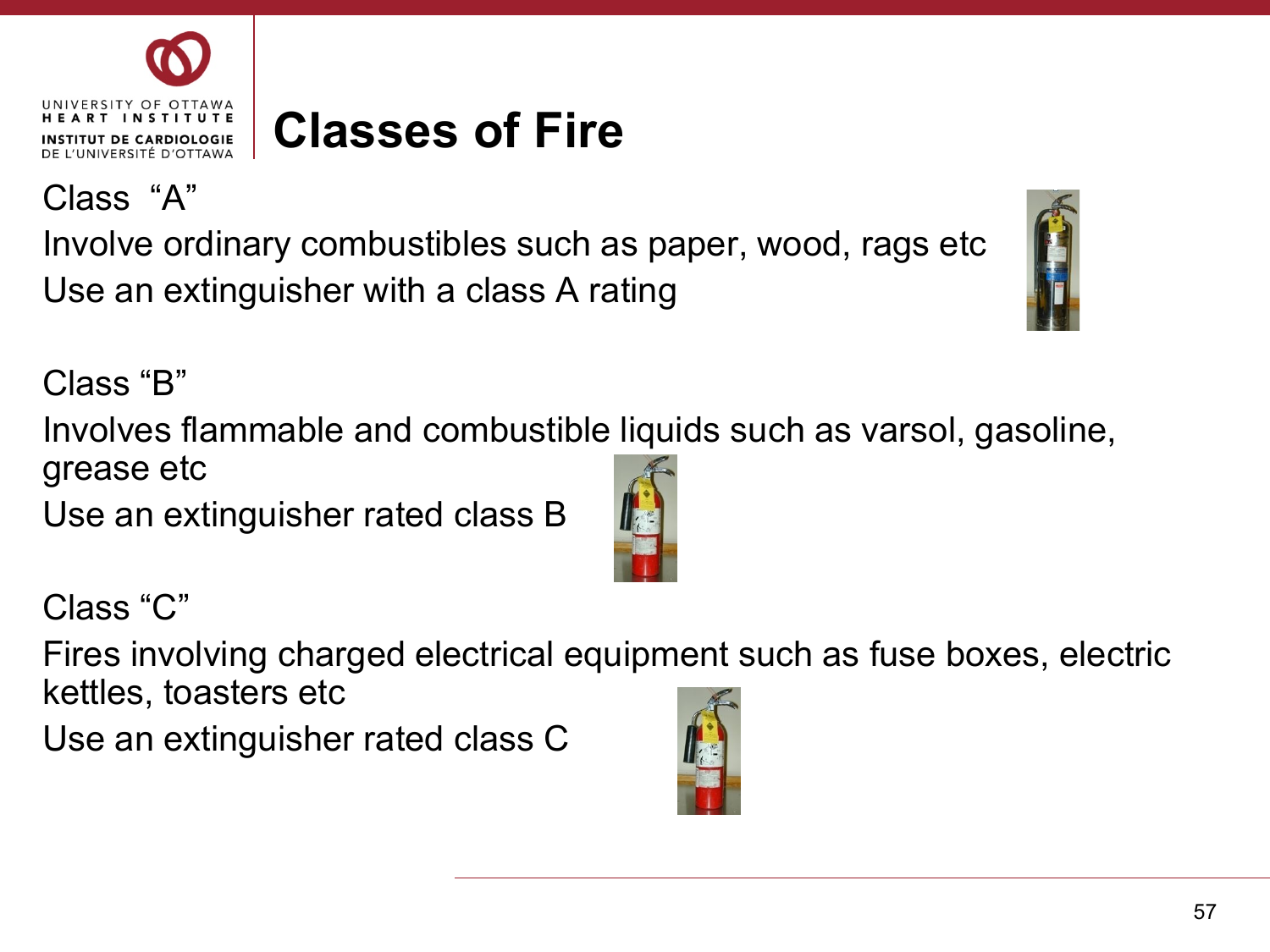

## **Using the Fire Extinguisher**

**To use a fire extinguisher remember the acronym "PASS"**

**Pull the pin**

**Aim at the base of the fire**

**Squeeze the handle**

**Sweep over the fire**







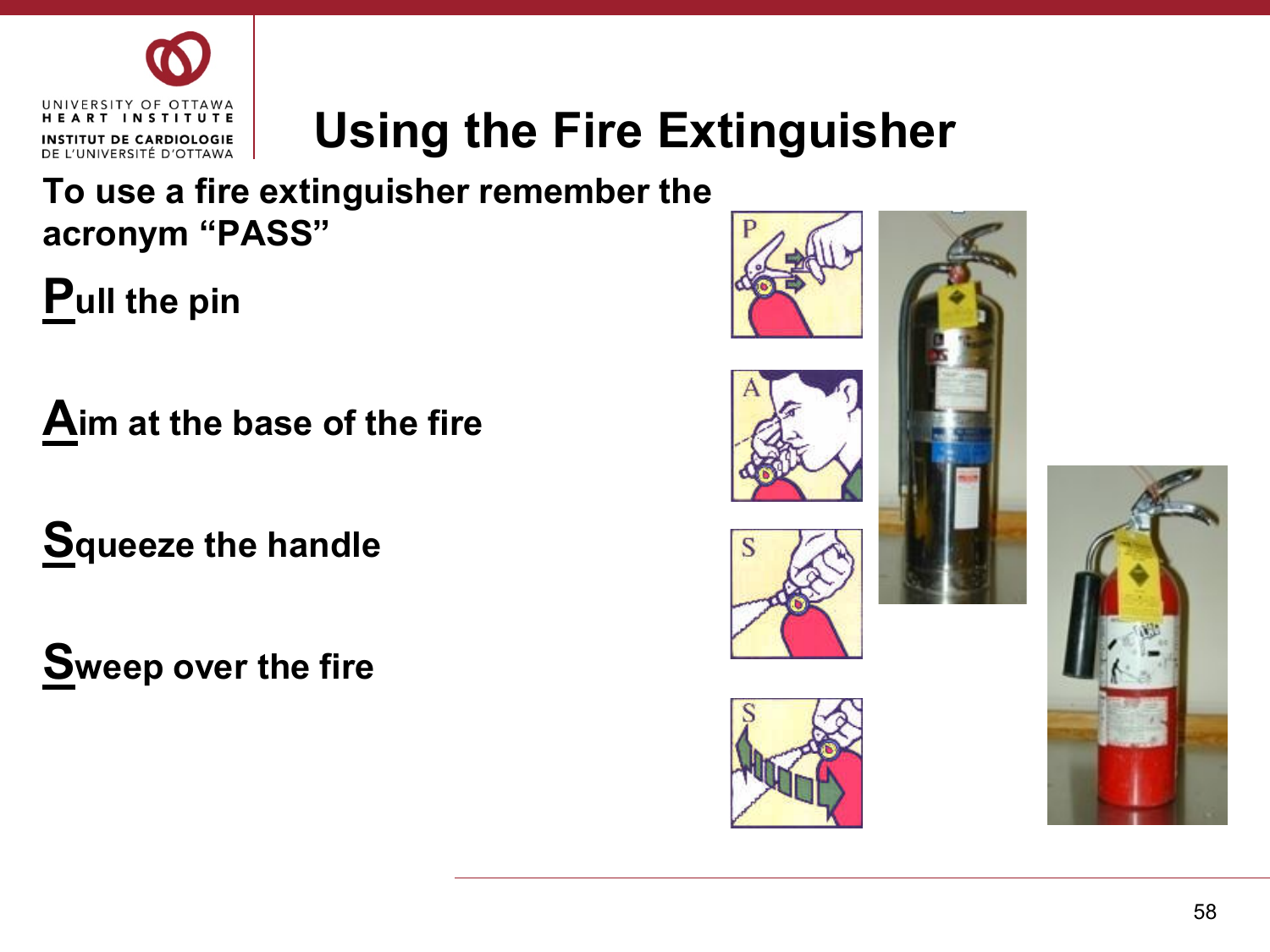

#### **Fire Safety Practices**

**All employees must be aware of and practice the following fire safety and prevention measures:**

- **Make sure that there is nothing blocking fire hose cabinets, fire extinguishers and electrical panels**
- **Keep corridors free of obstruction**
- **Maintain clear path of egress at all times (42 inches)**
- **Make sure that exit signs are lit and the exits are not blocked**
- **No combustibles are allowed to be stored in a stairwell**
- **All fire doors in hallways and stairwells must close completely and latch**
- **Never under any circumstance use wedges or devices to hold open fire doors**
- **Maintain 18 inches of clearance between the top of shelves and sprinklers**
- **Electrical extension cords are NOT allowed to be used as permanent wiring**
- **Do not plug appliances (kettle, microwave, fridge, etc.) into power bars or extension cords**
- **Do not plug power bars into power bars. Power bars are to be used only for items that do not use much electricity, such as computers, desk lamps, and cell phone chargers**
- •**Kettles and coffee makers that do not have automatic shut-off buttons are not allowed in UOHI**
- •**Toaster ovens are prohibited in UOHI**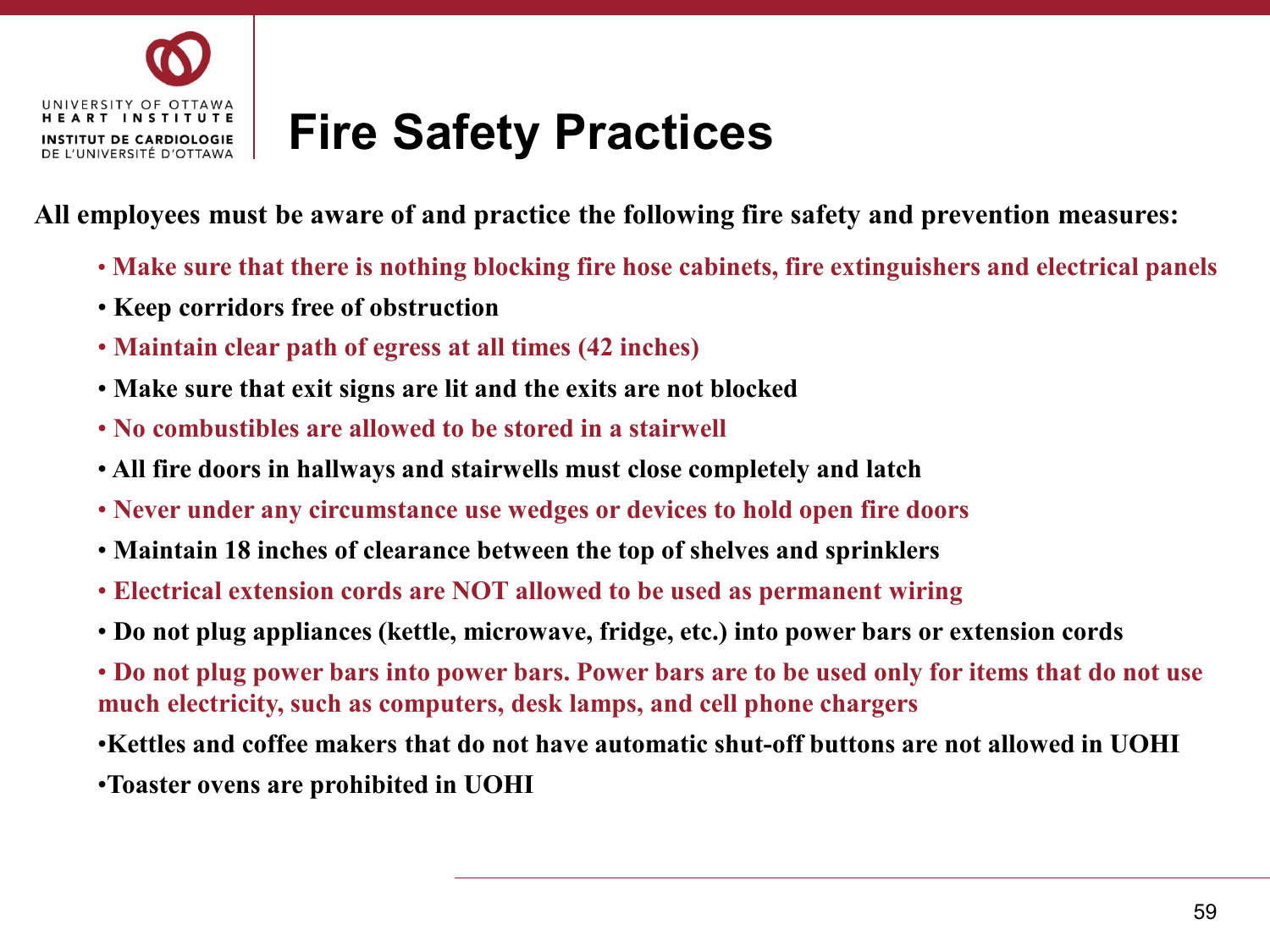

# **Smoking in the Workplace**

- •Prohibited anywhere on hospital property
- •Penalties can be from \$140.00 to \$5000.00 plus
- •For employees up to 2 day suspension with no pay

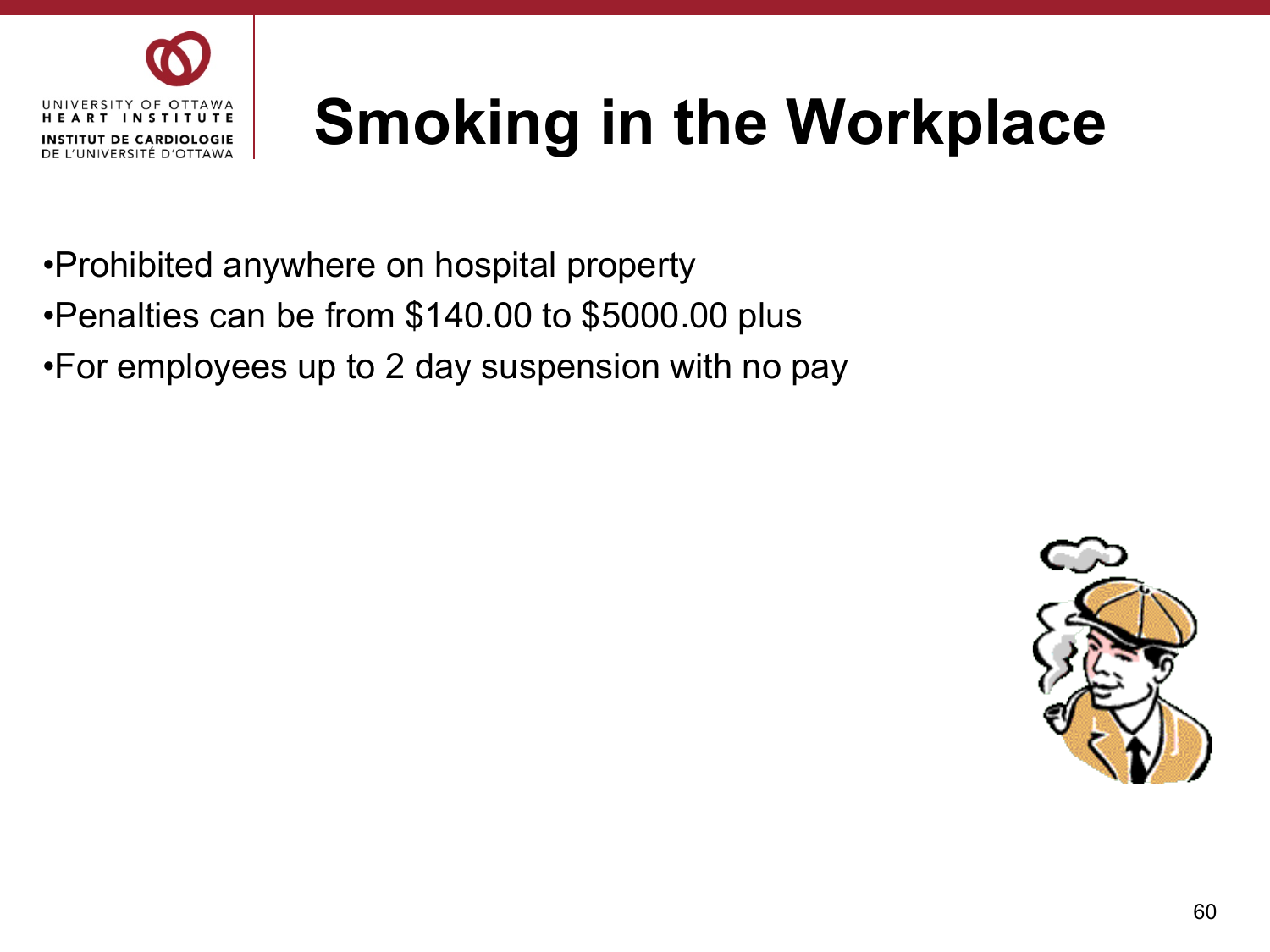

**If the fire (or other emergency) requires an evacuation of the area a Code Green would be called.**

**There are 2 types of evacuation that could occur:** •**Horizontal to a safe zone on the same level** •**Vertical** 

**Partial evacuation 2 floors down or** 

■ Total evacuation to the outside or to another building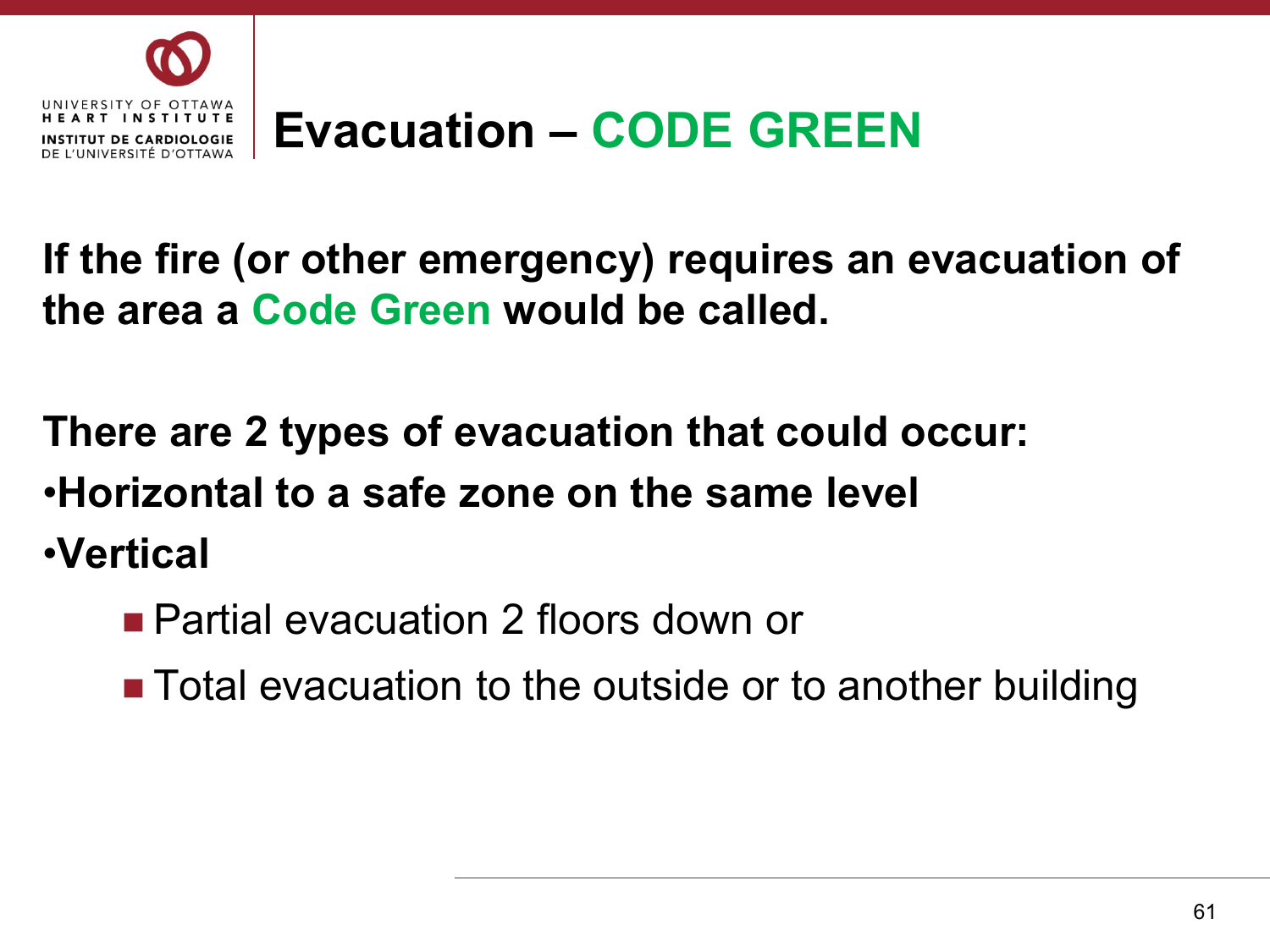

## **Emergency Procedures Manual (EPM)**

The following documents are contained in the EPM

•Internal Evacuation Plan (Departmental or Unit Specific)

- •External Disaster Plan
- •Disaster Fanout (Process of recalling staff in the event of a disaster)
	- I Identification Badges (Always take home with you)
	- $\blacksquare$  Fanout lists and instructions

\*Annual review – Employees are encouraged to review the EPM on an annual basis

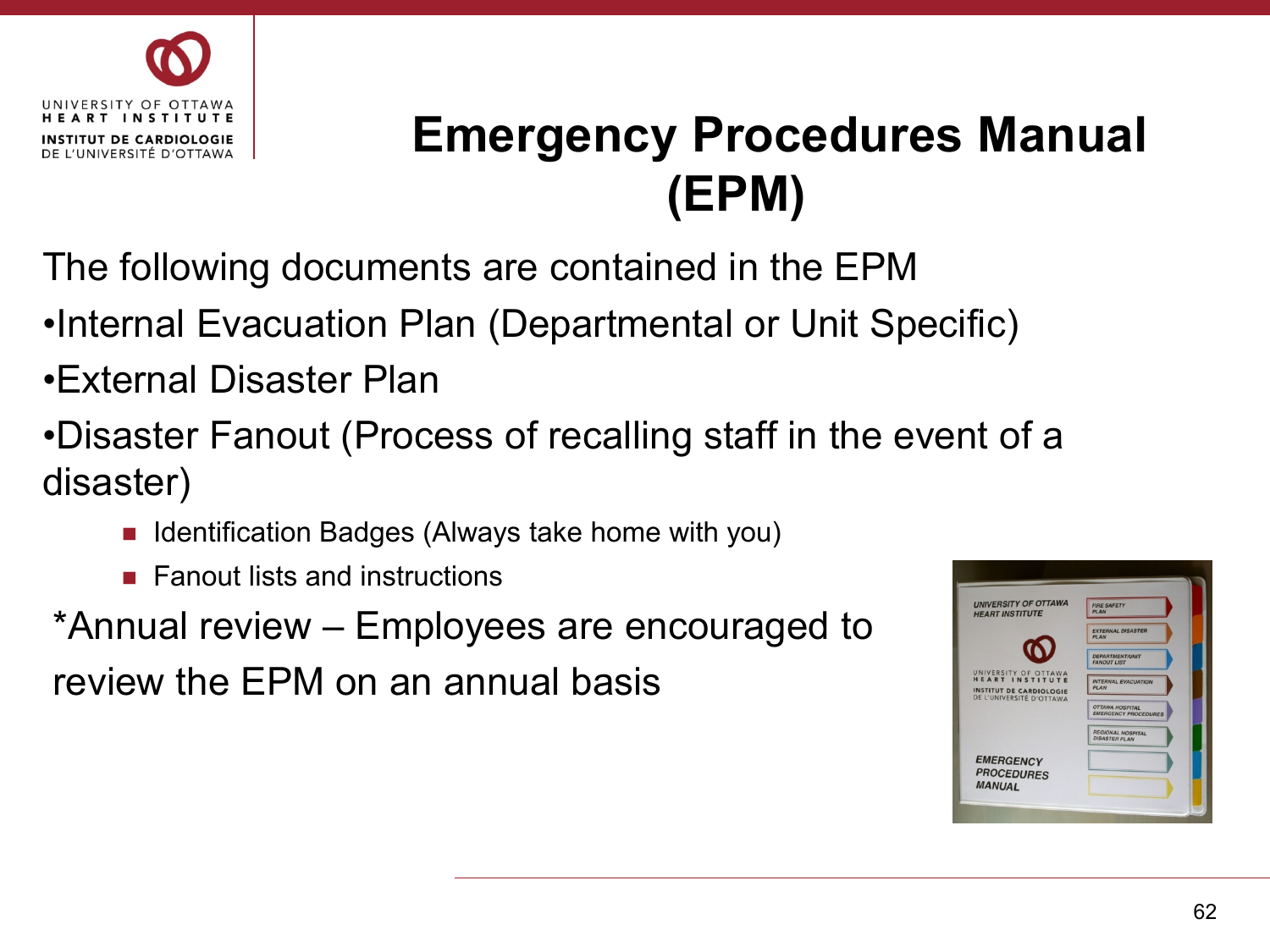

- A fanout is an organized and structured system to call back off duty staff in the event of a disaster situation and is initiated to ensure that the appropriate and required staff can be contact quickly and easily
- Fanout lists are department or unit specific and contain the names of all staff and their contact numbers
- The fanout list is usually organized by commute time to get back to the Heart Institute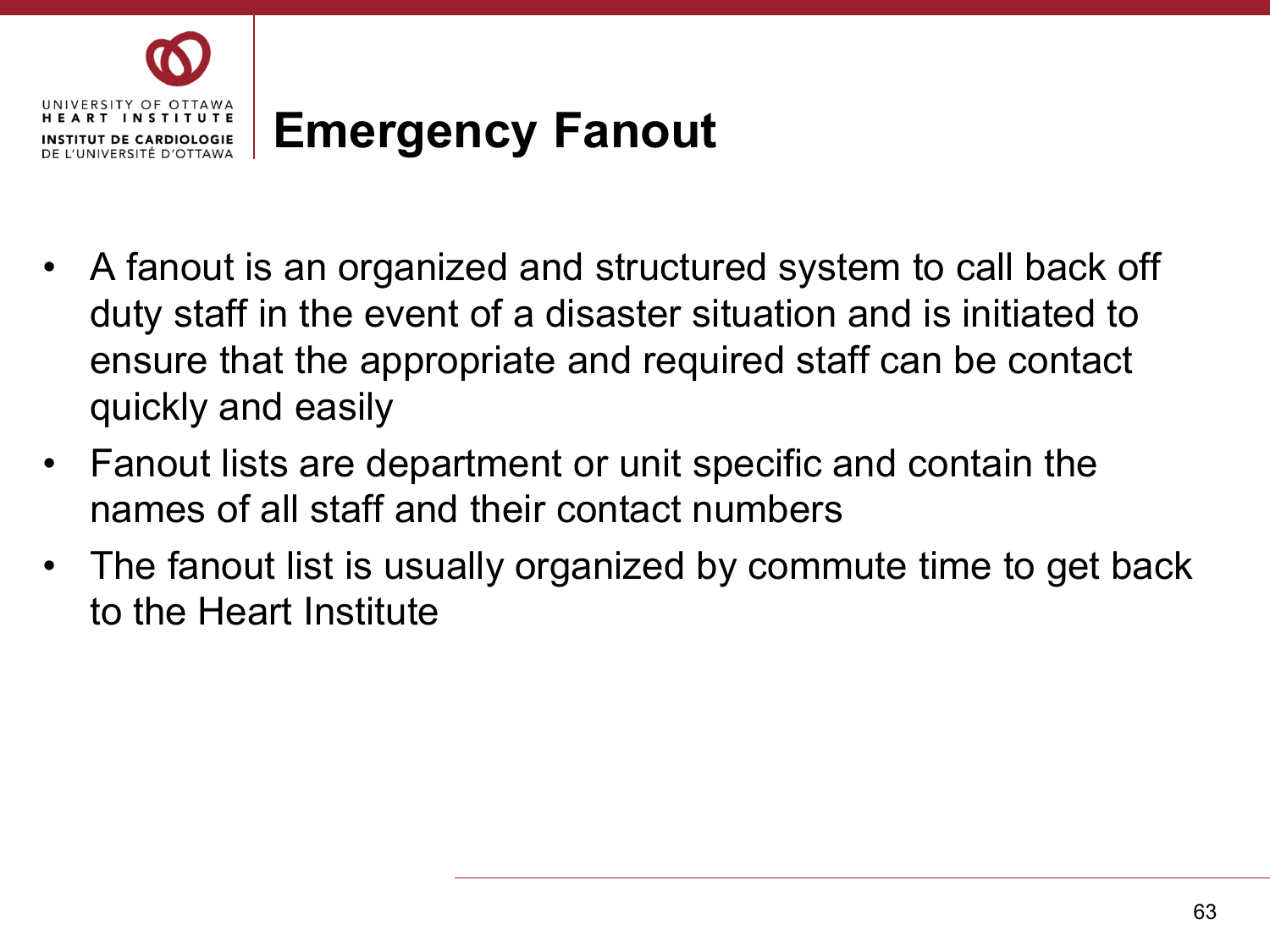

#### **CODE ORANGE – Disaster planning**

The Heart Institute has a disaster plan that would be implemented in the case of a community disaster or major internal disaster occurring. Should such circumstances arise a **Code Orange** would be announced overhead. The UOHI Plan works in tandem with the Ottawa Hospital's Plan.

#### **Examples of potential disasters:**

#### **Internal Disaster**

Fire / Flood / Utility failure

#### **External disaster**

Plane crash / Tornado / Chemical leak into environment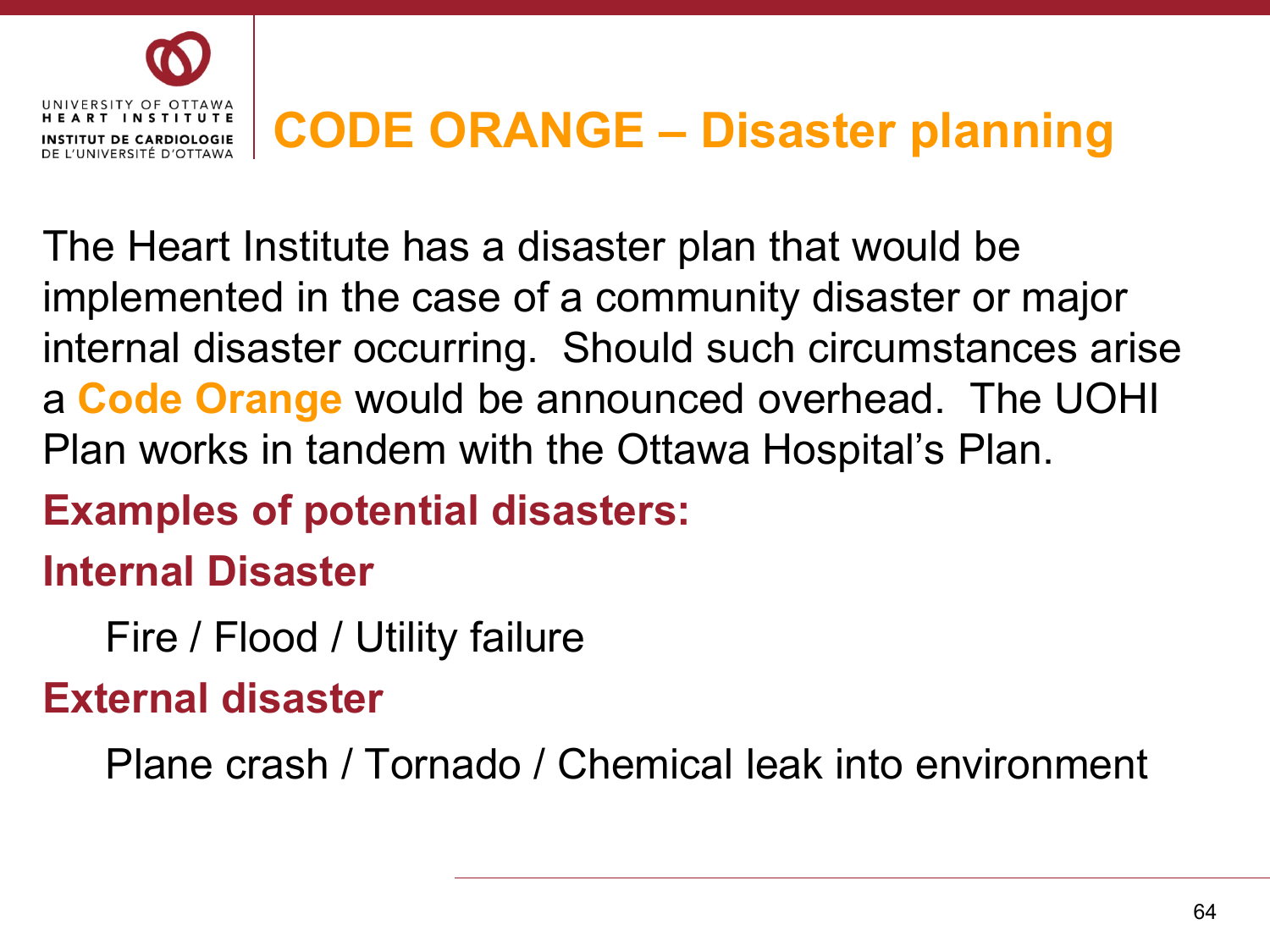## **Spills Control - CODE BROWN**

A hazardous material(s) spill must be handled in such a manner that minimizes occupant exposure and/or injury, property damage or harm to the natural environment. Such a release may be a spill or discharge of a gas, liquid or solid. The user/generator of the spill/release is responsible to ensure all safety and notification procedures are followed.

#### **Major or Minor spills**

Minor Spill

- Generator of the spill is to clean up
- Emergency Hazmat Spill Cart located on the  $3<sup>rd</sup>$  floor of the Research Centre
- Complete a spill report and submit to Occupational Health, Safety and Biosafety (OHSB)

Major Spill

- Notify OHSB (14032 or 17558)
- Call 1-5555 for help
- Code Brown Assessment Team will respond
- Ottawa Fire Department or HazMat Contractor would be called if cleanup is beyond our capacity to handle





**T INSTITUTE TUT DE CARDIOLOGIE** DE L'UNIVERSITÉ D'OTTAWA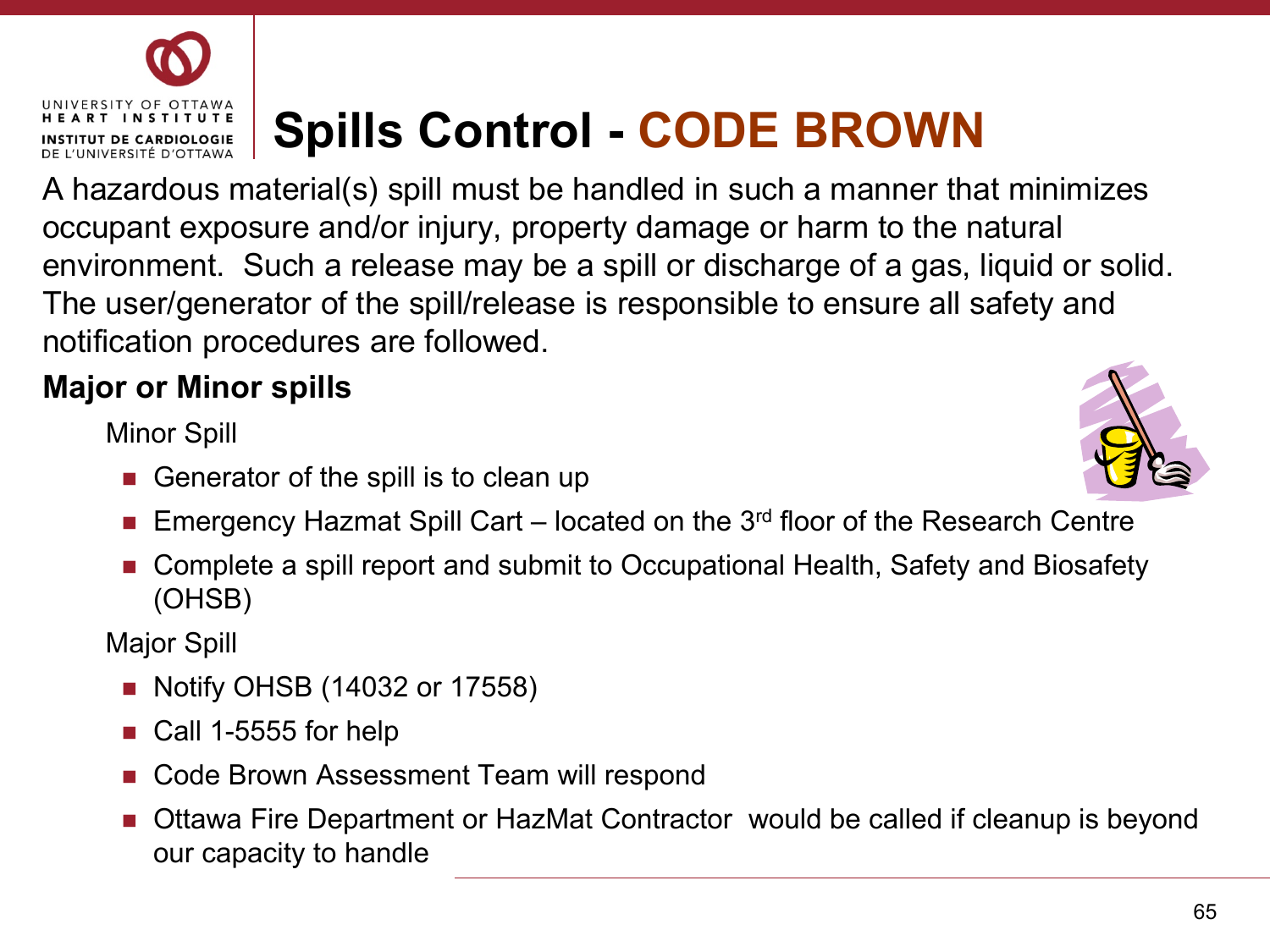

## **CODE PURPLE - Hostage Taking**

- Hostage Taking is a situation where any person or group of people are held against their will by an assailant who is threatening to cause harm to accomplish negotiations
- If you are notified of a hostage taking situation or become aware of one, telephone the Contact Centre at 1-5555 to advise them of all the details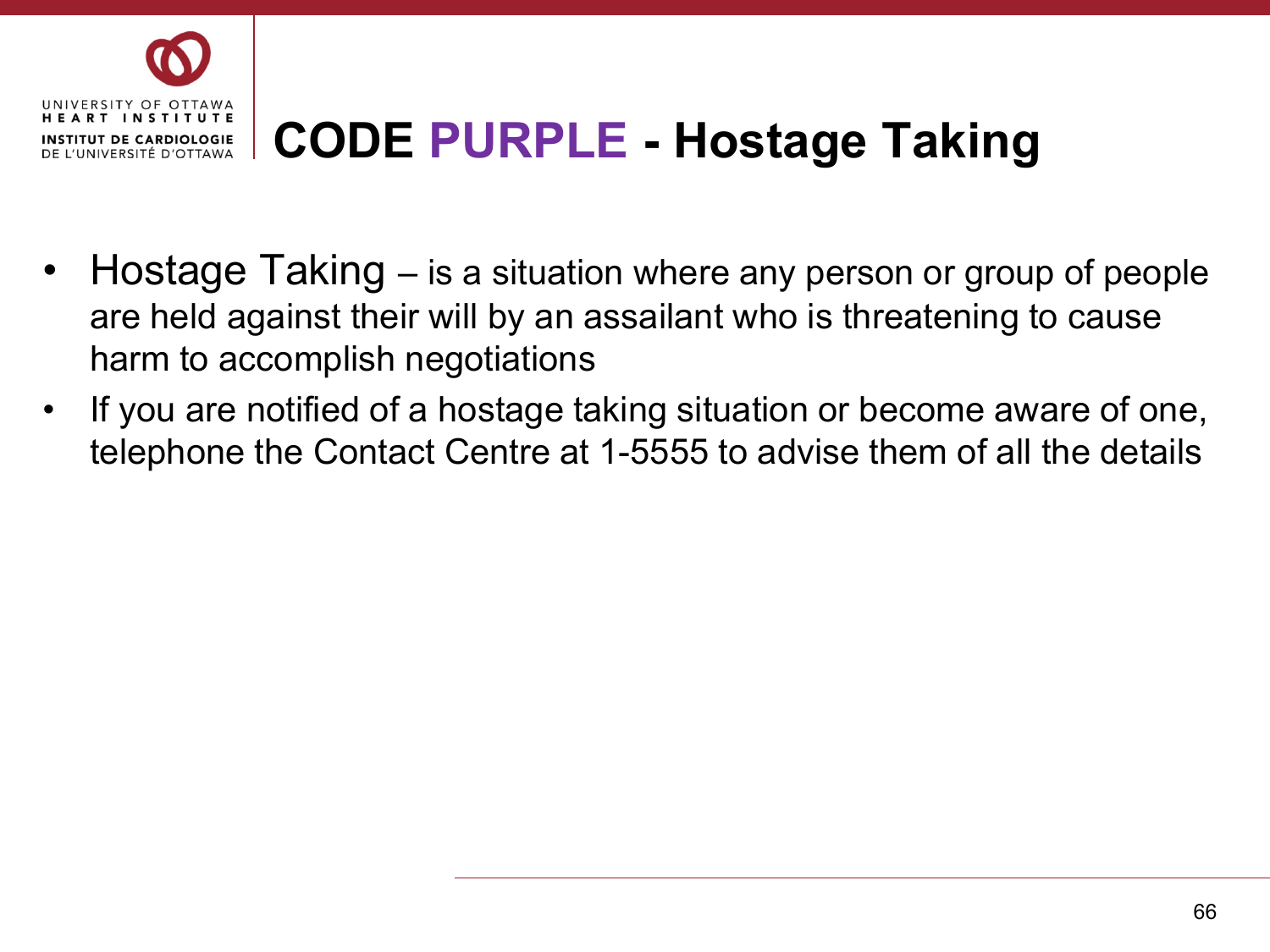

## **CODE PURPLE - Hostage Taking**

#### • **If you are in the hostage taking area**

- •Stay calm accept the situation and be prepared to wait
- •Be observant of details … everything you see or hear
- •Follow the instructions of the captor
- •Be cooperative do not speak unless spoken to and only if necessary

•Do not attempt to disarm or threaten the hostage taker(s)

•Do not try to escape unless your life is in immediate danger and you have no other option. Be absolutely sure you (and other hostages) can make it, and that you will not endanger the lives of any other hostage. Even then, re-think before you try

•If anyone needs special medication (e.g. insulin, nitroglycerin) or medical attention, inform your captor

•If you believe a rescue is taking place, or you hear noise or shooting, stay down, keep your hands on your head, do not make any fast moves and follow all instructions from the police.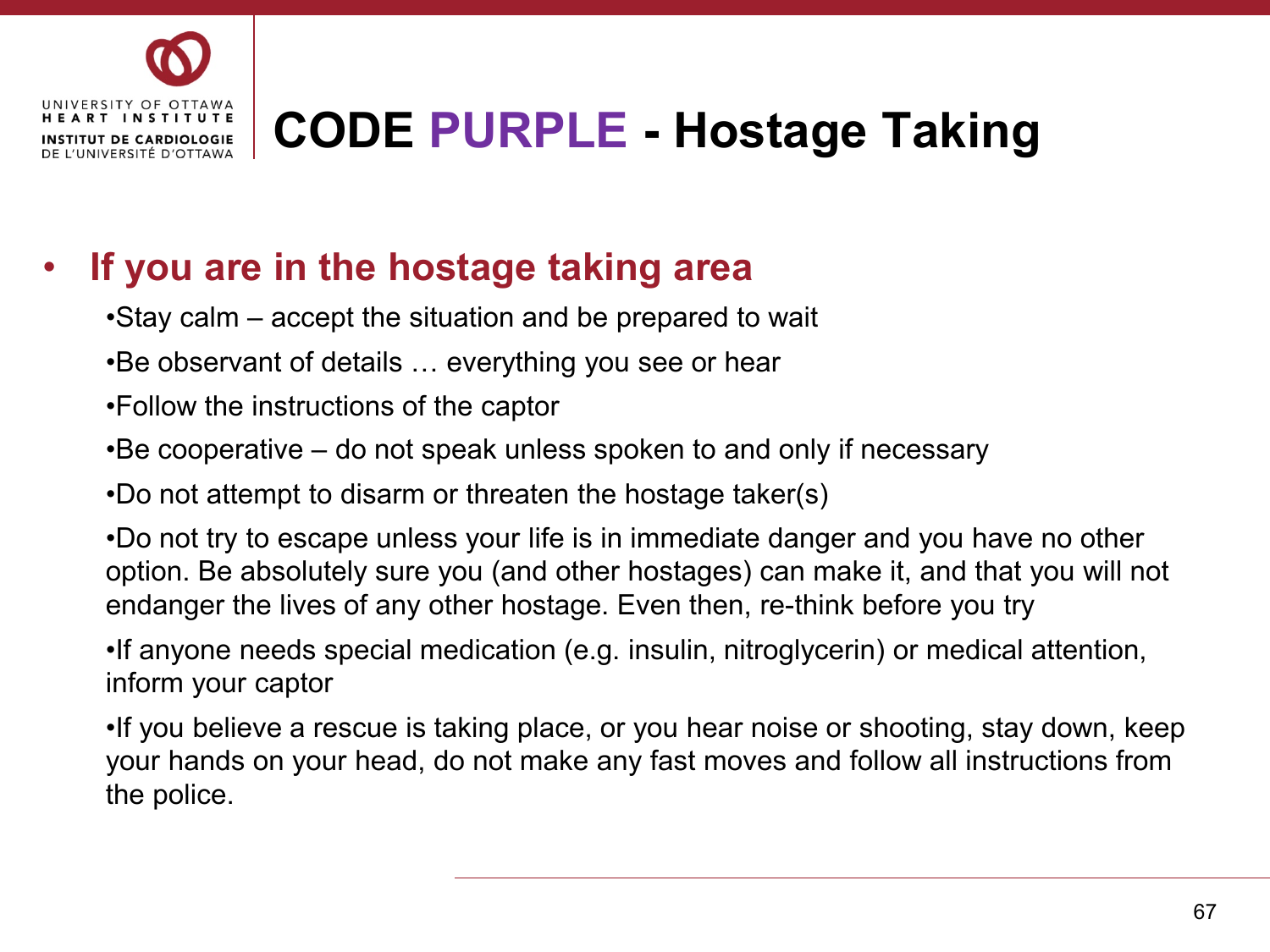

## **CODE SILVER – Person With a Weapon**

- Code Silver is a planned response to ensure the safety of staff, patients and visitors at the hospital when an individual in possession of a weapon threatens, attempts or actively uses a weapon to cause harm. An enhanced police response is required in this situation
- From a safe distance call the Contact Centre at 15555 or 911 if you observe or are told of a person(s) carrying a weapon or attempting to harm or injure people with any weapon on or near hospital grounds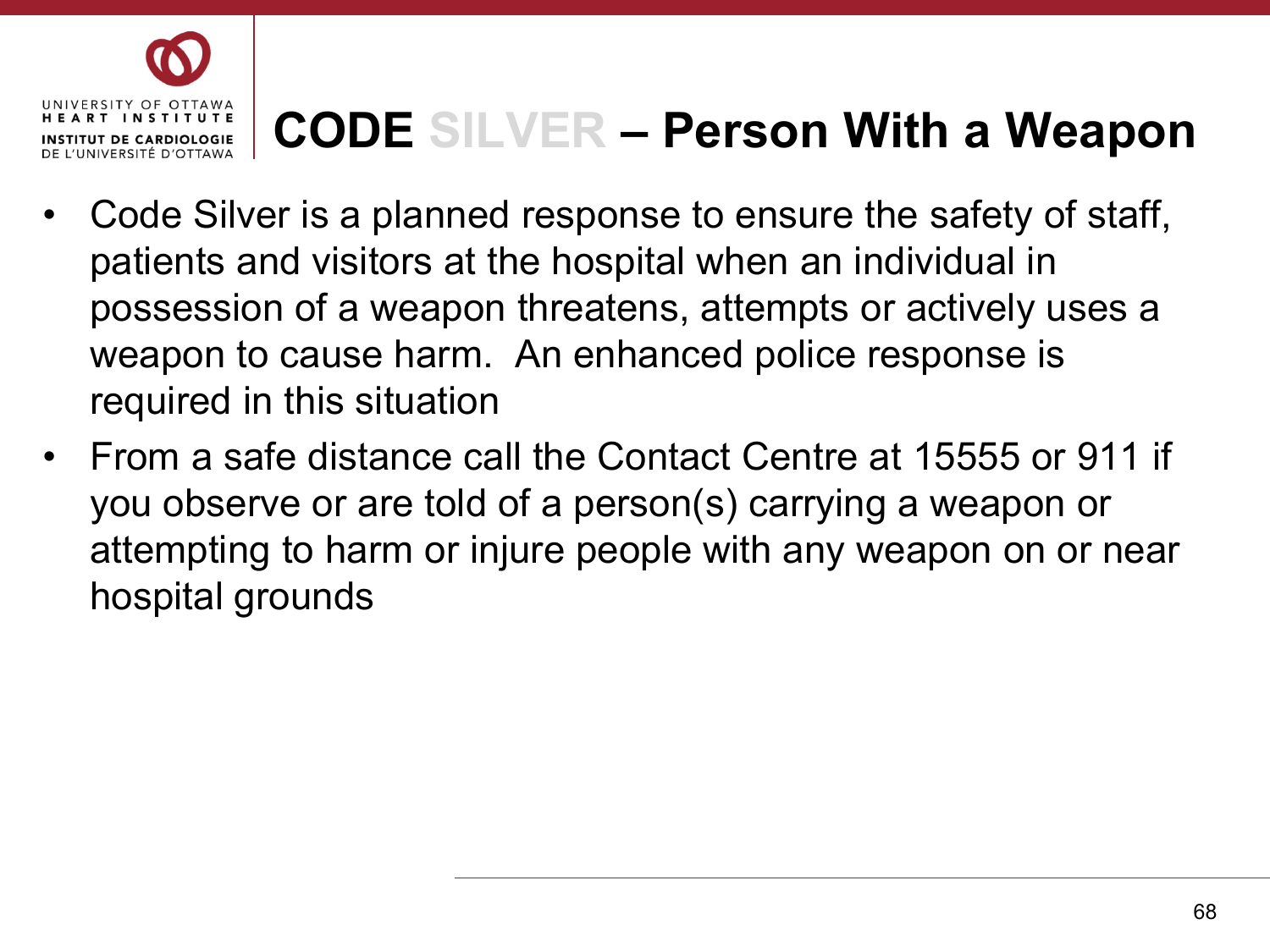

## **CODE SILVER …..**

#### • **If a Code Silver is called in your area, you need to remember to Run – Hide – Survive.**

**Run:** Evacuate the area if it's safe to do so. If it's safe to do so, assist other people trying to leave the area. Leave any belongings behind, and keep your hands visible so that if you pass police, they know you are not a threat.

**Hide:** Use a room with a locking door and turn off the lights if you can. Barricade the door, silence your cell phone and other sources of noise, and hide behind large furniture or objects in the room. Stay low to the ground and keep quiet.

**Survive: Fight only as a last resort and if your life is in imminent danger -** Attempt to disrupt or incapacitate attacker by acting aggressively towards them, yelling, throwing items or improvising weapons. Commit to your actions. If there are others stuck in the same area, work together.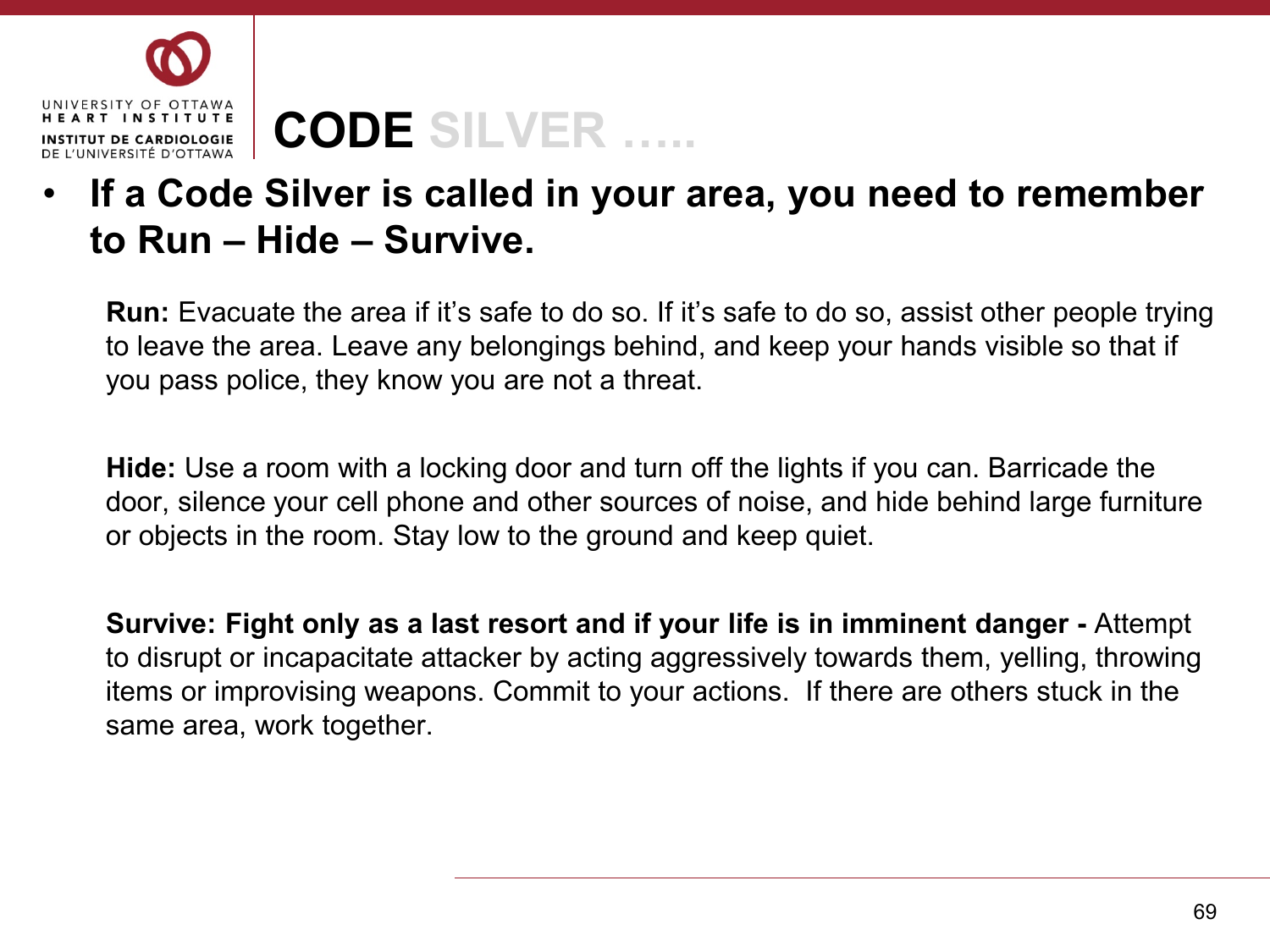

#### **CODE SILVER ….**

When the police arrive:

- Stay out of the way or stay down
- Keep your hands in the air, do not make any fast moves
- Follow all instructions from the police they are the primary responders and will assume control
- Do not interfere with the police officers by delaying or impeding their movements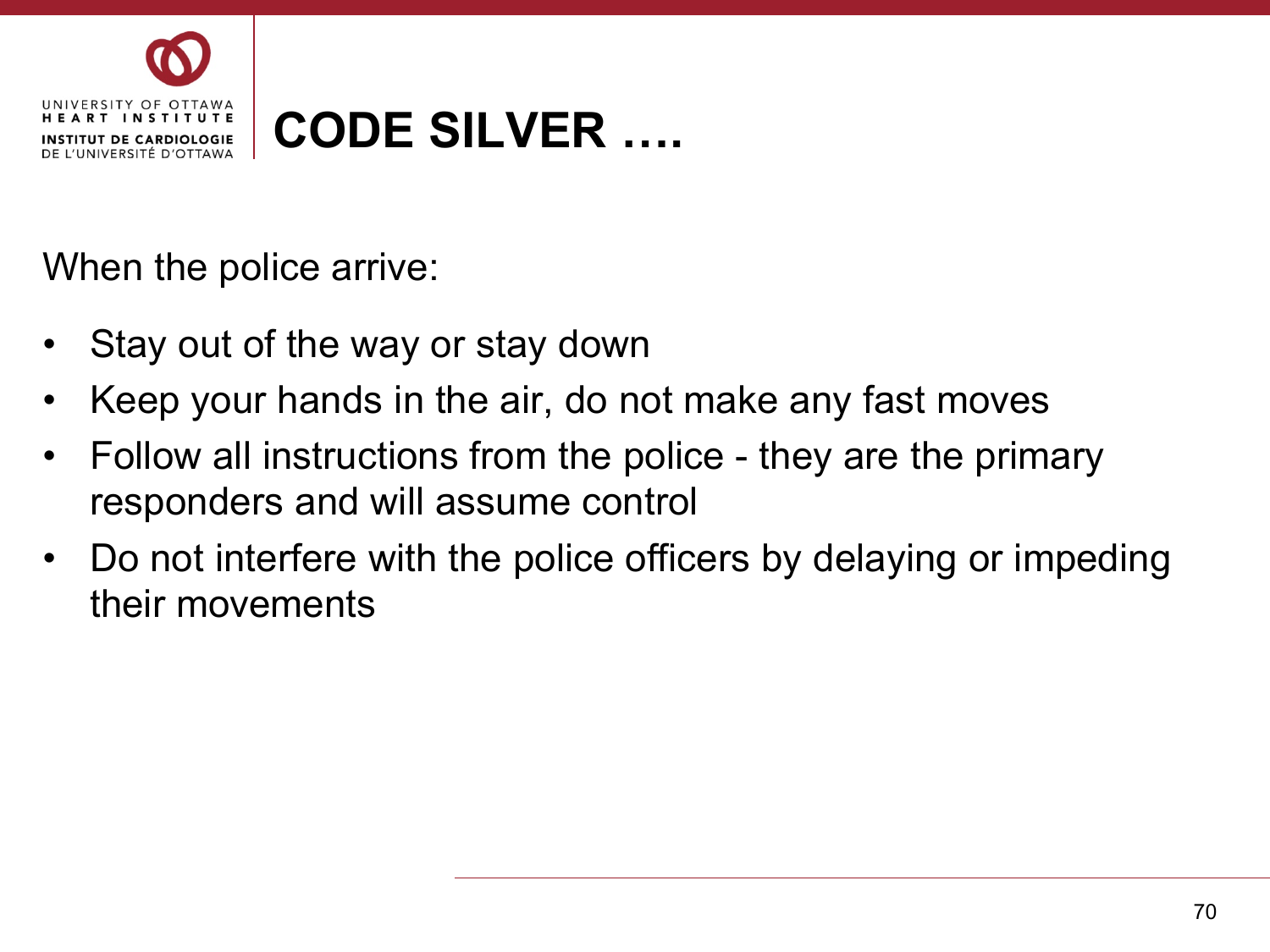

#### **CODE SILVER ….**

#### **Staff and patients in distant area from shooting incident:**

- Avoid Incident area. Stop all movement in building.
- Follow the instructions of the most responsible person in your current location
- Secure all external doors and doors between areas
- Quickly remove staff, patients and visitors from main corridors and close, lock / barricade unit doors.
- Take cover in secure areas (e.g. conference rooms, bathrooms, offices) that can be locked or barricaded with heavy furniture. Move occupants away from exposed windows.
- Cover interior windows if able and turn off lights. Lay on floor or under / behind furniture. Hide against the wall that is on the same side as the door into the room. The room must appear empty.
- Stay quiet and silence all electronic devices. Do not post to social media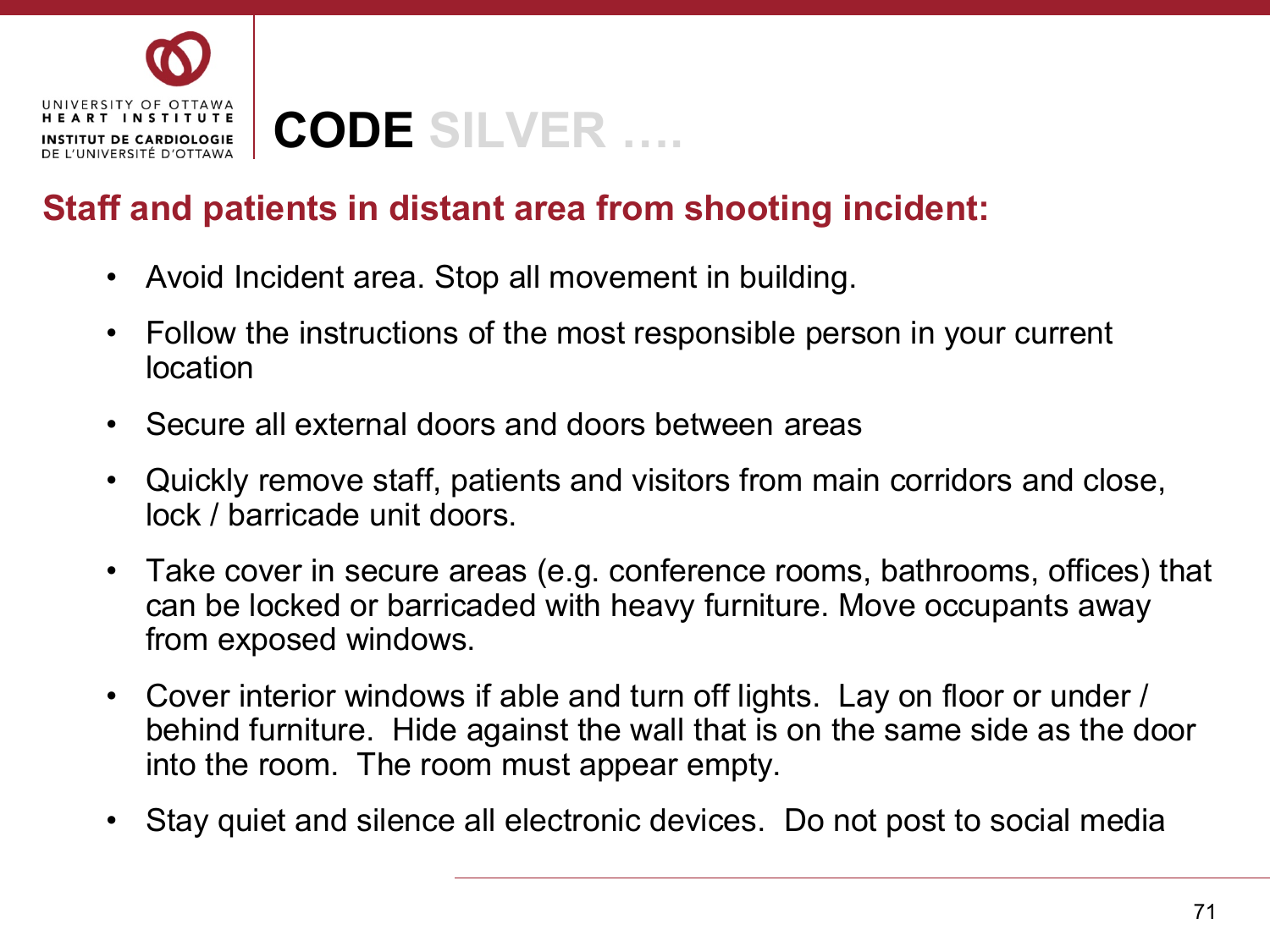

#### **CODE SILVER**

## WATCH THIS VIDEO It could save your life or someone else's.

**[vimeopro.com/lmpgeneral/armed-are-you-ready/video/74108005](http://vimeopro.com/lmpgeneral/armed-are-you-ready/video/74108005)**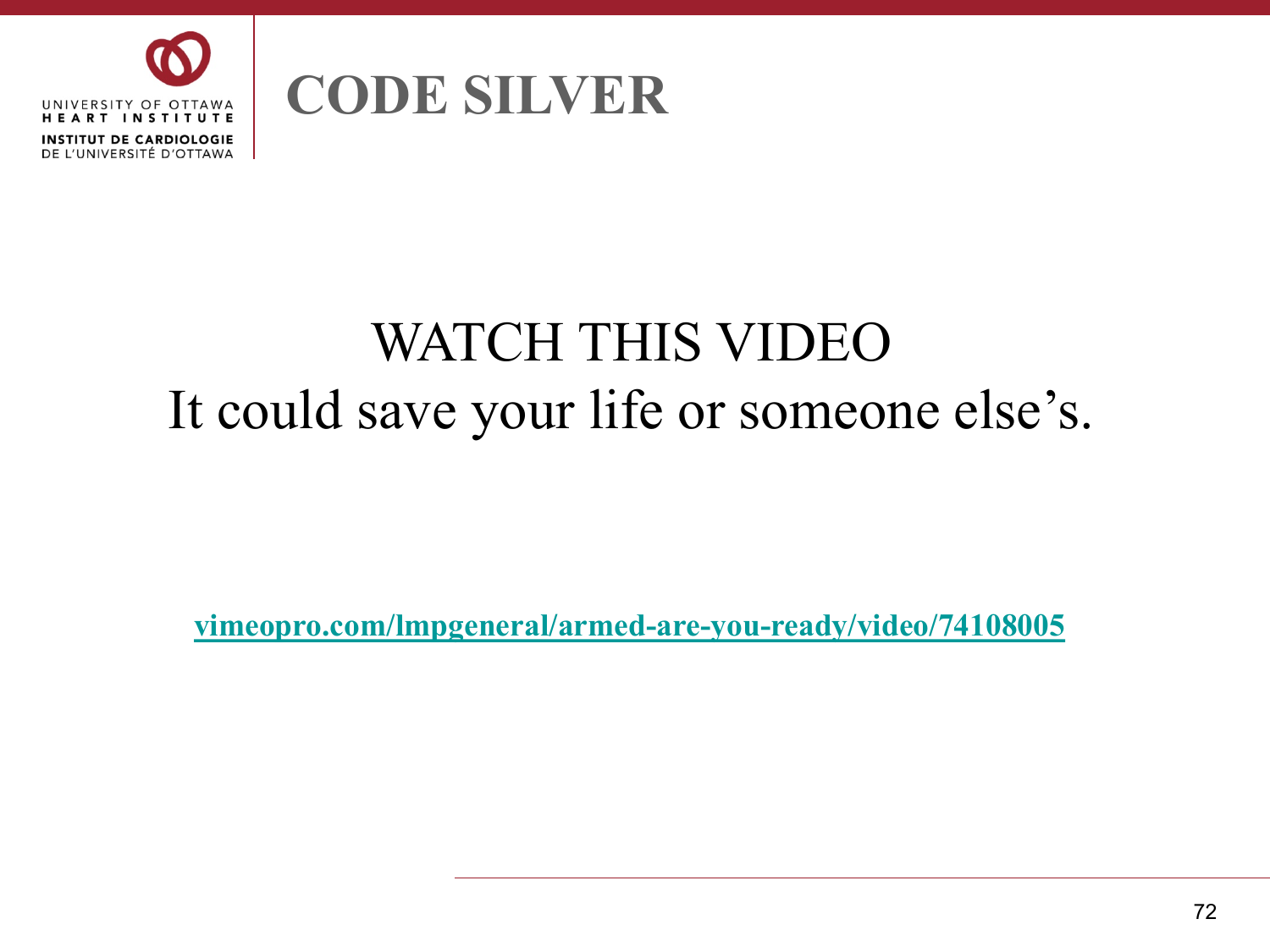

# **CODE BLACK – Bomb Threat**

- Most common is the telephone bomb threat
- Treat all threats seriously
- If you receive a call key questions to ask:
	- •Where is the bomb
	- •When will it explode
	- •What does it look like
	- •What will make it explode
- Complete the checklist located in the Emergency Codes Booklet or on Hearthub at the following link: <https://hearthub.ottawaheart.ca/document/5204>
- Call security at 15555
- Staff are asked to search their own area to identify anything that should not be there. If something suspicious is found do not touch it. Call Security
- When reporting the threat only use a landline telephone that is plugged into the wall. DO NOT USE ANY WIRELESS DEVICES such as cell phones, smart phones, walkie-talkies or cordless phones
- The signal emitted by these devices could possibly detonate the device.

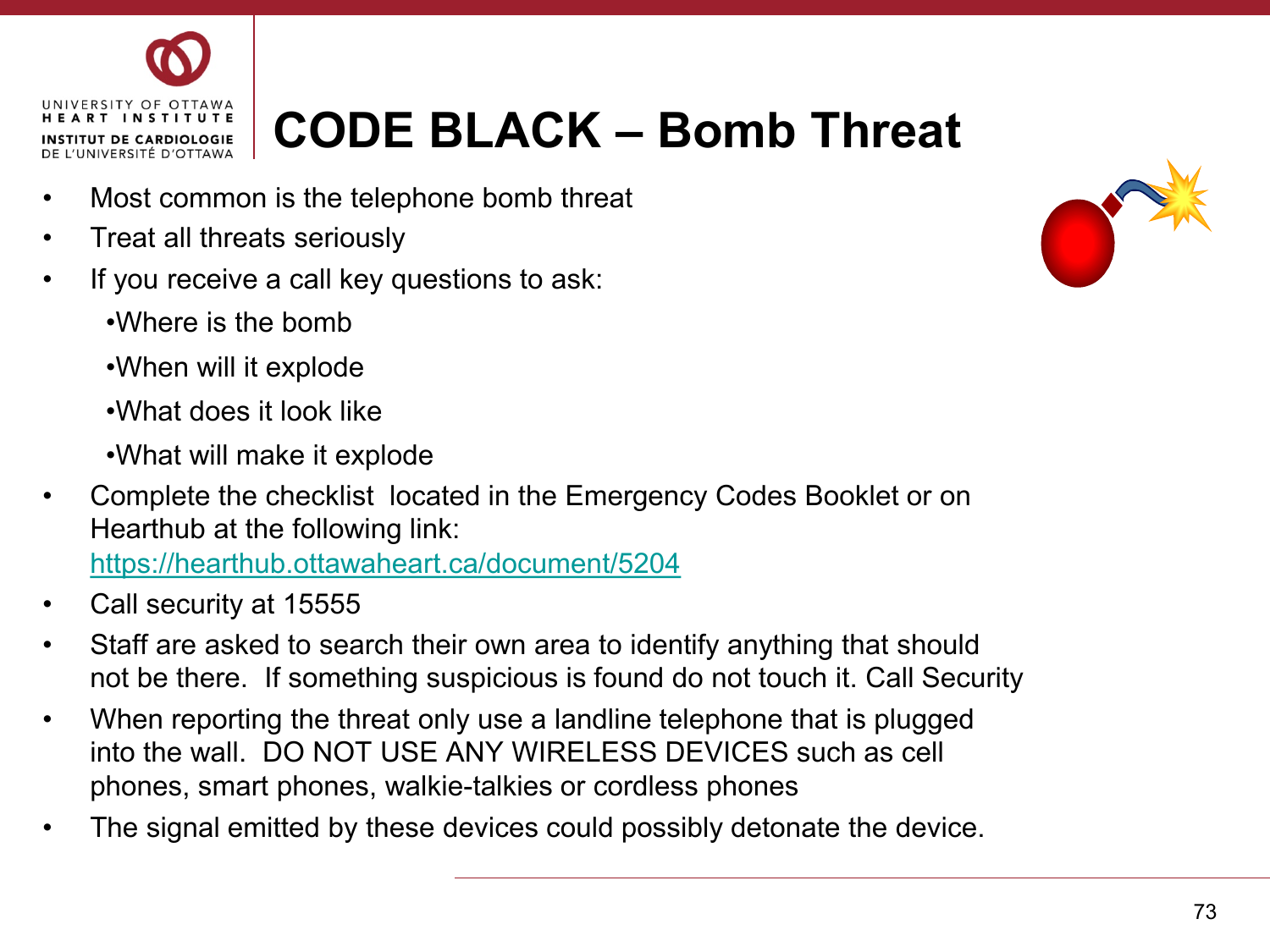

# **Other Emergencies or Codes ….**

#### **•Missing Patient / CODE YELLOW / 15555**

•If a search has been carried out and patient cannot be found the unit may initiate a Code Yellow.

#### •**Violent Patient or Situation / CODE WHITE / 15555**

•An overhead broadcast used to alert a response team to an area where the clinical or research staff have made an assessment that a patient or other person, poses a threat to themselves or others and intervention to calm the situation has failed.

### •**Cardiac Arrest / CODE BLUE / 14777**

•The Heart Institute has it own Code Blue teams in each patient care unit to respond to cardiac arrests in this building. The team is alerted through an overhead broadcast as well as an electronic page to each member.

#### **•Infant abduction / CODE AMBER / 15555**

•When an Infant is missing from the patient care unit, the Ottawa Hospital (TOH) will assume that the Infant has been abducted until it can be proven otherwise**.**

#### •**CODE STEMI**

•En route to the Heart Institute if the patient has a heart attack the paramedics will contact the Institute to prepare to receive the patient. The Code Stemi team will assemble to wait for the patient.

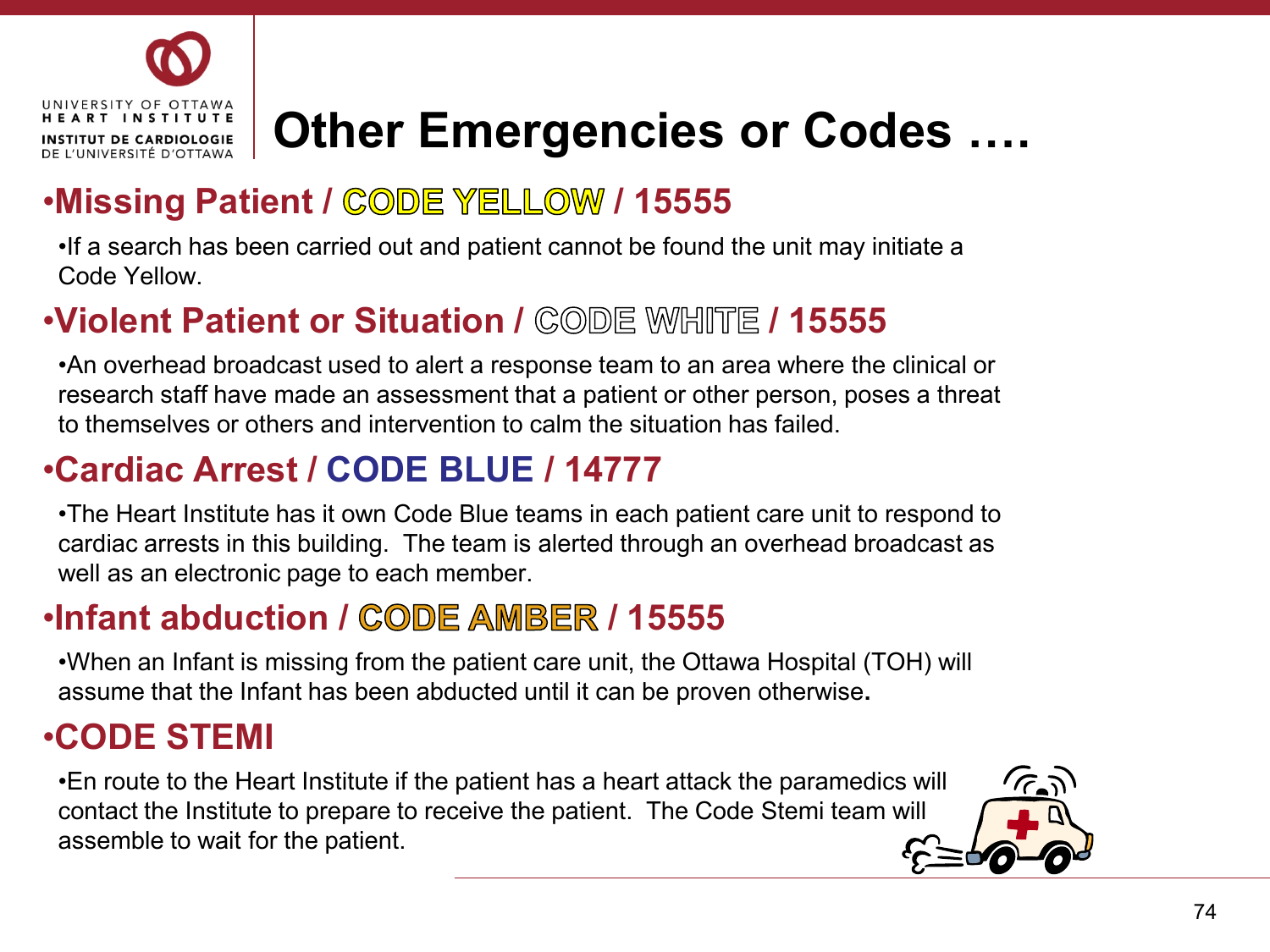

## **REMEMBER:**

#### •**If you or one of your colleagues experiences a medical emergency dial 911**